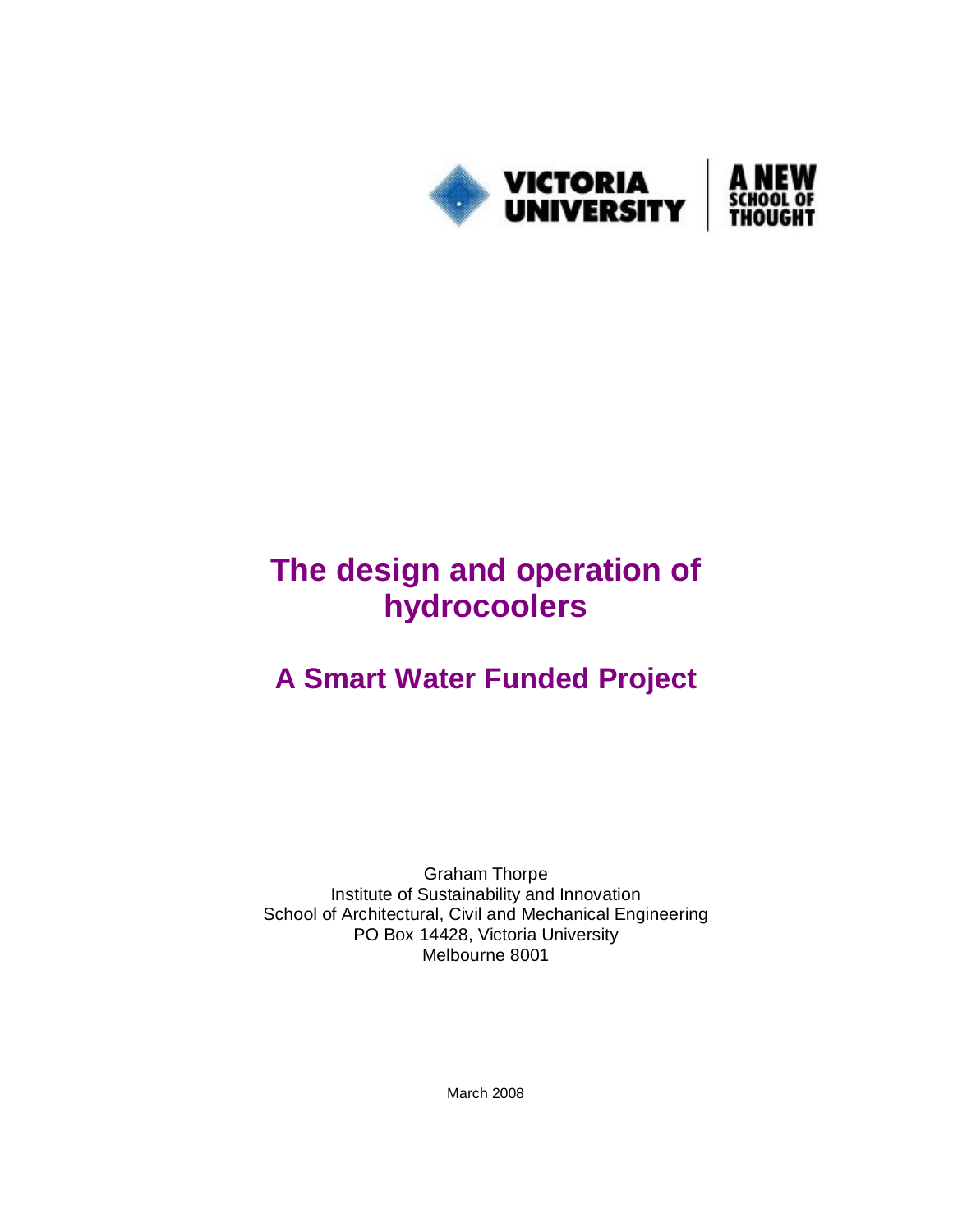## **CONTENTS**

| Contents                                                            | İ                                          |
|---------------------------------------------------------------------|--------------------------------------------|
| Summary                                                             | iίi                                        |
| 1.<br>Introduction                                                  | 1                                          |
| Scope of the horticultural industry                                 | 1                                          |
| Benefits of cooling horticultural produce<br>1                      |                                            |
| 2.<br>The need to cool with potable water                           | 2                                          |
| 2.1<br>The need to disinfect recirculated water                     |                                            |
| 2.2<br>The regulatory framework                                     |                                            |
| 2.3<br>Monitoring the potability of water                           | $\begin{array}{c} 2 \\ 3 \\ 3 \end{array}$ |
| 2.3.1<br>National Guidelines for Water Recycling (NGWR)             | 6                                          |
| 2.4<br>Conflicting regulations                                      | $\overline{7}$                             |
| 2.5<br>Enforcement                                                  | 7                                          |
| 3.<br>The Smart Water hydrocooler                                   | $\overline{7}$                             |
| General specifications<br>7                                         |                                            |
| The realisation of a practical hydrocooler                          | 8                                          |
| Chilled water supply, storage and removal system                    | 9                                          |
| Distribution of chilled water used to irrigate the produce 9        |                                            |
| Chemical treatment system                                           | 9                                          |
| 19<br><b>Filtration system</b>                                      |                                            |
| Backwash circuit<br>19                                              |                                            |
| Mixing circuits                                                     | 19                                         |
| Mains supply of water                                               | 20                                         |
| Components of the hydrocooler<br>20                                 |                                            |
| The water quality control system<br>4.                              | 20                                         |
| 5.<br>Results                                                       | 28                                         |
| 28<br>The cooling capacity of the water chilling unit               |                                            |
| Flow rate through the chiller                                       | 30                                         |
| Cooling rate of broccoli<br>31                                      |                                            |
| Efficacy of the disinfectant bromo-chloro-                          |                                            |
| Dimethylhydantoin                                                   | 36                                         |
| Water and electricity consumption                                   | 37                                         |
| 38<br>By-products of BCDMH                                          |                                            |
| 5.6.1<br>The estimated rate of accumulation of                      |                                            |
| DMH in the Smart Water hydrocooler                                  | 38                                         |
| 6.<br>Modifications to the hydrocooler                              | 40                                         |
| 6.1<br>Some lessons learned                                         | 41                                         |
| 6.1.1<br>Need to simplify the design                                | 41                                         |
| 6.1.2<br>Materials of construction                                  | 41                                         |
| 6.1.3<br>Improved inter-connectivity between the water tanks        | 43                                         |
| The production of intellectual capital<br>7.                        | 43                                         |
| 8.<br>Next steps                                                    | 44                                         |
| Conclusions<br>9.                                                   | 45                                         |
| Acknowledgements                                                    | 46                                         |
| 11.<br>References                                                   | 46                                         |
| Elements of the performance of an on-farm hydrocooler<br>Appendix I |                                            |

located at Goondiwindi that uses the same water chilling unit as the Smart Water hydrocooler and the state of the 48 A1 Order of magnitude estimate of heat ingress into the system 48 A1.1 Water flow rate through the spray chamber 48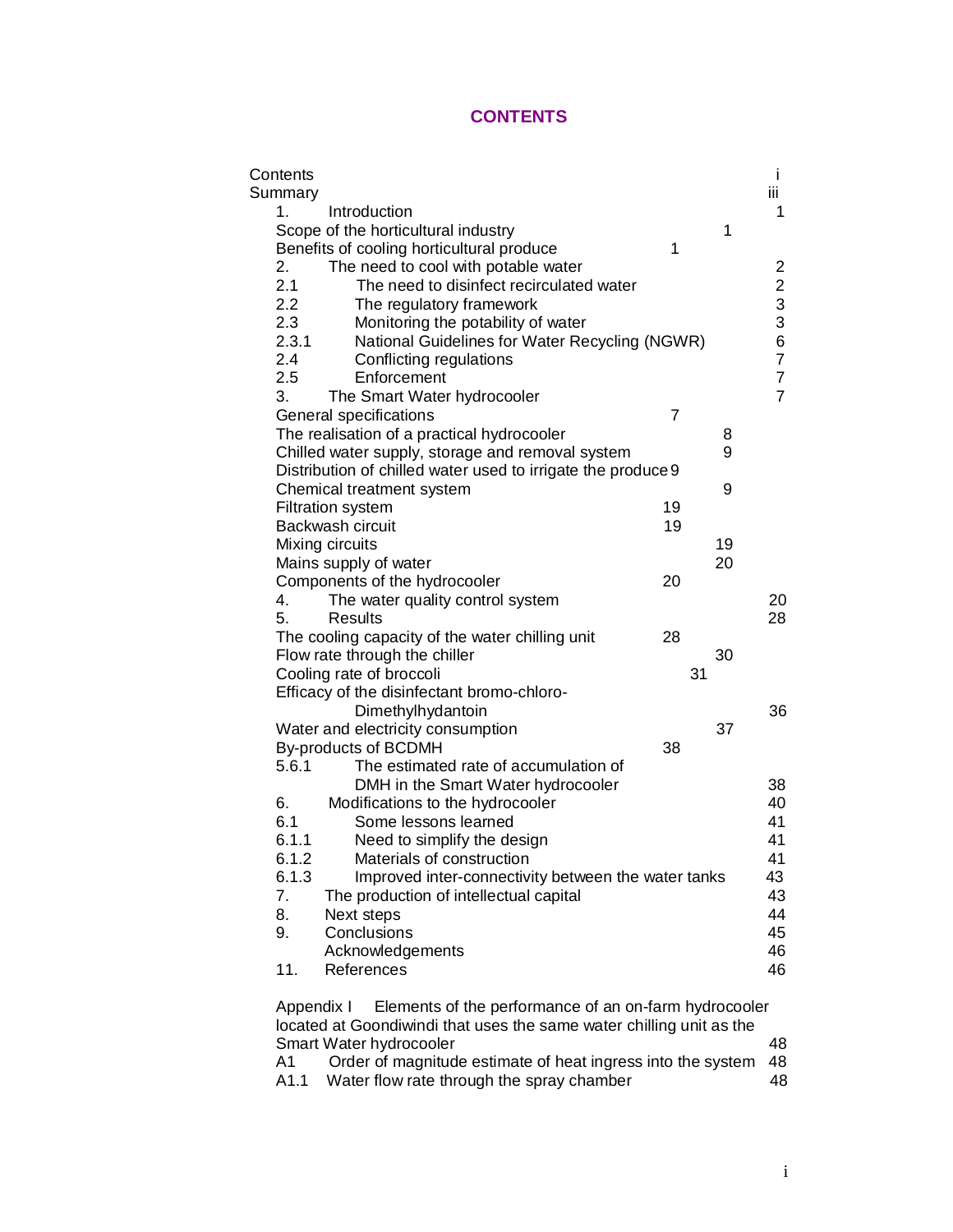| A1.2 Heat transfer to the water tank<br>A1.3 Heat transfer to the water lines                                                                        | 48<br>49 |
|------------------------------------------------------------------------------------------------------------------------------------------------------|----------|
| Appendix II Limitations of disinfectants                                                                                                             | 50       |
| Appendix III Toxicological risks associated with disinfectants<br>A3.1<br><b>Background</b><br>A3.2 Toxicology of BCDMH and its residues and Maximum | 52<br>52 |
| <b>Recommended Limits</b>                                                                                                                            | 53       |
| Appendix IV Concentration of DMH in hydrocoolers<br>MATLAB <sup>®</sup> script                                                                       |          |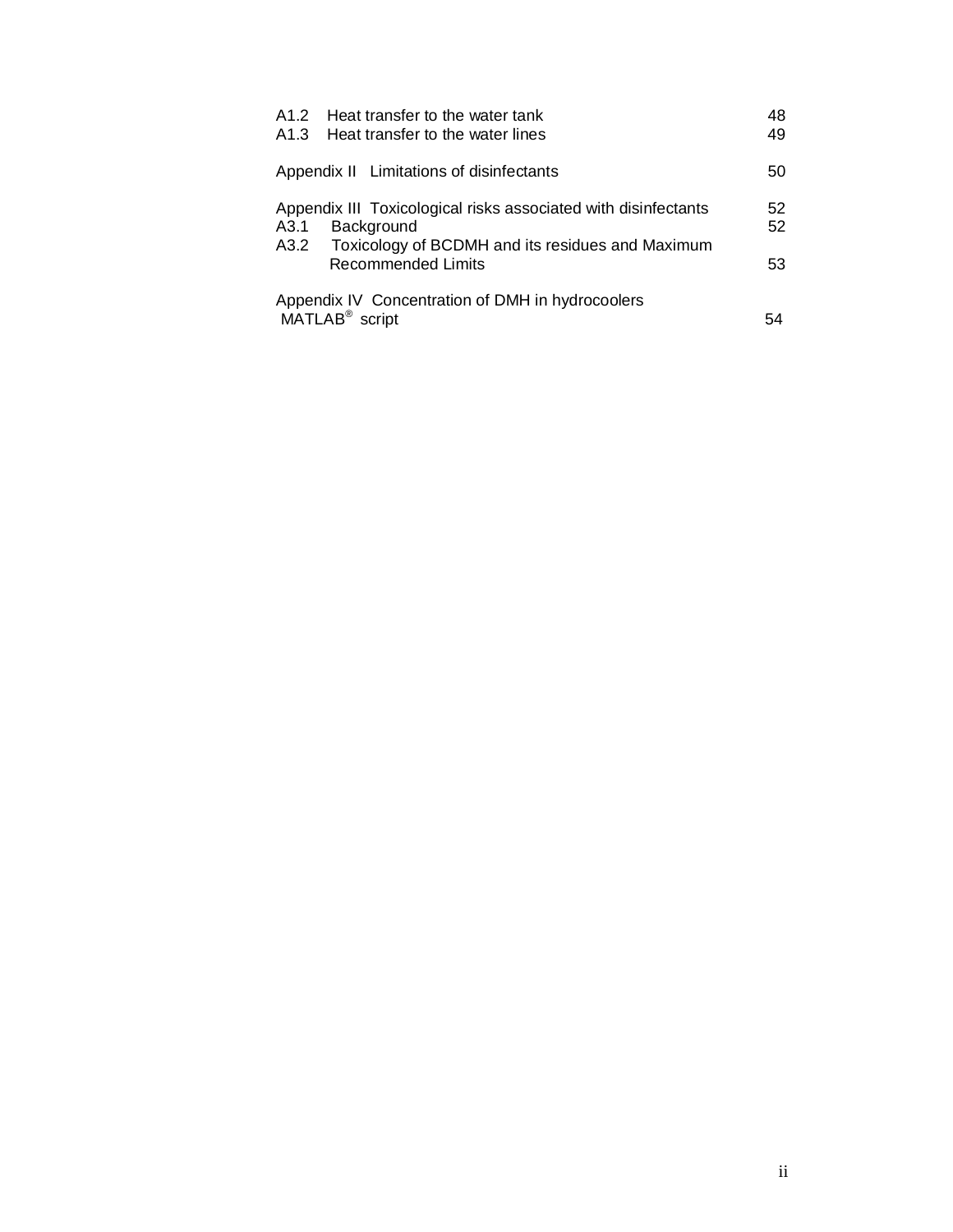#### **SUMMARY**

Horticultural produce begins to deteriorate as soon as it is harvested. It begins to lose its flavour and texture, and it is susceptible to infection by pathogens. An effective method of slowing the loss in quality is to cool the produce as soon as possible after harvest. Many crops, such as pome fruits, asparagus, broccoli, peas and beans can be cooled within half an hour or so by drenching them with chilled water in a device known as a hydrocooler.

The project described in this report was initiated by Mr Nick Christou of Christou Logistical Services. He was using a water chilling unit to cool water which he sprayed onto vegetables after which the water was discharged. This procedure was a waste of water and energy. He required a hydrocooler capable of cooling up to 6 tonnes per hour of produce, and that is transportable from growing region to growing region, and which is water-efficient.

The Smart Water Fund grant enabled a hydrocooler that incorporated water recirculation to be developed and built jointly by Victoria University and Wobelea Pty Ltd. The strategy of recirculating water has reduced the water consumption from a required 60,000 litres per tonne of broccoli cooled to about 75 litres per tonne. When round fruit such as apples are cooled the water consumption is estimated to be about 35 litres per tonne.

Measurements show that broccoli cools by 80% of its possible cooling range, i.e. from 30ºC to 6ºC when sprayed with water at 0ºC, in about 35 minutes. The total electricity consumption is 20 kWh and 16 kWh when the throughputs are 4 tonnes per hour and 6 tonnes per hours respectively. If the water were not recirculated the electricity consumption would be about 300kWh per tonne.

The water used to cool vegetables that are then packed and consumed raw must be potable. It is therefore essential that owners and operators of hydrocoolers implement a quality control system that ensures the water remains potable. For this reason a system that automatically filters and doses the water with a disinfectant is included in the hydrocooler. This does not absolve operators of their responsibility to ensure that the water is potable, but it facilitates their choices.

Construction details of the hydrocooler are described and presented pictorially.

Successful outcomes of the project include:

The design and operation of a recirculating hydrocooling system.

A demonstration that the new system cools horticultural produce to temperatures that will maintain the shelf life and quality of the produce.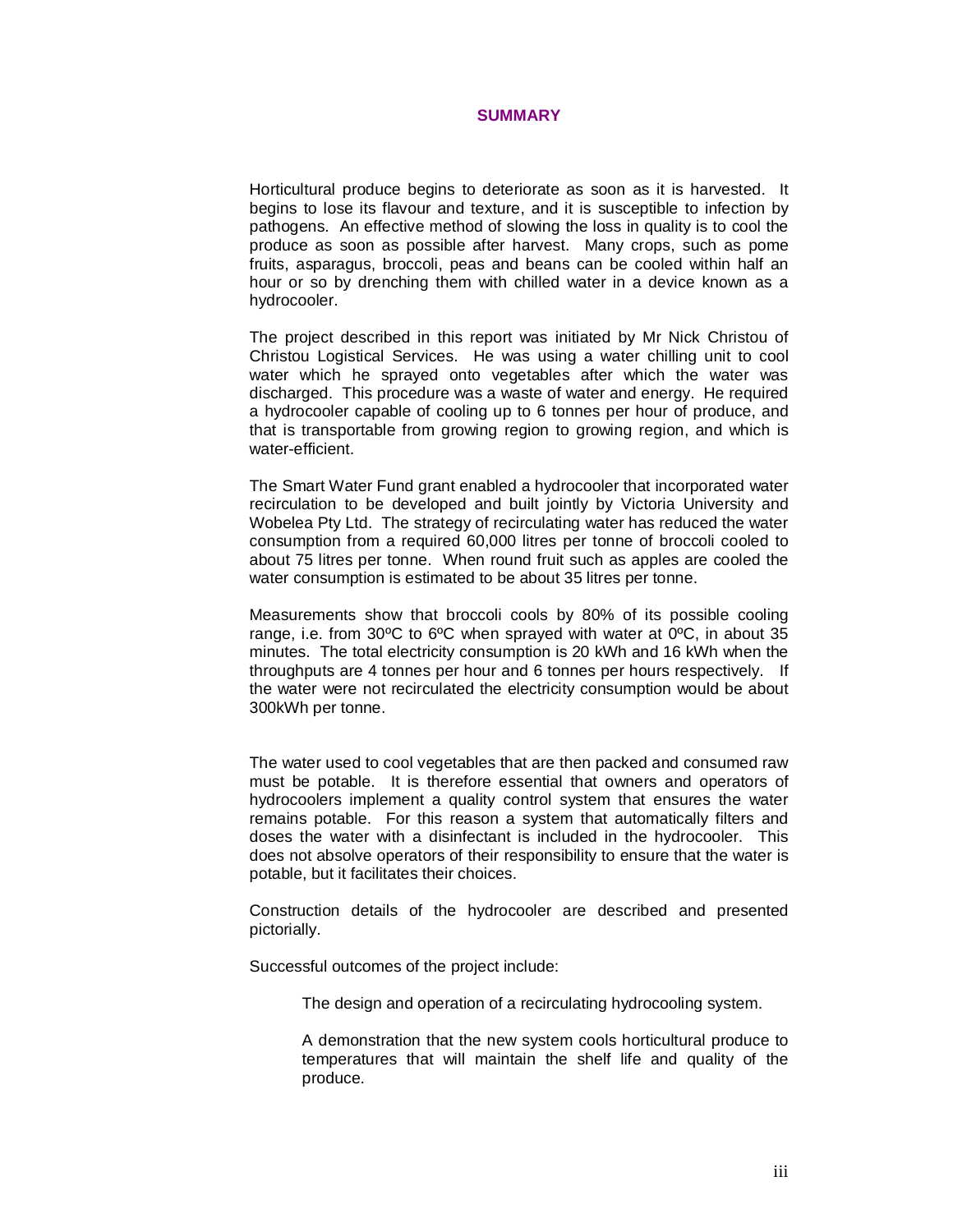A demonstration that the hydrocooler is capabale of eliminating contaminants from the recirculated water over brief periods of time.

The identification of improvements that can be made to the design of the system.

Before the new hydrocooler can be used commercially it must be demonstrated that it can work successfully for prolonged periods of time. To this end a risk management framework must be developed that is based on the Australian Drinking Water Guidelines. The operation should also comply with good agricultural practice. The risk management framework must be validated by carrying out a series of measurements of the performance of the system over a period of at least four week's continuous operation. These measurements will include the concentration of disinfectant at strategic locations within the hydrocooler, the concentration of disinfectant by-products in the recirculated water and on the surface of the cooled produce, and the presence of *E. coli*. The risk management plan would be modified as information on the performance of the system became available.

A spin-off from the research has been the enhancement of manufacturing capability in Victoria, and new insights and expertise in the area of hydrocooling have been developed.

The hydrocooler is now being successfully operated in Wesley Vale near Devonport Tasmania in conjunction with Riverside Australia, Werribee. The unit is cooling about 500 bins per week of broccoli, and each bin contains about 400 kg of produce. It is planned that the hydrocooler will cool 6000 bins of broccoli over the present three-month growing period. The effectiveness of the hydrocooler is such that it has sparked commercial interest by other growers.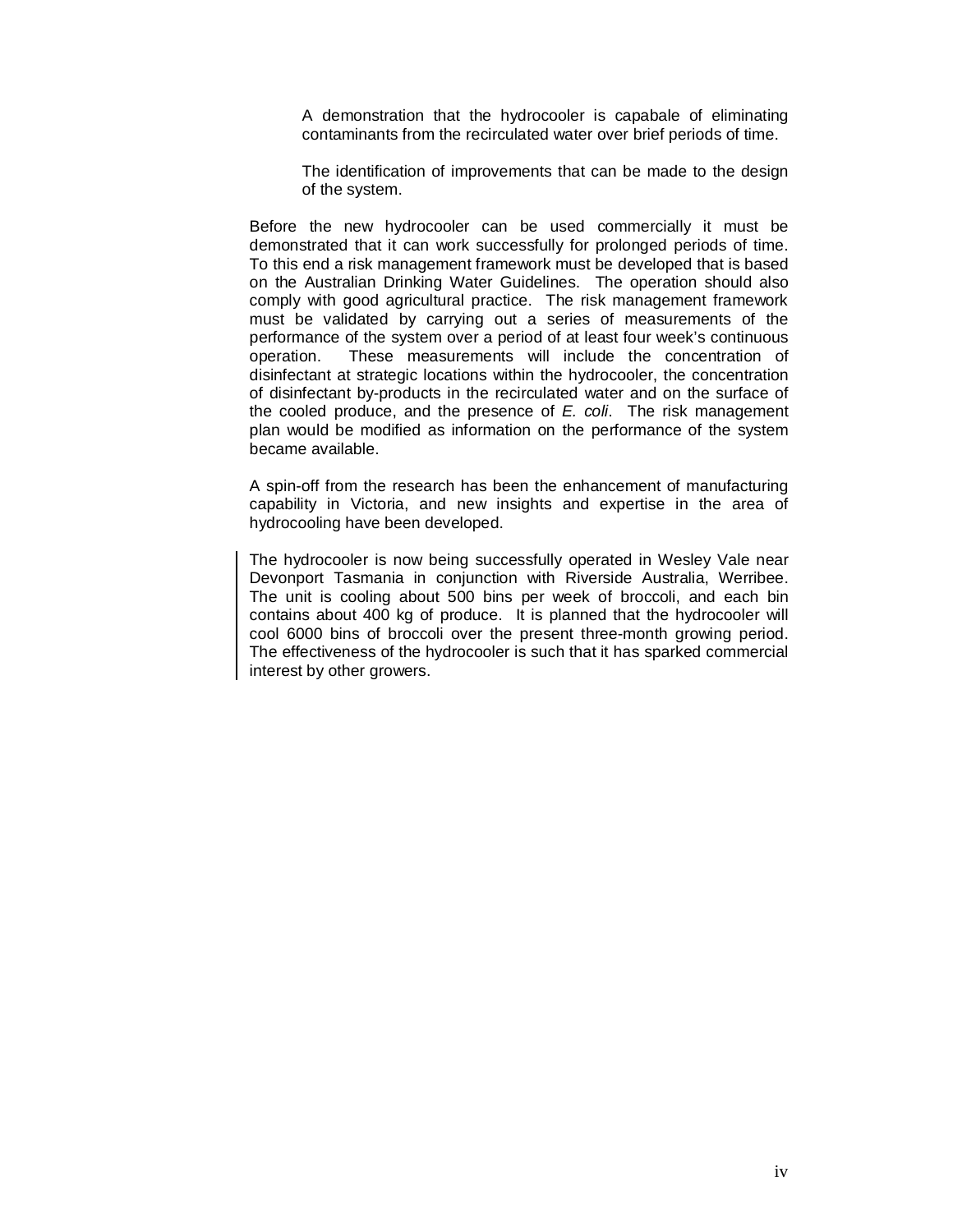## **1. INTRODUCTION**

## **1.1 Scope of the horticultural industry**

At first sight the nexus between the scarcity of water and the increasing production of horticultural production in Victoria seems paradoxical. As water is becoming scarcer the value of horticultural production is increasing. This is because the use of water is being transferred from activities that yield low financial returns to those that yield higher returns. In 2001 the farmgate value of fruit and vegetable production in Victoria was \$1 billion, and processing resulted in a further \$417 million of value adding (DPI, 2005). Food exports from Victoria grew three-fold between 1992 and 2002. The annual value of Australian produce is \$4 billion. and the industry uses 2 GL of water per year on the total area planted of 2500 square kilometres (DAFF, 2007). The value of a range of commodities per ML of water used to produce them is shown in Table I. These data highlight the fact that horticultural produce produces much higher financial returns for every ML of water used than broad acre crops and pasture.

|  |                                                      |  | Table I. The value of production of a range of agricultural products as a |
|--|------------------------------------------------------|--|---------------------------------------------------------------------------|
|  | function of the amount of water consumed (ABS, 2000) |  |                                                                           |

| Commodity  | Value (\$) per ML |
|------------|-------------------|
| Fruit      | 1460              |
| Vegetables | 1760              |
| Grapevine  | 945               |
| Cotton     | 613               |
| Pasture    | 289               |
| Rice       | 189               |
|            |                   |

The data in Table II provide a signal portrayal of the areas devoted to horticultural produce in Australia.

| Size of area planted |
|----------------------|
| 13 $km \times 13km$  |
| 12 $km \times 12km$  |
| $4km \times 4km$     |
| $21km \times 21km$   |
| 7.3km×7.3km          |
| 9km×9km              |
|                      |

## Table II. The areas devoted to growing a range of annual horticultural produce in Australia

## **1.2 The benefits of cooling horticultural produce**

The consumption of fresh fruits and vegetables is good for people's health. As a result, health professionals and governments are exhorting the populace to consume more fresh produce. Nevertheless, the produce must be high quality. One way of ensuring quality is to cool the produce as soon as possible after harvest as this slows its respiration and preserves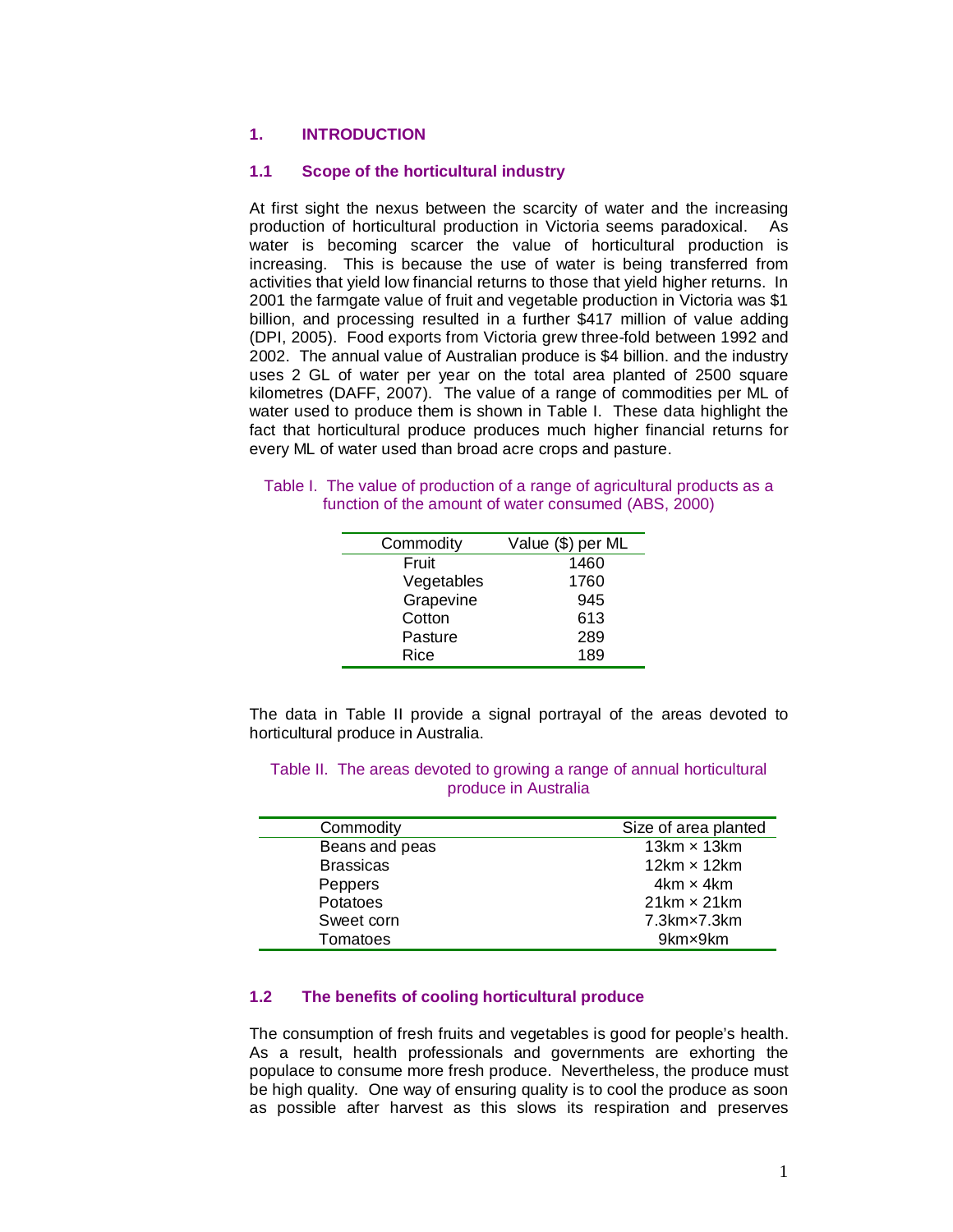desirable flavours and textures. It also slows the development of pathogens and prolongs shelf life. For example, one of the most rapid ways of cooling produce such as broccoli, asparagus and summer fruits such as peaches and cherries is to hydrocool them. This process consists of drenching the produce with chilled water to remove the 'harvest heat'. The effects of cooling on the shelf life of broccoli can be summarised as follows:

| Temperature (°C):                          |     |    | 10. | 15 | 20 |
|--------------------------------------------|-----|----|-----|----|----|
| Shelf-life (days):                         | 42. | 25 |     |    | 3  |
| Shelf-life at 35 °C is less than 12 hours. |     |    |     |    |    |

The highlighted figures indicate that if broccoli is cooled to 5°C, which is readily attainable in hydrocoolers, the shelf life is about 25 days which contrasts starkly with a shelf-life of only three days if it were not cooled. (Data estimated from data published by UC Davis, 2007)

## **2. THE NEED TO COOL WITH POTABLE WATER**

The hydrocooler project was prompted by a grower who was cooling his produce with chilled water that was immediately disposed of. This resulted in a high usage of water and a waste of energy. These environmentally damaging impacts can be mitigated by recirculating the water within the hydrocooler. However, the recirculated water must be potable and owners and operators of hydrocoolers need to know what exactly constitutes potable water. They also need to know how they can ensure it is used in their hydrocooler. To help people who use hydrocoolers we shall briefly survey some of the regulations that define potability, and importantly indicate how the regulations might be satisfied in practice. However, it must be stated that the condition of the feed water, the produce treated and local conditions ultimately dictate the operation of hydrocoolers, and individual owners retain responsibility for their own operations.

## **2.1 The need to disinfect recirculated water**

When freshly harvested produce is placed in a hydrocooler it is likely to be contaminated with soil, organic debris and a range of plant and animal pathogens. Root crops such as carrots and parsnips may be clarted with mud. Some of the pathogens may be on the surface of the produce, whilst others may be within the tissue. Hence when cooling-water has flowed through a bed of produce it is likely to become infected with pathogens that may cross-contaminate otherwise uninfected produce. The principal aim of disinfecting the cooling-water is to rapidly kill water-borne pathogens so that healthy produce is not contaminated. Disinfectants are introduced into the recirculated water continually because they are reduced by organic matter and they decay into compounds that are not biocidal.

The recycled water also has to be filtered to remove organic and other debris that may not only contaminate the produce but which is also likely to unnecessarily reduce the disinfectant. This would increase the rate of consumption of disinfectant.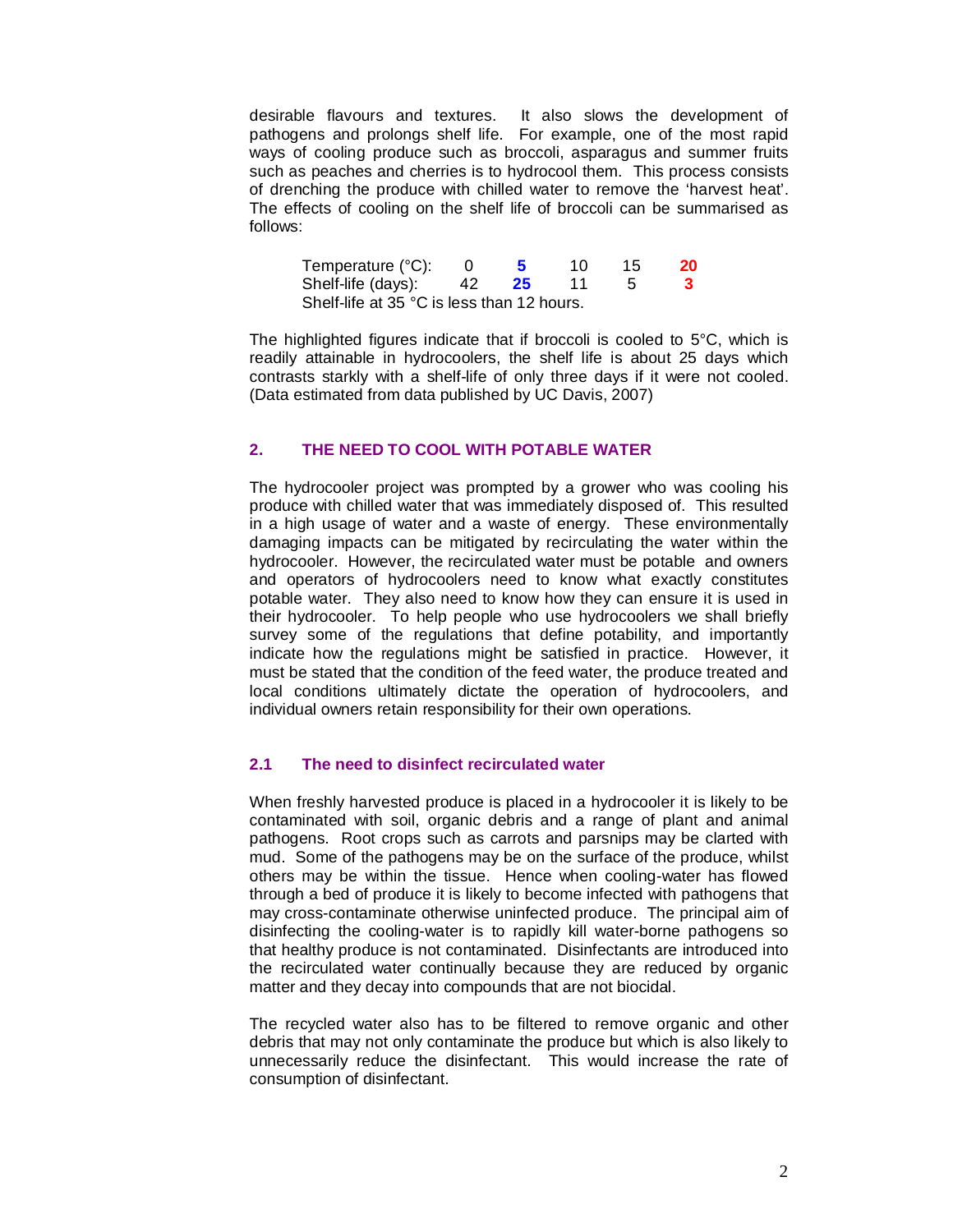## **2.2 The regulatory framework**

It is mandated that fresh food be sold in a condition that is microbially safe and that it contains levels of chemical and physical contaminants that do not exceed prescribed limits. However, the regulatory framework does not dictate *how* these mandates should be met, but it allows operators of hydrocoolers considerable discretion. It is argued that this discretion results in risks for consumers of horticultural produce.

One of the requirements imposed by state and federal governments is that water used in food processing operations be potable unless it is used for non-processing activities such as washing floors or flushing toilets. The Australian Drinking Water Guidelines (ADWG, 2004) define quite precisely upper limits on the concentrations of contaminants such as pesticides, heavy metals and the radionuclides that give rise to radioactivity in water deemed to be potable. However, the regulatory framework does not prescribe how potability should be achieved and monitored. As a result, growers must exercise judgement and this requires expertise. This gives rise to considerable risk to consumers because potentially important risk factors may be inadvertently overlooked. Furthermore, the Australian Drinking Water Guidelines (ADWG, 2004) do not demand that water be completely free from *E. coli*, a species of bacteria associated with faecal contamination, but that a pre-determined proportion of water samples be free of the organism.

A further risk is associated with the fact that there is not a unified approach to Hazard Analysis and Critical Control Point (HACCP) techniques applied to the production of fresh produce (AFFA, 2001). As a result, there is confusion among growers who may possibly adopt unnecessarily expensive compliance methods, or they may simply not comply.

The Department of Agriculture, Food and Fisheries - Australia (2001) (AFFA) recognises the impracticality and expense of extensive monitoring of horticultural produce for contamination. It suggests, therefore, that growers adopt good agricultural practice to minimise the risk of their produce becoming contaminated.

The labyrinthine complexities of a multi-tiered federal governmental structure occasionally result in there being conflicts between food regulations promulgated by diverse Australian government agencies and jurisdictions.

## **2.3 Monitoring the potability of water**

The Department of Agriculture, Fisheries and Forestry – Australia (AFFA, 2001) states that the water used for the final wash steps, as may occur during hydrocooling, must be potable. This is echoed by the Victorian Government Department of Human Services (2005) that points out that food laws require food processors to use potable water. A definition of potability is not given but it is clear that when owners of food businesses harvest water, as operators of hydrocoolers often do, they incur several risks. The Victorian Government Department of Human Services (2005) provides a list of possible contaminants of tank water that includes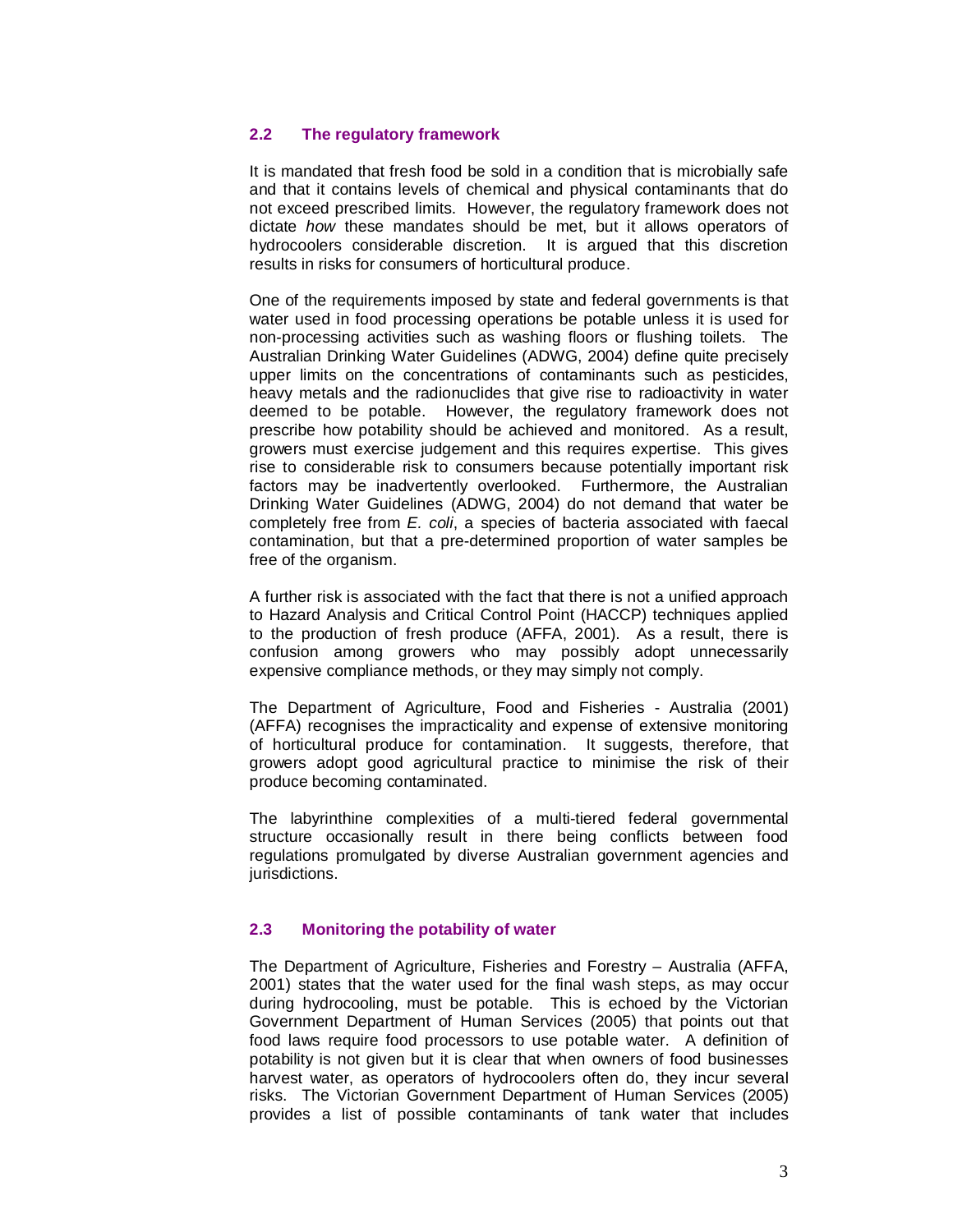contaminated airborne dusts, lead-based paints and roof flashing, tarbased coatings that may bind other harmful chemicals such as pesticides. The Victorian Department of Human Services (2005) also points out that smoky residues from wood-fired heaters can condense and leach from the surfaces of roofs into rainwater tanks, and that crop dusting can result in harmful chemicals landing on roofs.

Considerable knowledge and expertise are required to assess the risks associated with food safety. The Victorian Government Department of Human Services (2005) states that "Whatever the water source it is the responsibility of the food business to check what possible contaminants can get into the food supply." In recognising the difficulty it goes on to state, "For a monitoring program to be effective, it needs to be designed by a specialist, using specialist equipment and sampling techniques. It is recommended that food businesses focus on risk management or Hazard Analysis and Critical Control Point (HACCP) activities on the premises." It is recommended that owners and operators engage professional experts in the area of food safety when establishing a risk management system for their particular hydrocoolers. Owners and operators of hydrocoolers also need to implement training systems for their operatives.

Perhaps the most definitive set of rules for ensuring the potability of water in Australia is provided by the Australian Drinking Water Guidelines (ADWG, 2004). The Guidelines have been designed specifically for water distribution systems that vary in size from less than 1000 consumers to over 100,000 consumers. Managers of these networks are likely to have access to reasonably significant funding and expertise. These resources and expertise are unlikely to be available to individual operators of hydrocoolers and this represents a risk.

In this work it is suggested that the ADWG can be applied to hydrocooling by conceptualising a hydrocooler as a water distribution system as illustrated in Figure 2.1.



#### Figure 2.1. A schematic diagram of a hydrocooler that represents the components as elements of a water supply system

This is far from a perfect analogue but one can equate the various components of a hydrocooler as elements of a water supply as follows: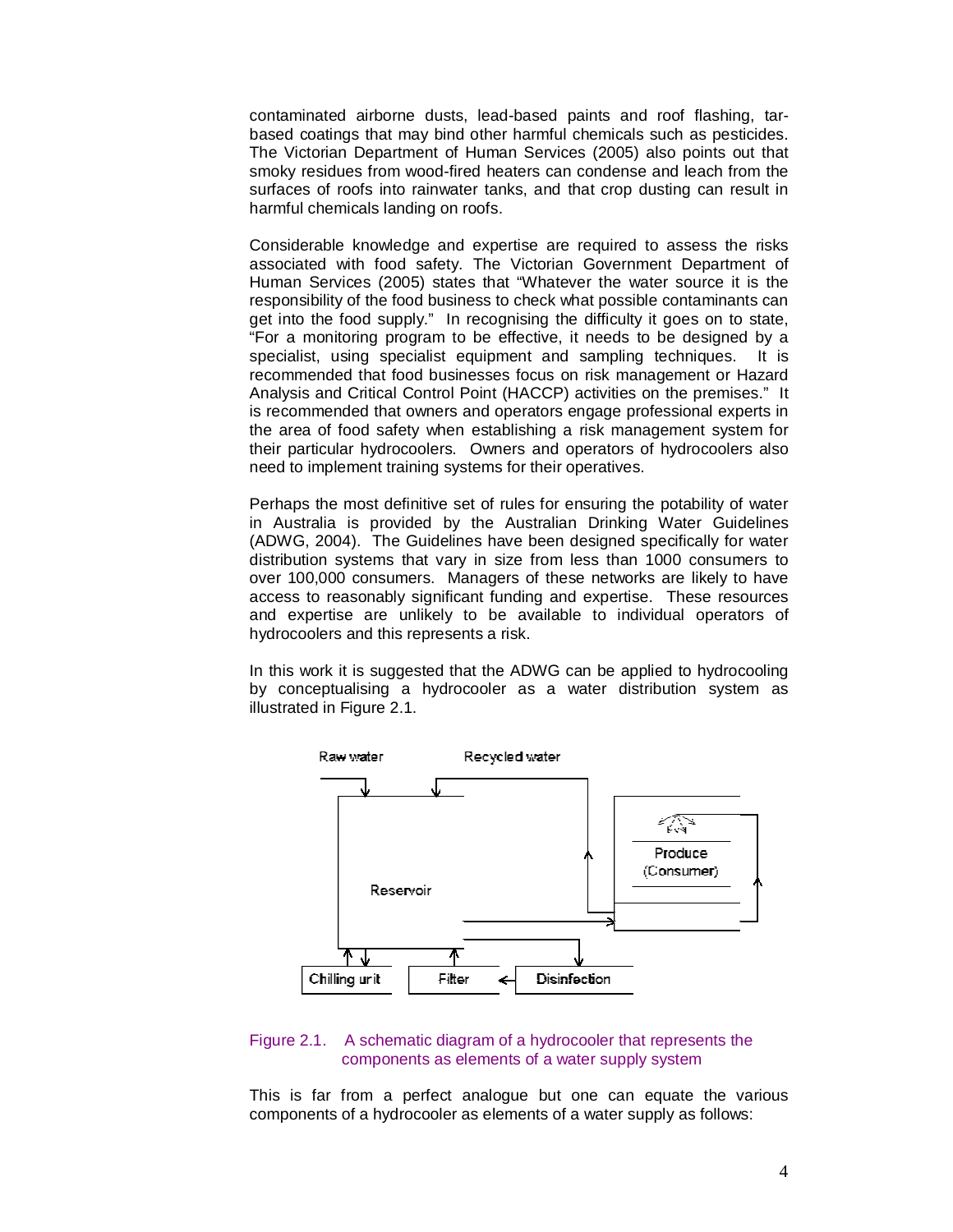*Supply of raw water* - The supply of raw water to a hydrocooler may be likened to that of water obtained from a catchment or a river in a supply system to a small township. In the case of a hydrocooler the raw water supply may be potable water from the mains, bore water, river water and so on.

*Reservoir* - The storage tank in the hydrocooler represents the local reservoir in a small community water supply.

*Chemical treatment plant* – the filtration and chemical treatment system in a hydrocooler plays the role of a chemical treatment plant in a water supply system

*Consumer* - The produce being cooled represents the 'consumer' that must be supplied with potable water.

*Recycling facility* – The water recirculated within a hydrocooler may be likened to a water re-cycling facility that may not yet have many analogues in town water supplies, although they are likely to be introduced some time in the future.

The ADWG (2004) suggest that the philosophy of monitoring the potability of water supplies to small townships, and by extension to hydrocoolers, is driven by the idea that it is more effective to test frequently for a small number of narrowly defined indicators rather than a broad spectrum of contaminants that are unlikely to be problematical. The ADGW (2004) suggest that the following be monitored frequently:

- Indicator micro-organisms
- Disinfectant residuals
- pH
- Turbidity

The ADWG recommend that users develop their own cost-effective monitoring programs which, again because growers may lack the required expertise, may pose a risk to consumers. This is highlighted by the fact that, like the Victorian Government, the ADWG (2004) recommend an assessment of the water supply be carried out. This is particularly relevant to owners and operators of hydrocoolers who may be located on rural properties that are reasonably close to populated areas, but who do not have a reticulated water supply. They are likely to draw their water from bore holes and rivers and the ADWG (2004) suggest that they understand the characteristics of their water supply, including the following features:

- Existing and planned development
- Any potential continuous or seasonal patterns of pollution
- Chemicals used in or near the water supply, such as herbicides and pesticides.

As the ADWG (2004) point out, the need to understand the water supply system cannot be overemphasised, and and owners or operators of hydrocoolers may choose to engage food safety professionals when establishing a risk management strategy for a hydrocooling operation.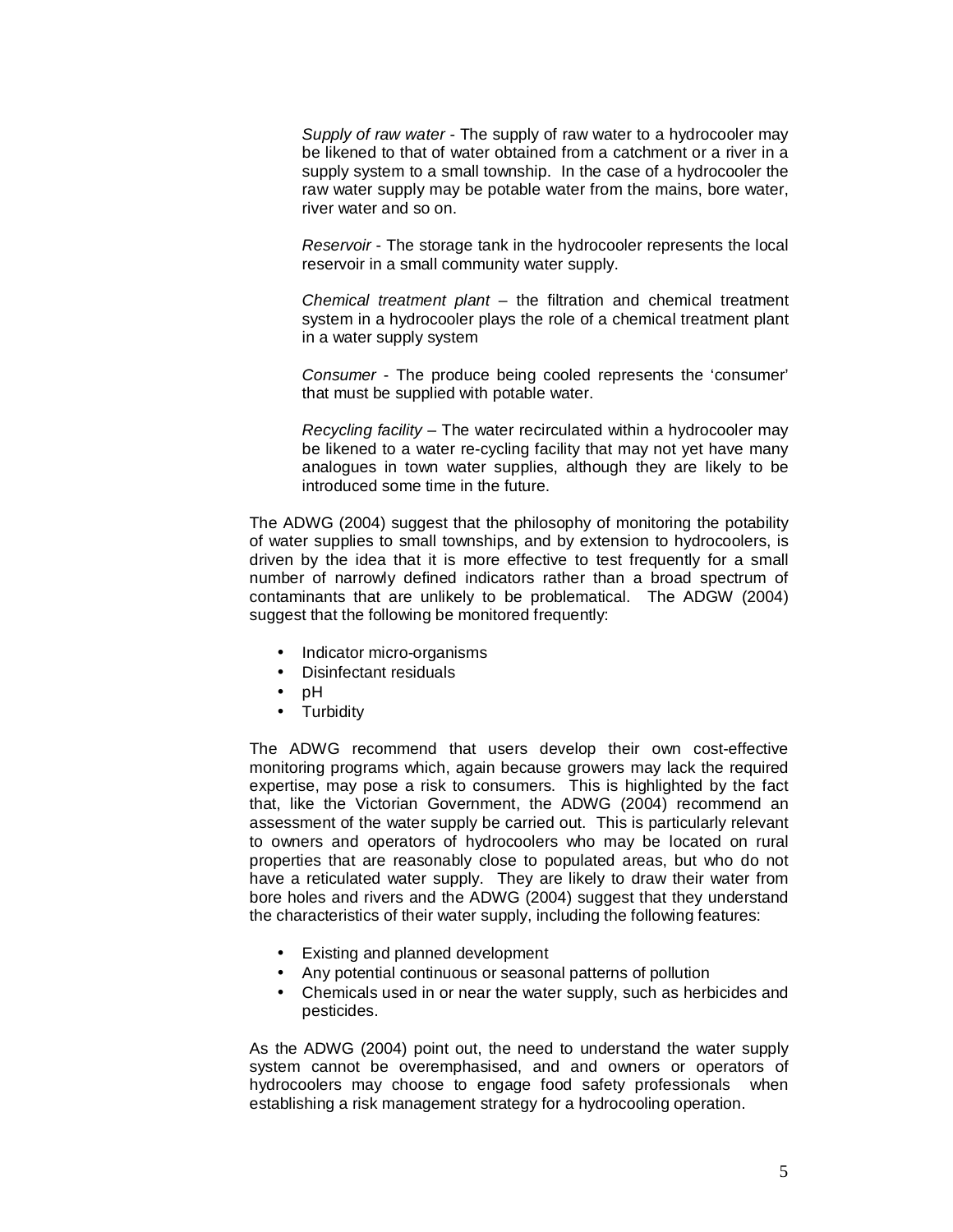Goldsmith (Pers. Comm.) of the Victorian Department of Human Services has indicated that the ADWG provide a sound basis for determining the potability of water.

#### 2.3.1 The National Guidelines for Water Recycling

The Australian Drinking Water Guidelines provide both practical and intellectual frameworks in which to establish criteria for the potability of water recirculated in a hydrocooler. More recently they have been complemented by the National Guidelines for Water Recycling (2006) which incorporate many of the ideas of the ADWG. The NGWR reflect the hazard analysis and critical control point (HACCP) approach used in the food industry, which is quite apposite to designing water recirculation systems in hydrocoolers. The NGWR are directed specifically at recycling sewage and grey water, however they are generic in nature and the authors suggest that they can be applied to water from most sources.

The NGWR consist of twelve interrelated elements that are grouped into four general areas. They may be articulated as:

## **Commitment**

1. Commitment to the responsible use and management of recycled water

#### System analysis and management

- 2. Assessment of the recycled water system
- 3. Preventive measures for recycled water management
- 4. Operational procedures and process control
- 5. Verification of recycled water quality and environmental performance
- 6. Incident and emergency management

## Supporting requirements

- 7. Employee awareness and training
- 8. Community involvement
- 9. Research and development
- 10. Documentation and reporting

#### Review

- 11. Evaluation and audit
- 12. Review and continual improvement

The application of the twelve elements is situation-specific. In the case of hydrocoolers it would include factors such as an evaluation of the quality of the water entering the hydrocooler, the end-use of the cooled horticultural produce, the use of the water discharged from the hydrocooler, the alerting of customers and other stakeholders in case the cooled produce were likely to have become dangerously contaminated and so on. The NGWR provide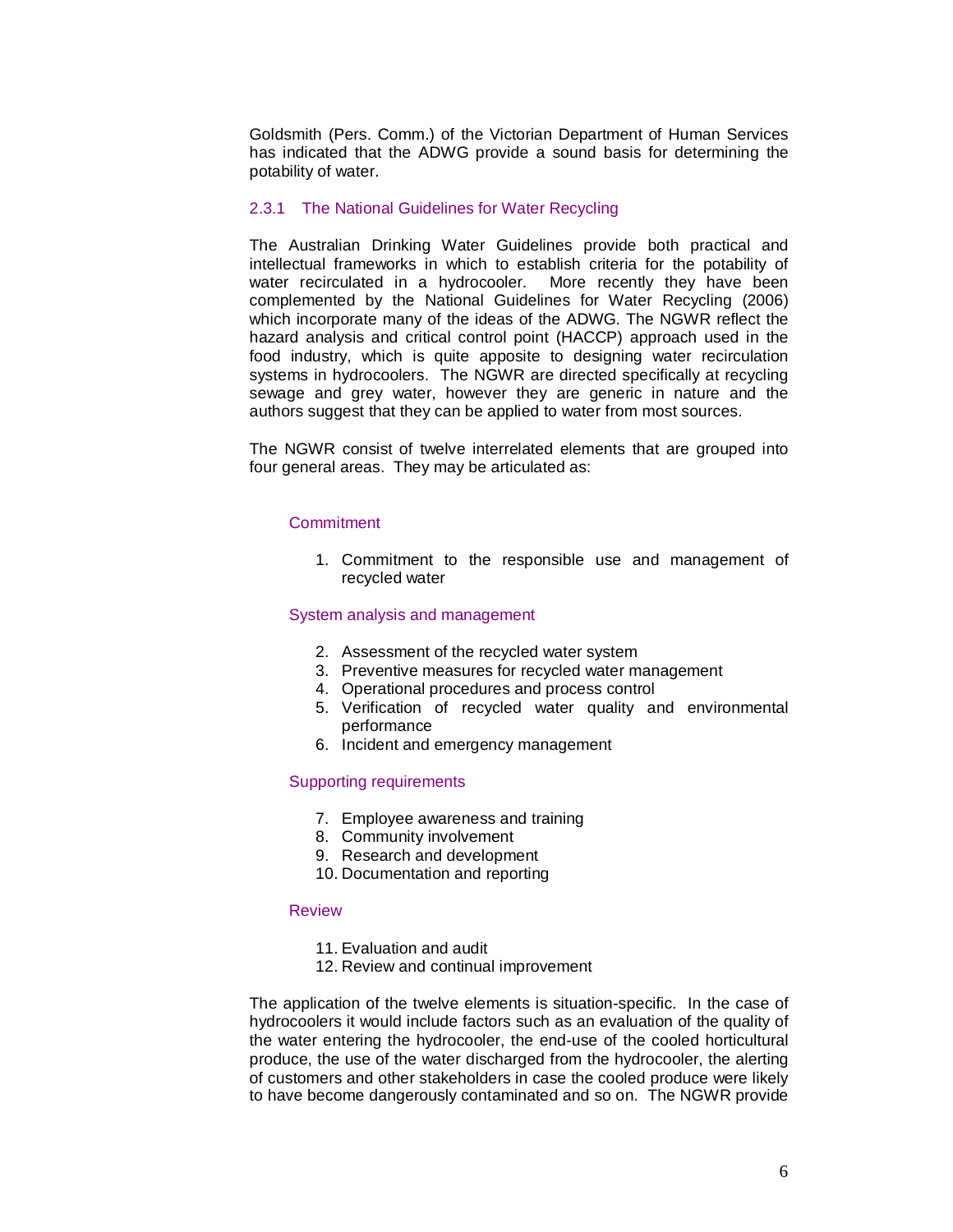owners and operators of hydrocoolers with an excellent tool for developing risk management plans.

## **2.5 Conflicting regulations**

A multitude of state and federal bodies is responsible for setting food safety standards and it is not surprising that they occasionally conflict. A conflict that affects hydrocooling has arisen between Food Standards Australia and New Zealand (FSANZ) the Australian Pesticides and Veterinary Medicines Authority (APVMA) concerning the Maximum Residue Limit (MRL) of imidacloprid that may be applied to lettuce. FSANZ has not set an MRL, making its use illegal. The APVMA has, however, set a temporary limit of 5 mg per kg of produce and this appears to have caused confusion amongst growers. It is possible that the inadvertent use of imidacloprid could crosscontaminate produce cooled in hydrocoolers thus rendering the produce worthless.

## **2.6 Enforcement**

If a regulatory system is to be effective it must be enforced. We have seen from the above discussion that the levels of microbial contamination of water supplies are not rigorously set – a predetermined fraction of samples must be free from contamination. It has also been noted that it is very difficult and expensive to monitor the bacteriological infection of fresh produce. Growers are also provided with a large degree of discretion in devising and operating produce monitoring systems. Furthermore, contamination can occur at any point in the food handling chain. The US Food and Drug Administration (2004) has drawn up an action plan to minimise food borne illness associated with the consumption of fresh produce. Whilst the plan includes elements of enforcement of the regulations, there is a heavy emphasis on the inspection of food handling facilities and by increasing surveillance of practices that occur in the fresh produce supply chain. The importance of education and research and development are also emphasised in the plan.

## **3. THE SMART WATER HYDROCOOLER**

## **3.1 General specifications**

The specifications of the Smart Water hydrocooler were developed in close collaboration with Mr Nick Christou of Christou Logistical Services. The principal specifications are that the hydrocooler should:

- Cool 6 tonnes per hour of horticultural produce from 29ºC to 12ºC, or 4 tonnes per hour from 29ºC to 6ºC.
- Be designed so that boxes of produce are to be loaded into and out of the hydrocooler by means of a fork lift truck.
- Be transportable from one horticultural growing region to another. In this way it may be used in Queensland to cool broccoli in early summer, say, and then be transported to Victoria later in the year.
- Have a very low water and energy consumption.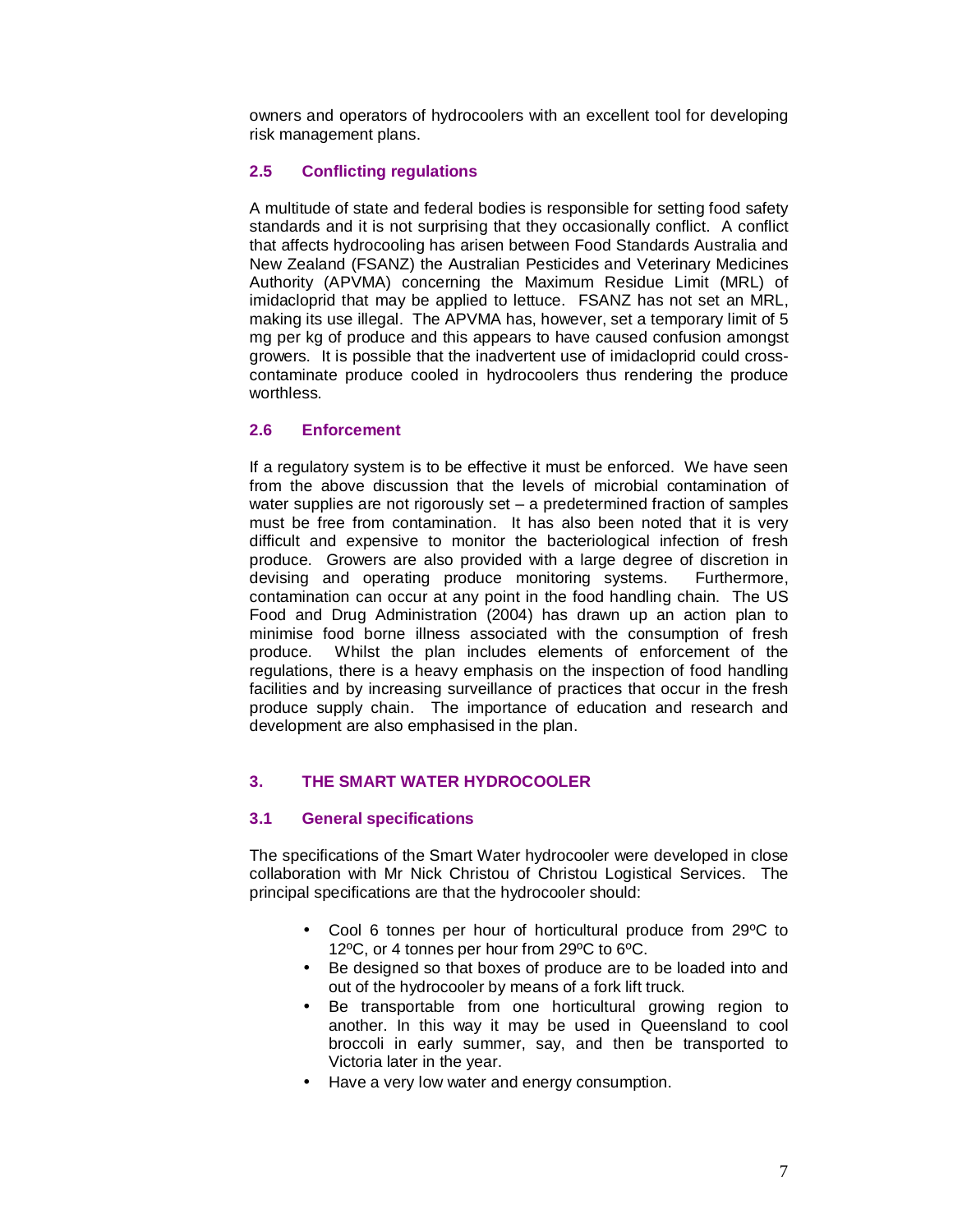## **3.2 The realisation of a practical commercial hydrocooler**

The detailed design of a hydrocooler that satisfies the above general specifications was carried out in close collaboration with Messrs William and Alistair Bliss of Wobelea Pty, Pakenham, Victoria. To ensure that the system is transportable, and that it can accommodate ten boxes of produce simultaneously it was decided that the hydrocooler should be based on a refrigerated shipping container. The dimensions of the shipping container are given in Table III.

|                    | Length, mm | Width, mm | Height, mm |
|--------------------|------------|-----------|------------|
| External           | 6050       | 2420      | 2590       |
| Internal           | 5600       | 2200      | 2200       |
|                    |            |           |            |
| Tare               | 3050 kg    |           |            |
| Tare with dry sand | 6050 kg    |           |            |

#### Table III. Principal dimensions of the Smart Water hydrocooler

The key regions of the hydrocooler are shown in figure 3.1a. The container is fitted with three bays in which the produce to be cooled is loaded. The bays were formed by excising three holes in one side of the container. Seven tanks that act as reservoirs for the chilled water are located at the rear of the container, along with a smaller tank that holds water used to backwash a sand filter when it becomes blocked. An area which contains the water treatment system is located on the left hand side of the hydrocooler as viewed in Figure 3.1a. A pump room is located between cooling bays 2 and 3, and space is left on the right-hand side of the hydrocooler in which a water chilling unit may be placed. Figures 3.2 and 3.3 provide an indication of the physical realisation of the transportable hydrocooler.

There are essentially seven separate sub-systems that operate in concert, namely:

- The supply of chilled water to the system and its return to the waterchilling unit.
- The distribution of chilled water used to irrigate the produce being chilled.
- A chemical treatment system that doses the recirculated water with disinfectant to maintain it biocidal.
- A filtration system to remove both large pieces of debris and fine debris to ensure that the water has low turbidity.
- A backwashing process to remove debris from the sand filter.
- Circuits that aim to ensure that the disinfectant and chilled water are distributed uniformly around the system.
- A supply of fresh water to the system to compensate for water removed on the produce.

The process flow diagram is shown in Figure 3.1b, but for clarity each of the sub-systems will be described individually.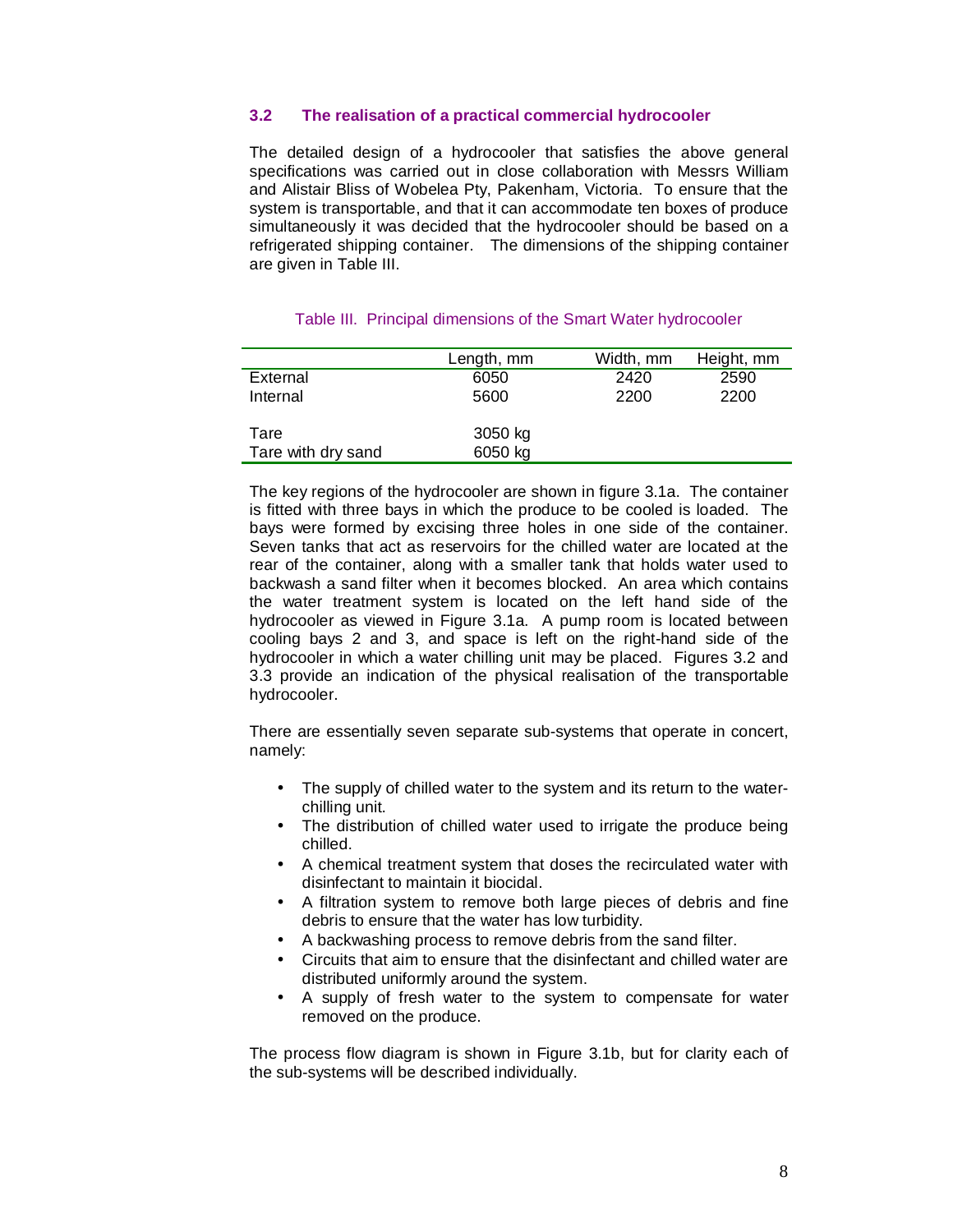## **3.3 Chilled water supply, storage and removal system**

The chilled water is supplied to the hydrocooler from a water-chilling unit which consists of a vapour-compression refrigerator. In the study reported here the mobile chilling unit shown in Figure 3.4 is transported separately from the remainder of the hydrocooler. However, it should be pointed out that the Smart Water hydrocooler has been designed to accommodate a water-chiller that is built into the shipping container and located in the space removed at the opposite end of the container to the filter room.

The chilled water from the water refrigeration unit is stored in seven tanks located at the rear of the container. The tanks are constructed from 12 mm thick plywood lined with food grade high-density polypropylene. Each tank is 2.14 m high, 0.56 m wide and 1.15 m long and they each have a volume of 1380 litres. It can be observed from Figure 3.1c that the chilled water returning from the refrigeration unit enters tanks 2 and 5; it is withdrawn from tank 6.

#### **3.4 Distribution of chilled water used to irrigate the produce**

The horticultural produce to be cooled is placed in the three cooling bays. Water is contained in the bases of each of the bays and it is pumped from these sumps into the water distribution systems shown schematically in Figure 3.1d. The internal distance between the front and rear of each cooling bay is 1.6 m and the depth of the water is 0.3 m. Bays 1 and 3 are 2.95 m long, and bay 2 is 1.95 m long. The total volume of water that accumulates in the cooling bases is 3770 litres, and the volume of water in the seven chilled water tanks totals 9660 litres. It can be seen that bays 1 and 3 are each served by two *Ebara* DWO 400 pumps that recirculate water from the reservoirs that form in the bottom of the bays up to the water distribution system. The smaller bay 2 is furnished with only one *Ebara* DWO 400 pump. The pumps consume about 3kW of power when they are pumping 18 litres per second of water (their maximum flow rate) through a head of about 6.5 m.

Figures 3.5 and 3.6 show the water distribution system that consists of a grid of PVC pipes; tee pieces are located in the grid as shown in Figure 3.5, and water puthers from the upwards facing openings. The water falls in the form of large droplets as indicated in Figures 3.7 and 3.8.

Each cooling bay is fitted with a roll down flexible blind to reduce the quantity of water lost as a result of splashing as it interacts with the produce being cooled. Each bay is fitted with fitted with removable doors that can be securely fastened for transport as shown in Figure 3.3.

## **3.5 Chemical treatment system**

Water in the Smart Water hydrocooler is disinfected with bromo-chlorodimethylhydantoin (BCDMH) which is sold under the trade name Nylate® . BCDMH is a sparingly soluble white solid, and in the hydrocooler it is retained in two column feeders. The process diagram of the chemical treatment system is shown in Figure 3.1e. The rate of water in the supply line to the chemical feeders is controlled by means of a solenoid valve shown in Figure 3.9. The valve opens when the ORP falls below its set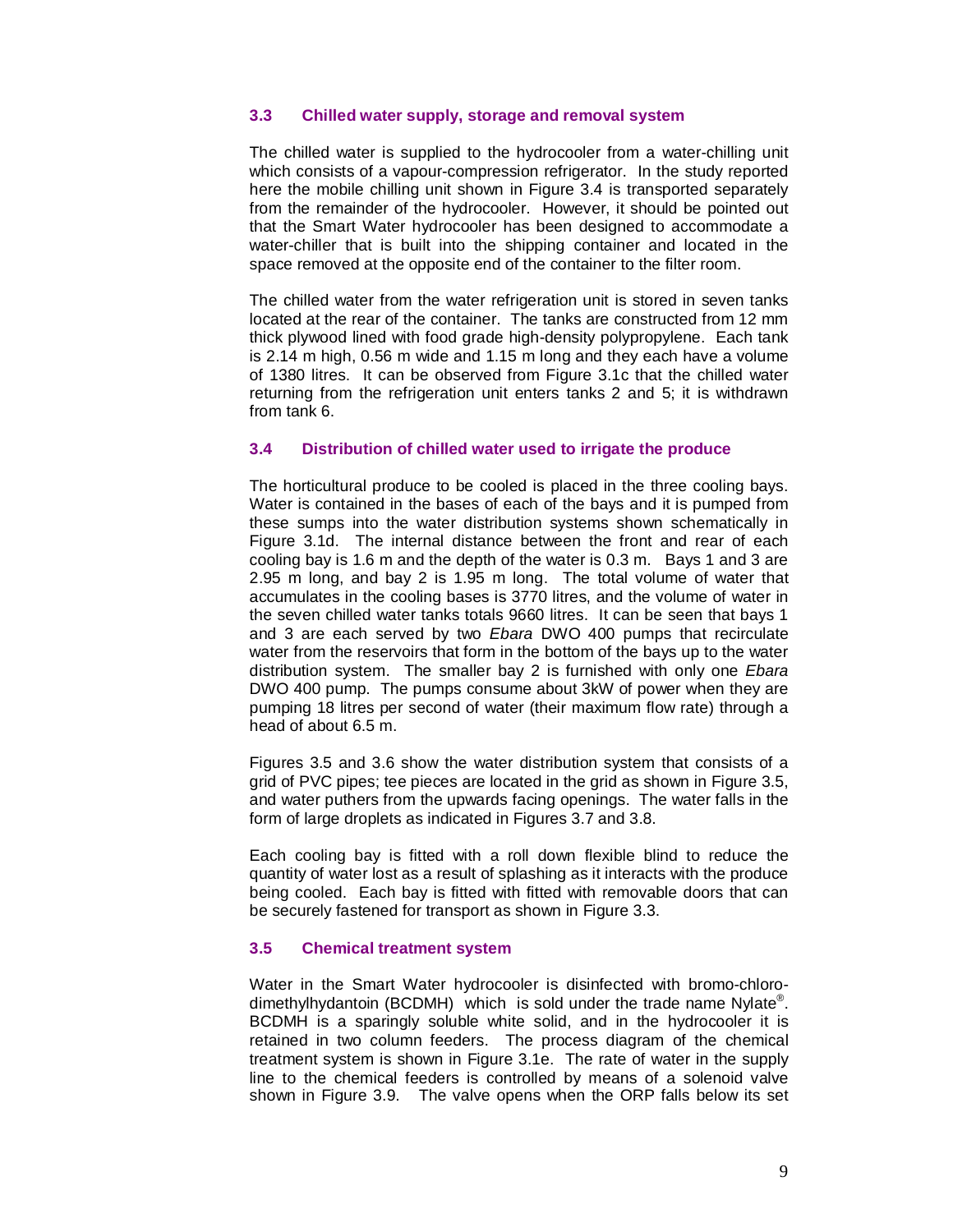

Figure 3.1a. The general layout of the hydrocooler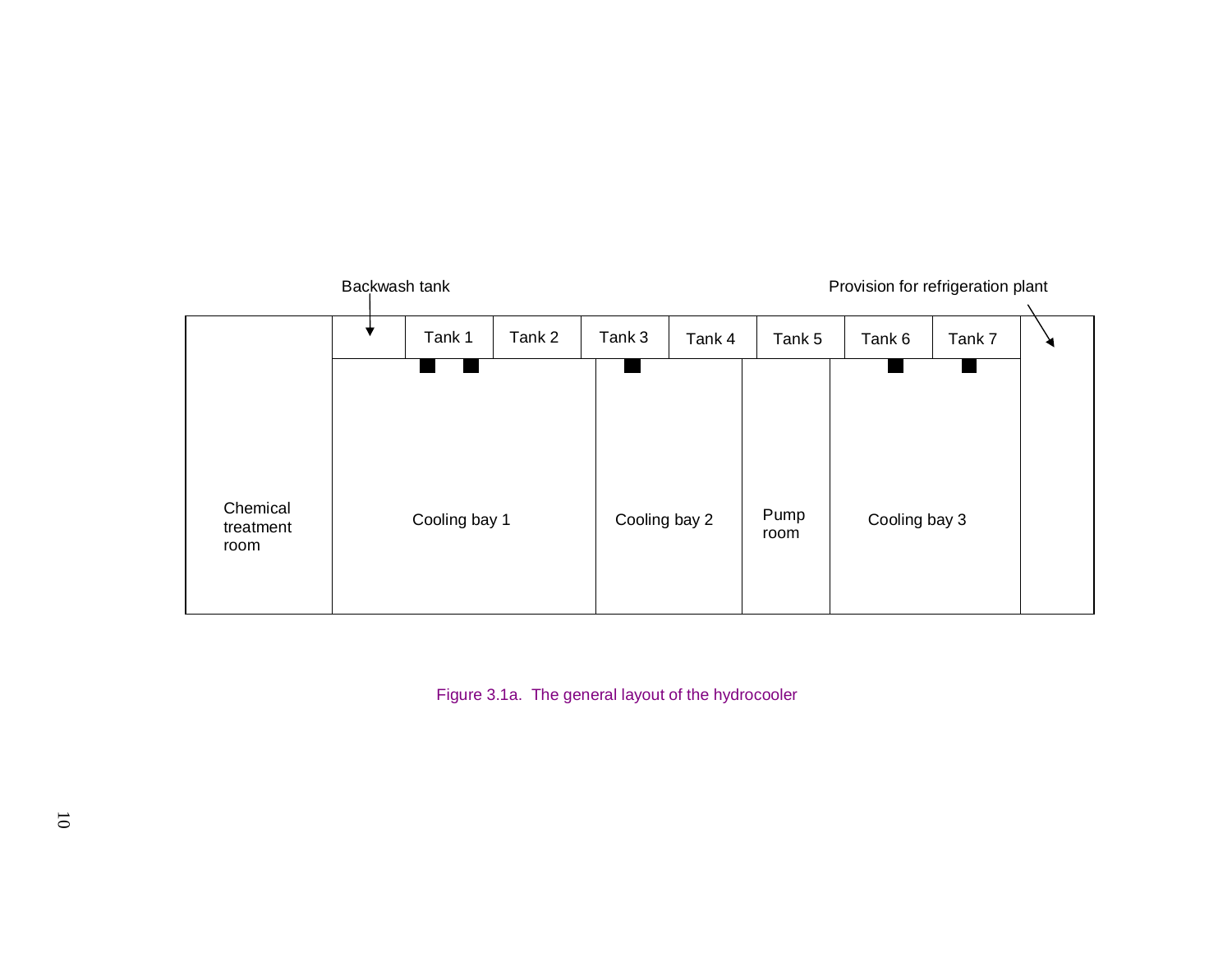

## Legend to process flow diagrams:

| Filter system<br><b>Backwash system</b>                                 | Sand filter             | <i>Ebara</i> pumps |  |
|-------------------------------------------------------------------------|-------------------------|--------------------|--|
| <b>Chemical system</b><br><b>Mixing systems</b><br><b>Spray systems</b> | <b>Chemical feeders</b> | Onga pumps         |  |
| Chilled water system<br><b>Mains system</b>                             | Pre-strainers           | Overflows          |  |

Figure 3.1b. A process diagram of the Smart Water hydrocooler showing the seven principal circuits.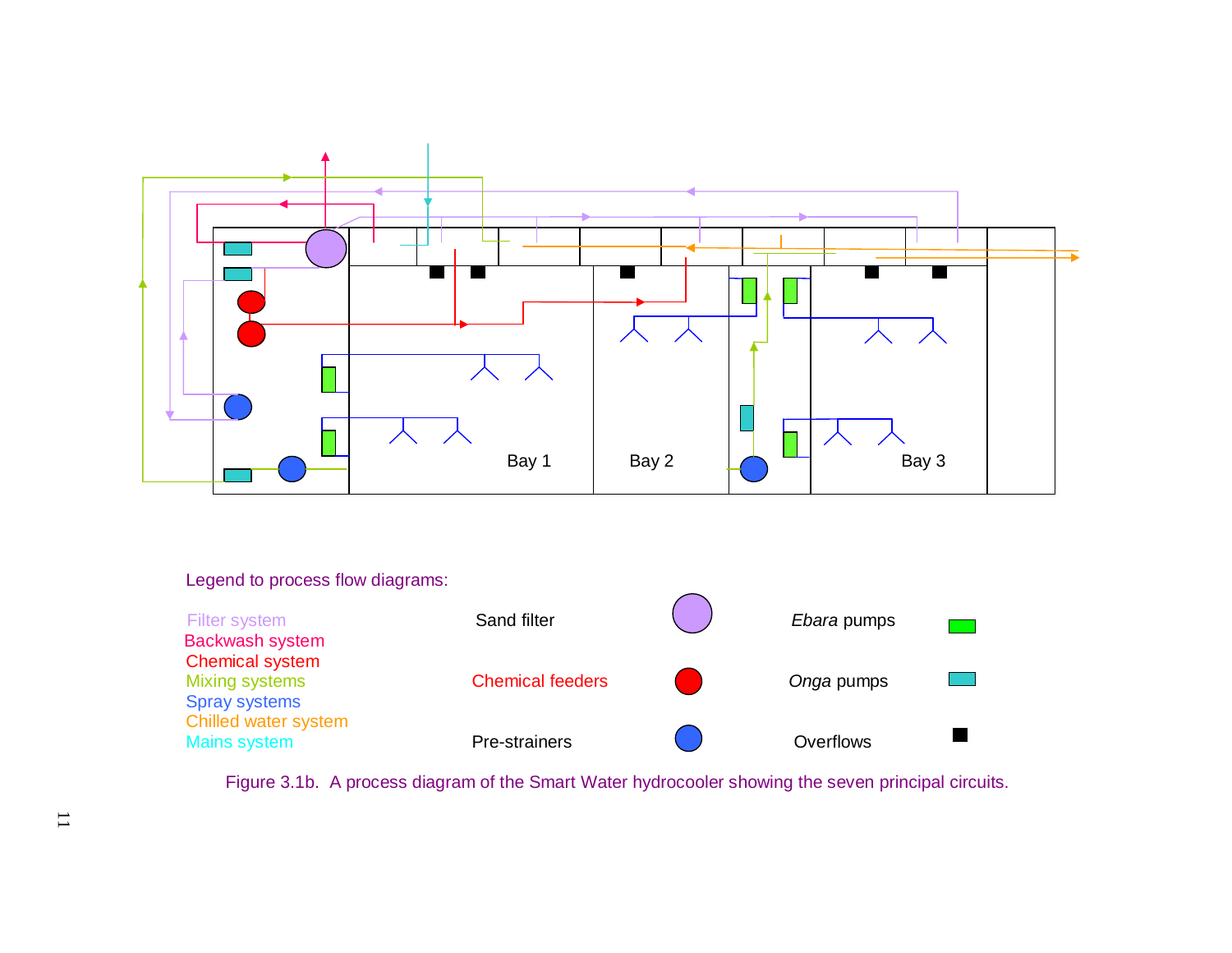

Figure 3.1c. Cold water from the chilling unit into tanks 3 and 6 from which it flows into adjacent tanks that supply the cooling bays. Water returns to the chiller from tank 6.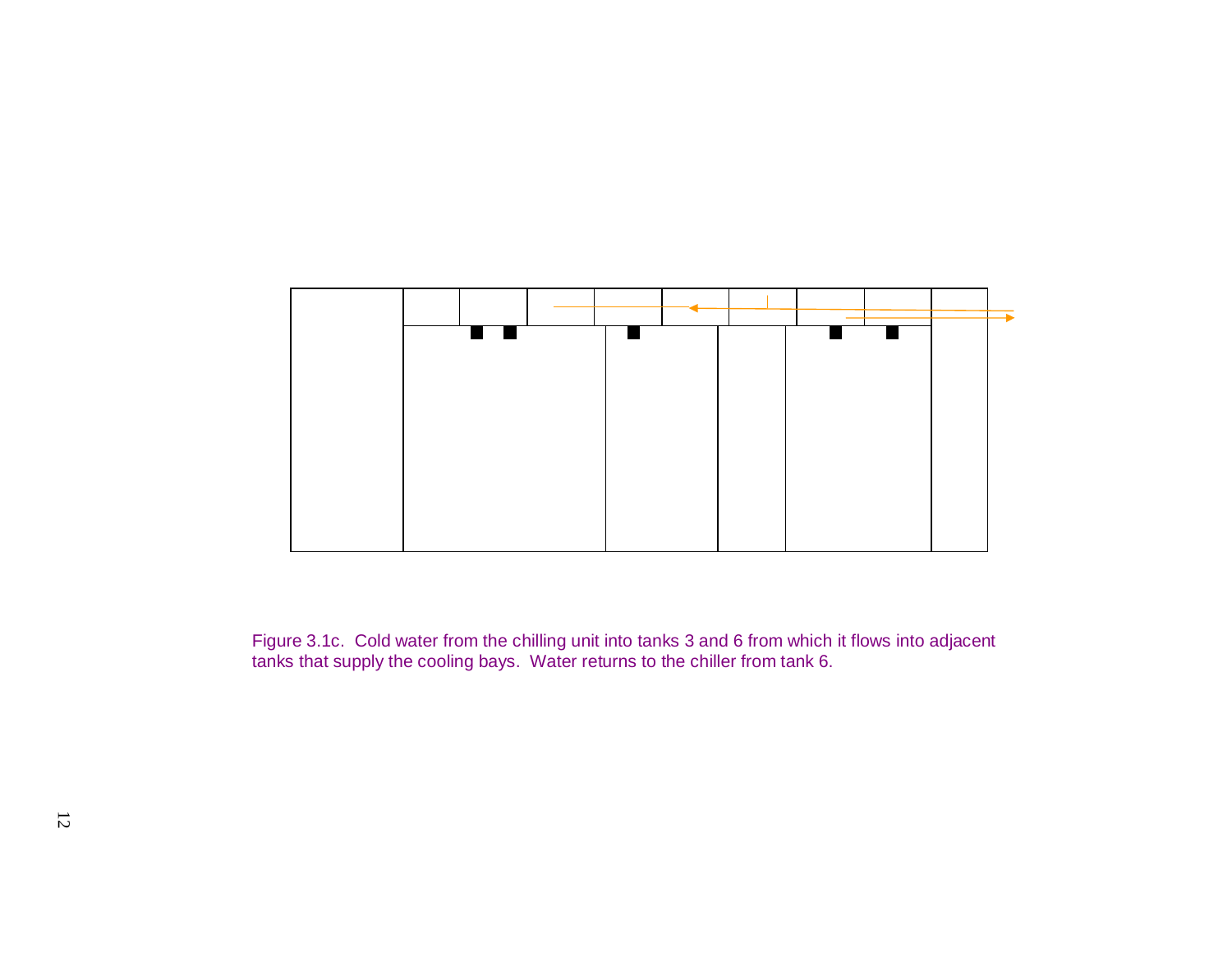

Figure 3.1d. The water distribution circuits in the Smart Water hydrocooler. Bays 1 and 3 are each supplied by two pumps, whereas the sprays in the smaller Bay 2 are supplied using only one pump.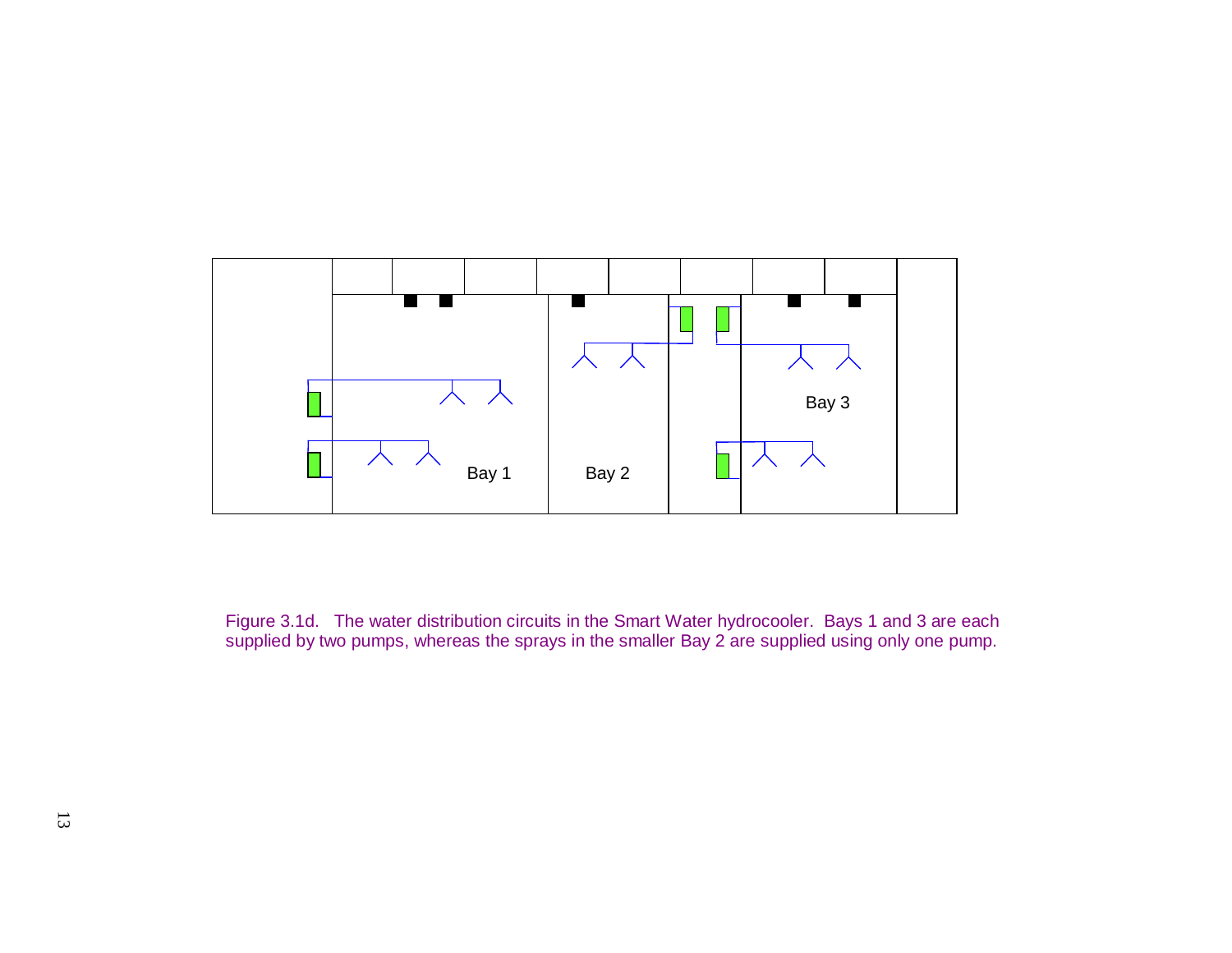

Figure 3.1e. The chemical dosing system in which solid bromo-chloro-dimethylhydantoin (BCDMH) is dissolved in water that has been recycled within the hydrocooler. The treated water is returned to tanks 2 and 5.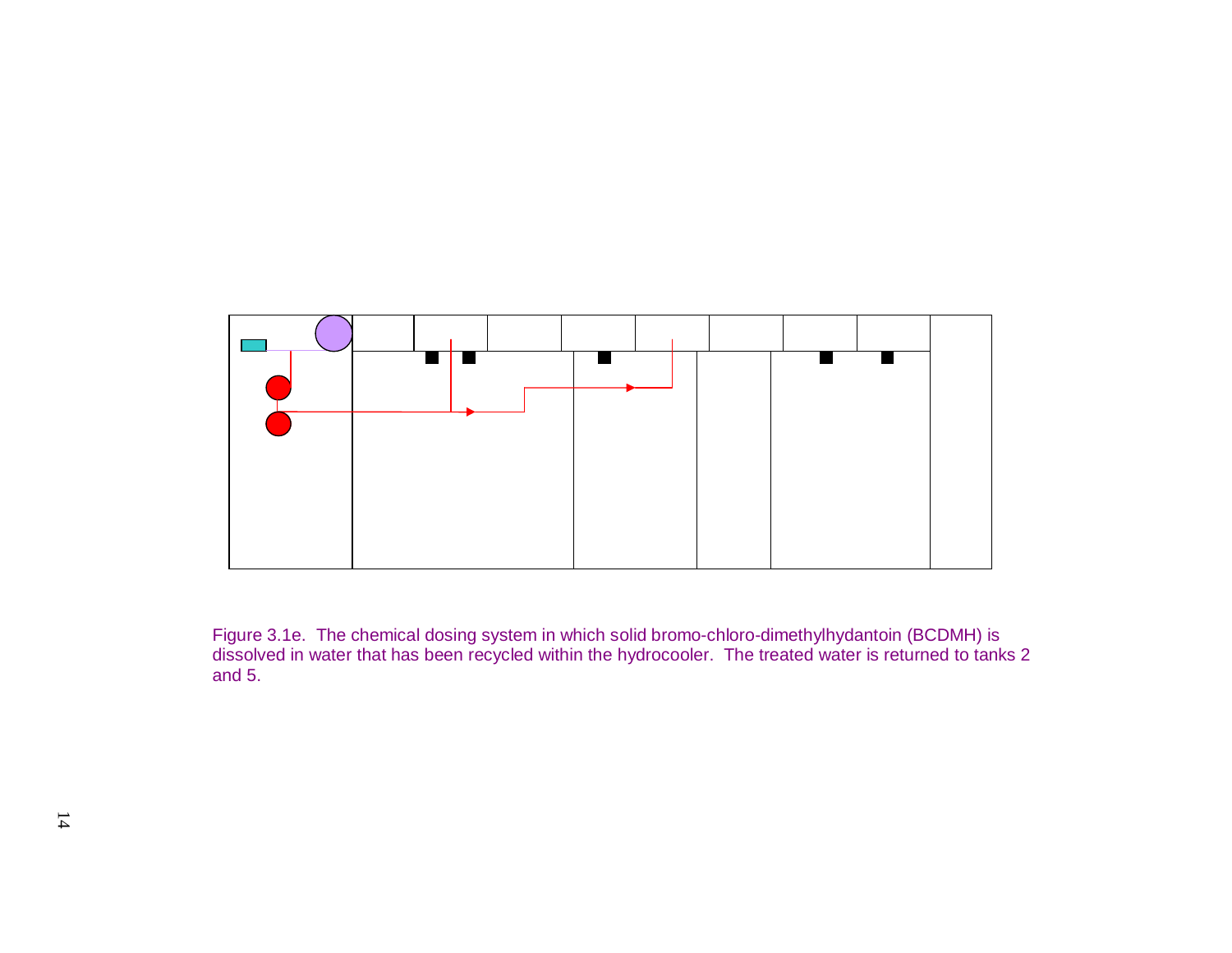

Figure 3.1f. Water is removed from tank 7 on the right of the hydrocooler before passing through a stainless steel strainer. It is then pumped through a sand filter before being returned to tanks 1, 2, 4 and 7. The ORP, temperature and electrical conductivity, and pH of the recirculated water are measured in the line that leaves the sand filter and leads to the water tanks.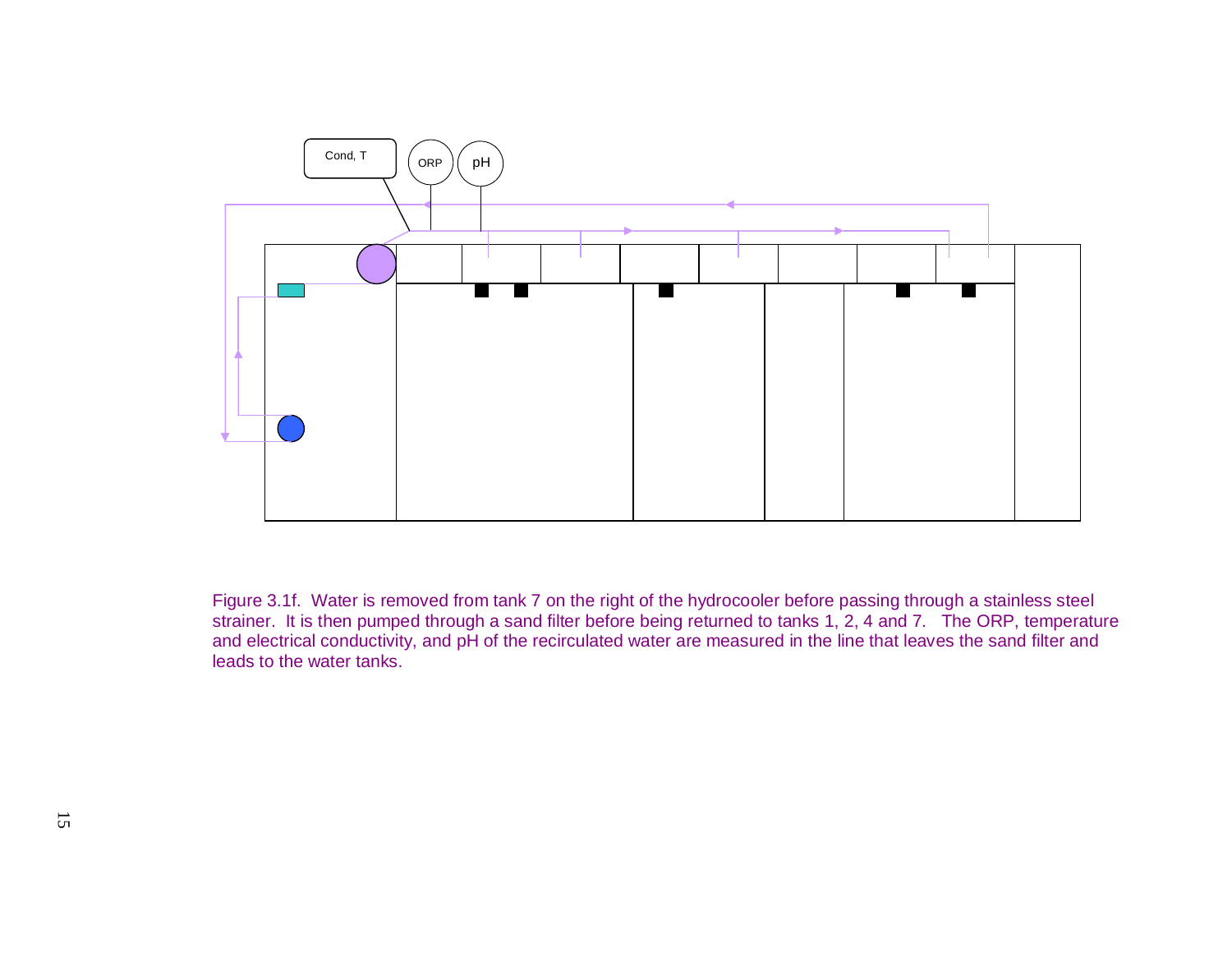

Figure 3.1g. The backwash circuit in which fresh the water from the tank adjacent to the filter is pumped vertically upward through the sand filter. As a result large pieces of debris that are not removed by the pre-strainers are removed from the filter and discharged from the hydrocooler.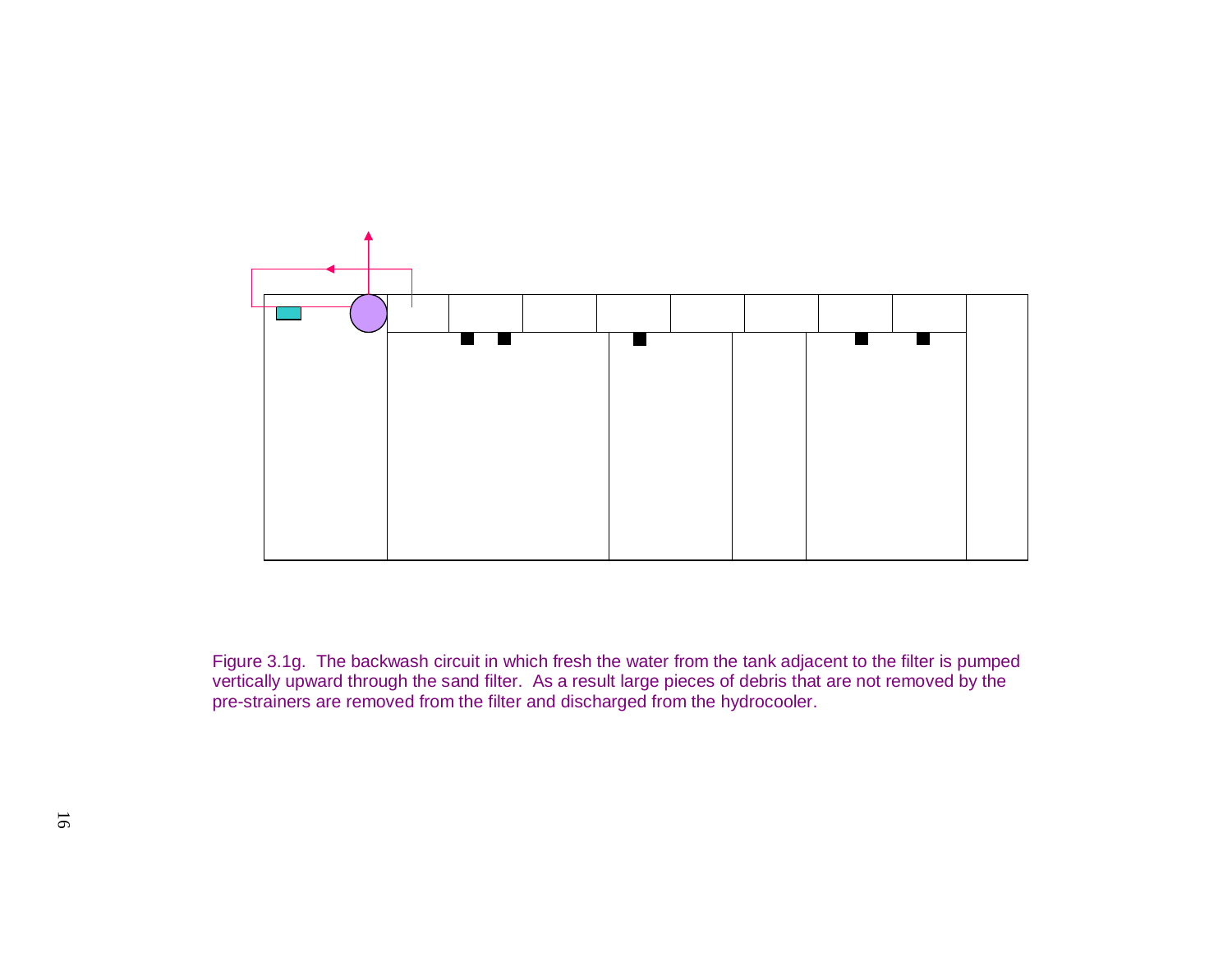

Figure 3.1h. The chilled disinfected water is mixed by ensuring it flows by gravity into tanks that have overflows, thus making sure the treated water flows into the bases of the cooling bays. The water is returned from the cooling bays to the tanks.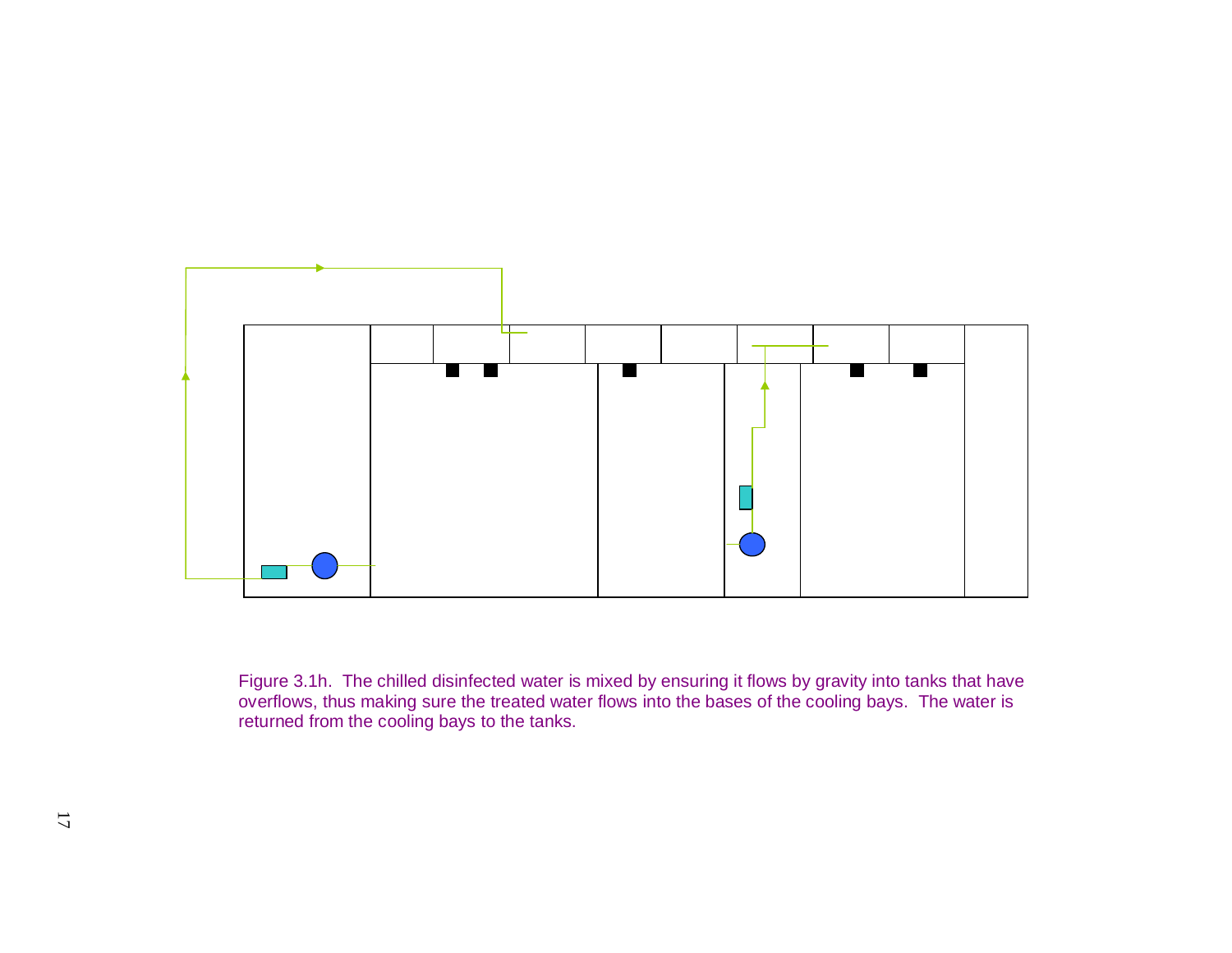

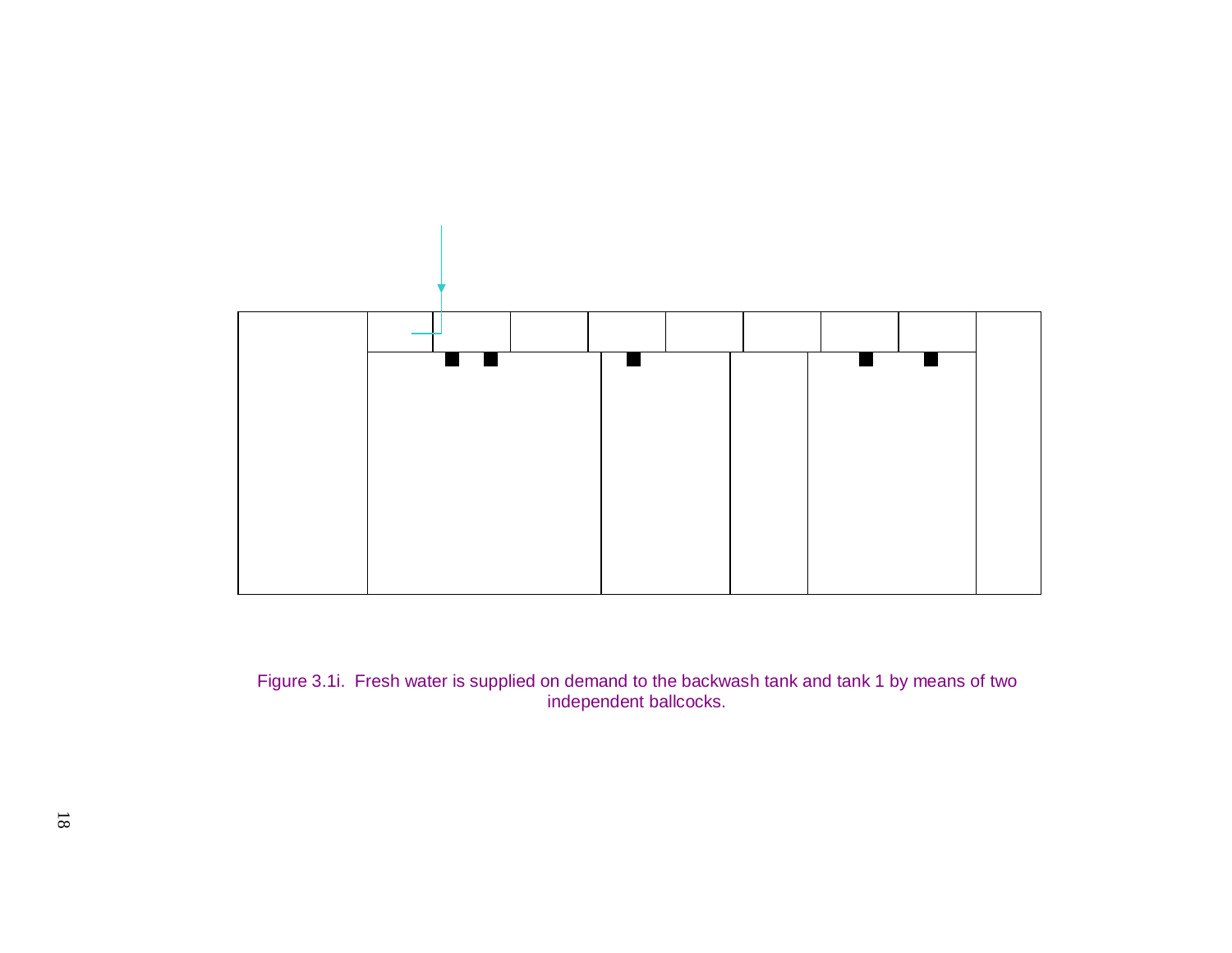point, typically 450 mV. pH and Oxidation-Reduction Potential sensors are located in a small diameter pipe in parallel with the line that returns water from the sand filter to tanks 1, 2, 4 and 7 as shown in Figure 3.1f. Provision is also made to measure the electrical conductivity of the water as this provides an indirect measurement of the total dissolved solids. A temperature sensor is integrated with the electrical conductivity sensor and it is used in the calibration of the the ORP and pH sensors. The physical disposition of the sensors is shown in Figure 3.10 and the general layout of the chemical treatment and filter room is shown in Figure 3.11 in which the red chemical dosing units are clearly visible. Figure 3.12 shows a somewhat enlarged view of the chemical dispensing system, including the water supply that is controlled by the solenoid valve.

When the hydrocooler is operating it is important that the alkalinity of the recirculated water is about 120 ppm as this prevents its pH from changing rapidly. It is therefore recommended that the operators of hydrocoolers use indicator sticks to measure the alkalinity of the recirculated water every hour. If the alkalinity is less than 120 ppm the water must be dosed with Clobr® which contains sodium bicarbonate that acts as a buffering agent to maintain the pH of the water at a value of 8.2. A low pH reading also indicates that that the alkalinity is low and that Clobr® should be added to the system, but to ensure stability of operation it is recommended that alkalinity be maintained constant by manually measuring its value.

#### **3.6 Filtration system**

Figure 3.1f shows the filtration circuit. Water is drawn by means of an *Onga* pump from tank 7 through a stainless steel strainer shown exposed in Figure 3.11. After it has been strained is pumped through a sand filter before being returned to tanks 2, 3, 5 and 7. After the water has been filtered its pH and ORP are sensed by sensors placed in the water line leading to the tanks as indicated in Figure 3.1f.

## **3.7 Backwash circuit**

When the pressure drop across the sand filter exceeds 120 kPa the downwards flow of the water is terminated. Water then flows up through the sand – fluidising it, and it entrains large or low density detritus which is then discharged from the cooler. It can be seen from Figure 3.1g that the water used to backwash the sand filter is contained in a smaller water tank located towards the left hand side and at the rear of the hydrocooler. This tank has a volume of 1000 litres and it contains fresh water. The backwash piping circuit is quite straightforward. Fresh water enters the backwash tank from which it is pumped by a *Onga* 932 pump that has a nominal flow rate of 7 litres per second against a head of 3 m through the sand. The water from the filter is subsequently discharged from the hydrocooler.

#### **3.8 Mixing circuits**

It is important that the disinfectant is distributed uniformly throughout the hydrocooler. It is important that the levels of the water in the tanks and cooling bays are also maintained constant – if they did not the water would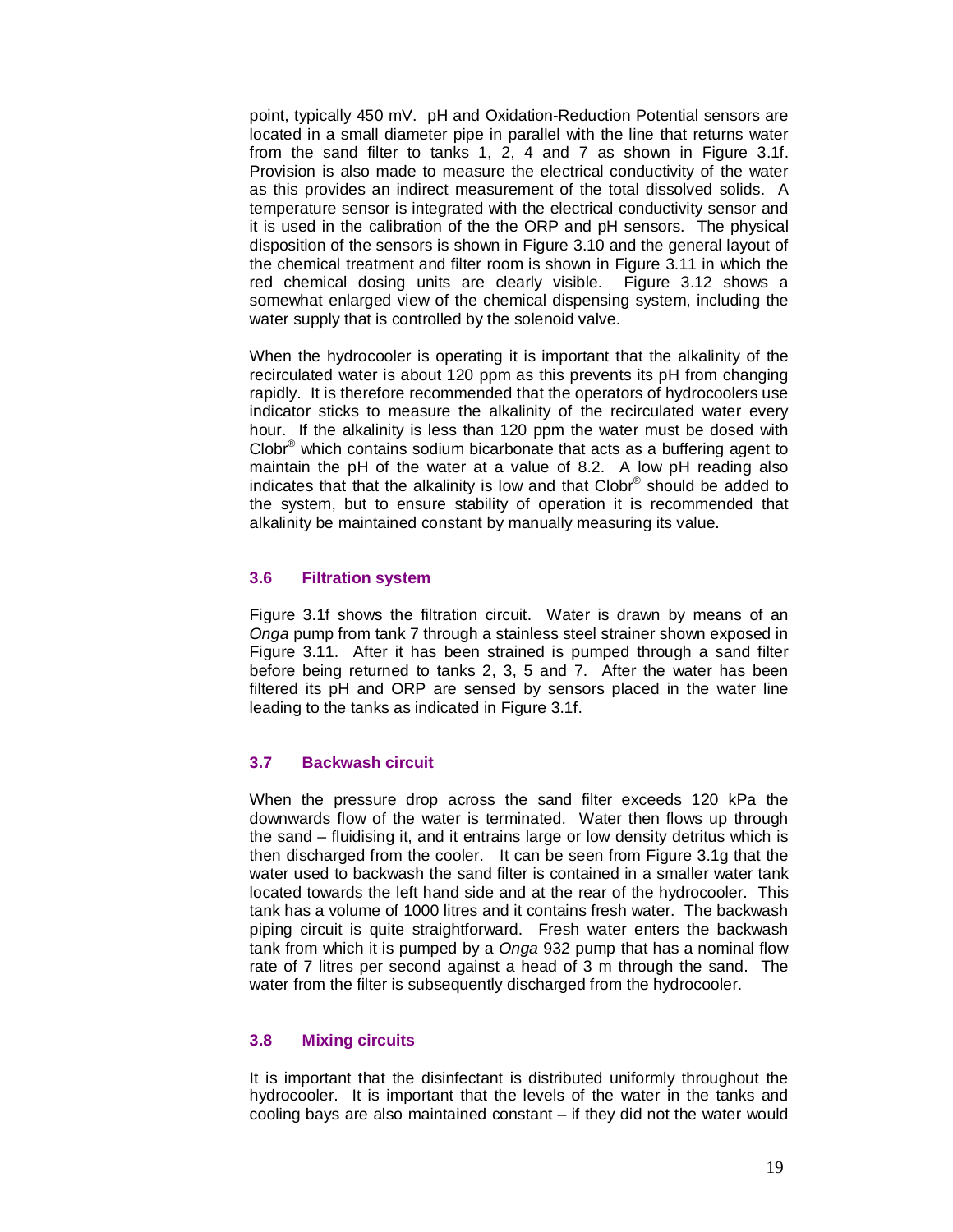accumulate in one location and overflow. The mixing circuits are shown in Figure 3.1h. Adopting the following strategy has enabled the procedures for mixing and maintaining the water levels to be combined. The seven tanks that contain chilled water are interconnected by means of two 50mm diameter holes drilled near their bases. Hence, when the hydrocooler is filled via tank 1 the water levels in all of the seven tanks at the rear of the hydrocooler remain more or less equal. Eventually the water levels rise in the tanks until they begin to overflow into bays 1, 2 and 3 through 50 mm holes located near the top of the tanks. Two overflows are located in tank 1 which services bay 1. Bay 2 is serviced by an overflow in tank 3 and water flows into bay 3 from tanks 6 and 7. The cooling bays are also interconnected and the overall effect of the interconnections between the water tanks and the cooling bays is to ensure that the water levels are more or less constant throughout the hydrocooler. If the water level in one tank rises above that of one of its neighbours, water flows from the higher level to the lower level. This feature is exploited in mixing the disinfectantcontaining water within the hydrocooler. For example, a portion of the water from the chemical treatment towers is delivered to tank 4 that does not incorporate an overflow. Tank 3 does, however, have an overflow and it is supposed that disinfectant-treated water will flow by gravity into this tank and subsequently into Bay 3. The pump room located between bays 2 and 3 is shown in Figure 3.13, and the pipes distributing the chemically treated and filtered water and a mixing stream are shown in Figure 3.14.

## **3.9 Mains supply of water**

Water is lost from the hydrocooler with the cooled produce and as a result of backwashing the sand filter. Make-up water is supplied to the hydrocooler through one external water connection as indicated in Figure 3.1i. Two ball cocks independently control the water levels in the backwash tanks and the cooling water tanks.

#### **3.10 Components of the hydrocooler**

An annotated pictorial record of the components of the hydrocooler is presented below. Figures 3.4 to 3.7 illustrate the cooling water distribution system that is fabricated from polypropylene pipe and water is allowed to puther from tee junctions that face vertically upwards. It can be observed that a shower of water consisting of large droplets leaves the water distribution system.

## **4. THE WATER QUALITY CONTROL SYSTEM**

The principles that underpin the maintenance of acceptably potable water within the hydrocooler are implemented by means of a purpose-built proprietary controller. The Wobelea AQ2000 Post Harvest Control System has the capacity to sense the following properties of the water within the hydrocooler:

- Oxidation-Reduction potential, ORP
- pH
- Electrical conductivity
- Temperature.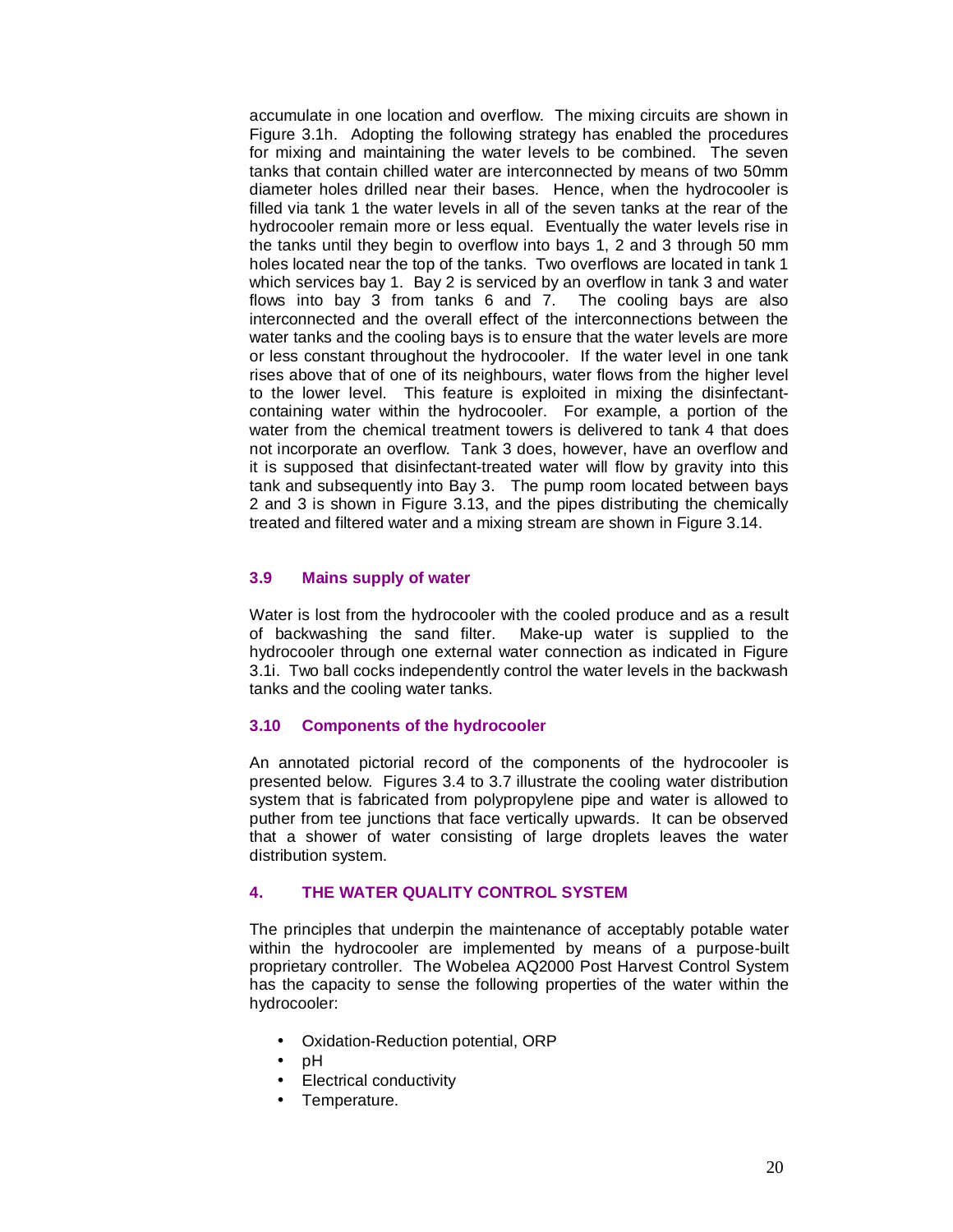

Figure 3.2. Cooling bay 3 and a small plant room of the Smart Water hydrocooler is fabricated from a refrigerated shipping container. The two blue coloured *Ebara* DWO 400 pumps each extract water from the holding tank of bay 3 and pump it to the water distribution system located in the roof of the shipping container. The water subsequently flows through the produce being cooled. It can be seen that the pipelines leading from the pumps to the water tanks are each fitted with manually operated valves.



Figure 3.3. Each cooling bay is fitted with detachable doors that can be secured when the hydrocooler is being transported.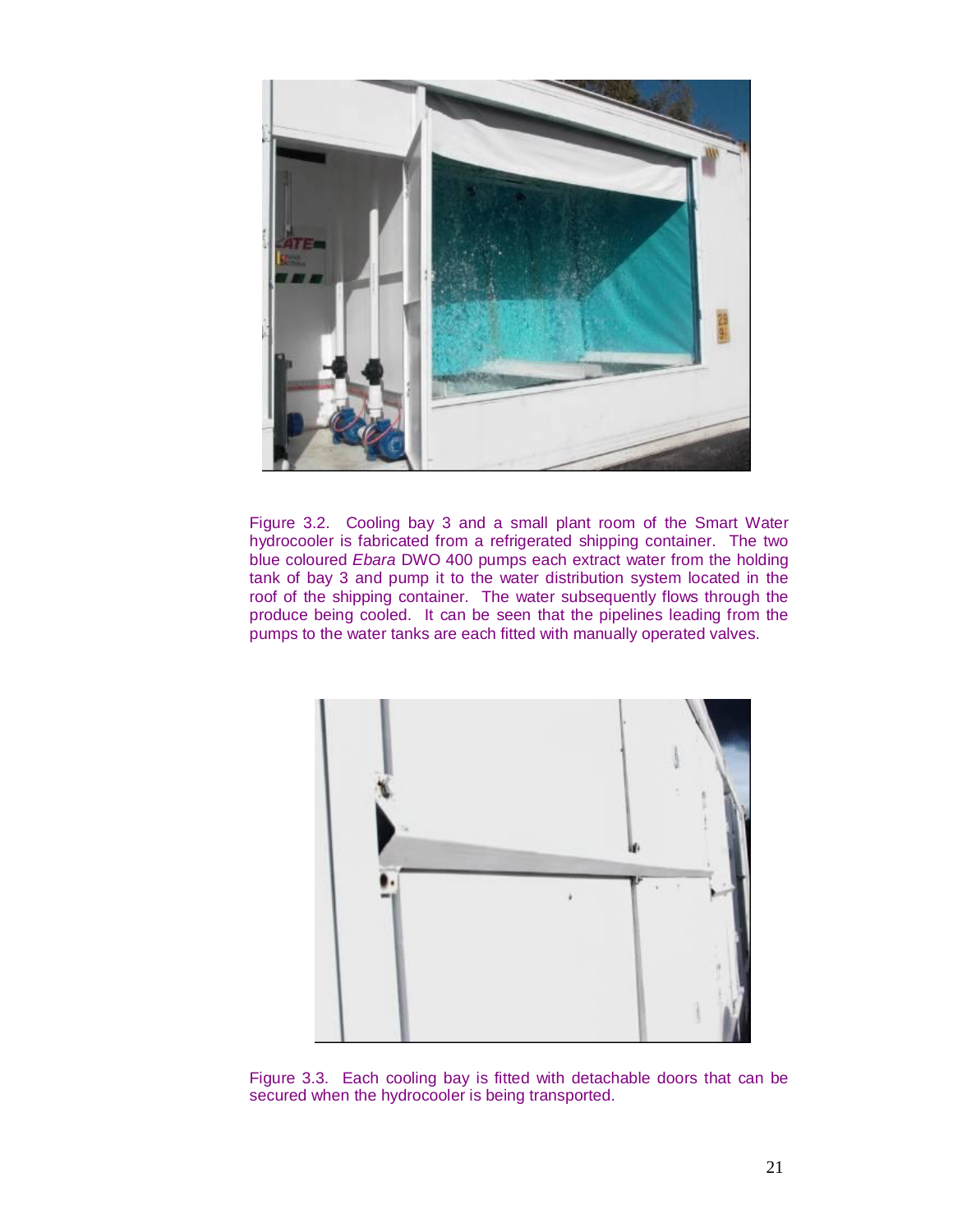

Figure 3.4. The water chilling unit associated with the Smart Water hydrocooler.



Figure 3.5. A view of the water distribution system in the roof of the shipping container. Water puthers out of the upwards-facing tee-pieces. The inwards facing bends at the rear of the photograph help to ensure that the water is directed towards the produce.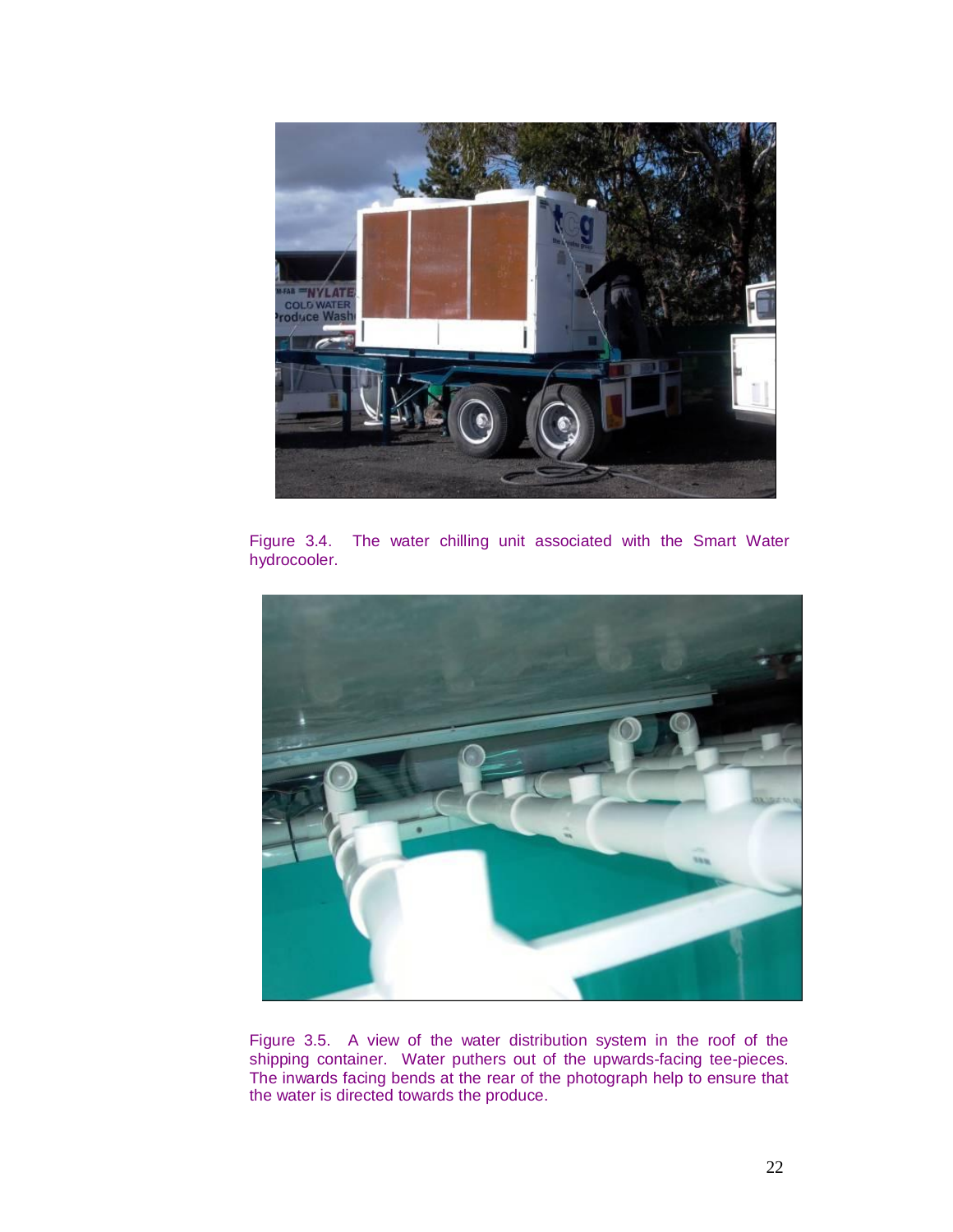

Figure 3.6. A view of the water distribution system from below. It is supported by a light metal frame.



Figure 3.7. Water leaving the distribution system at a rate of about 18 litres per second.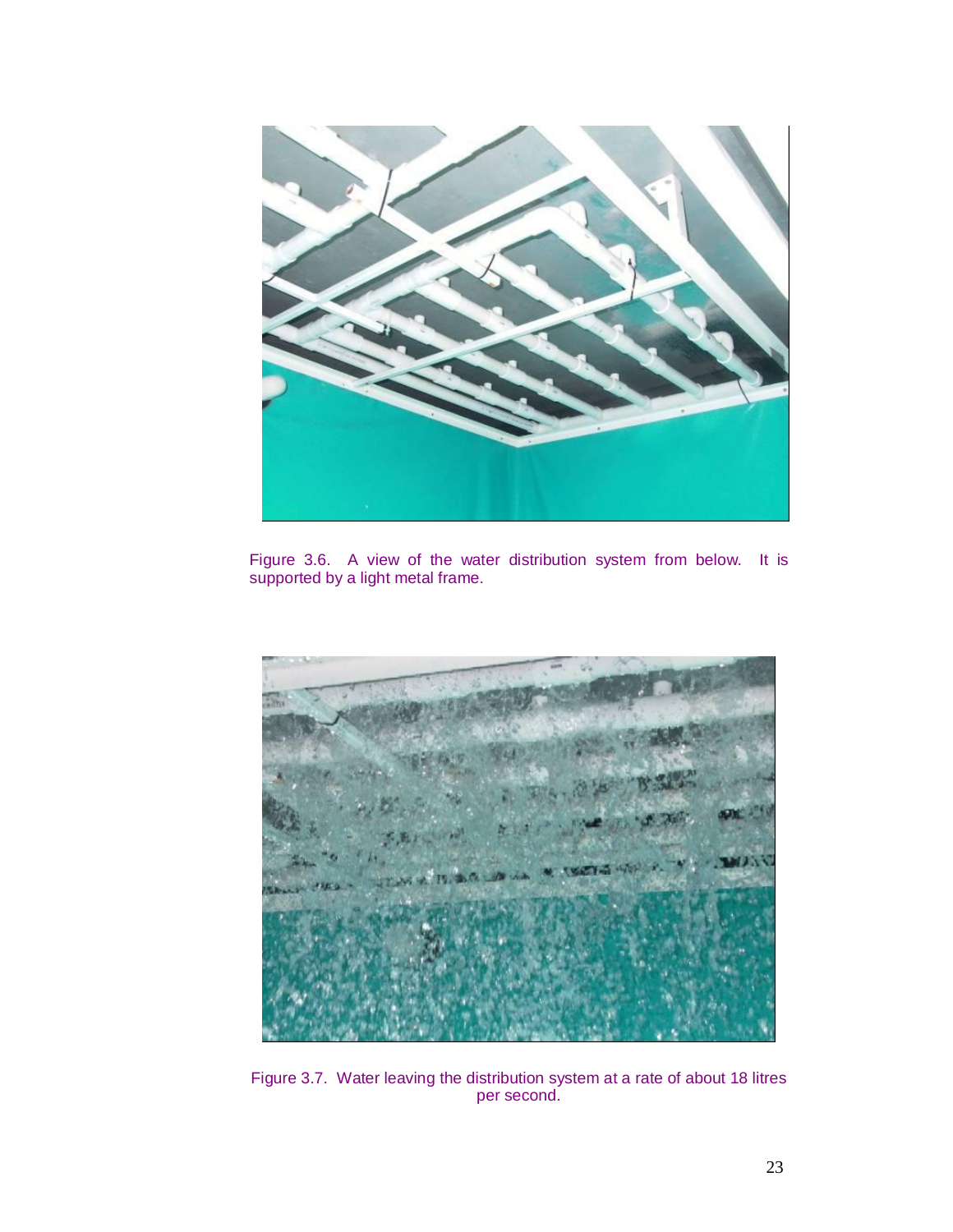

Figure 3.8. Wash water landing in the base of cooling bay 3.



Figure 3.9. A solenoid valve controls the flow of water to the disinfectant dispensers.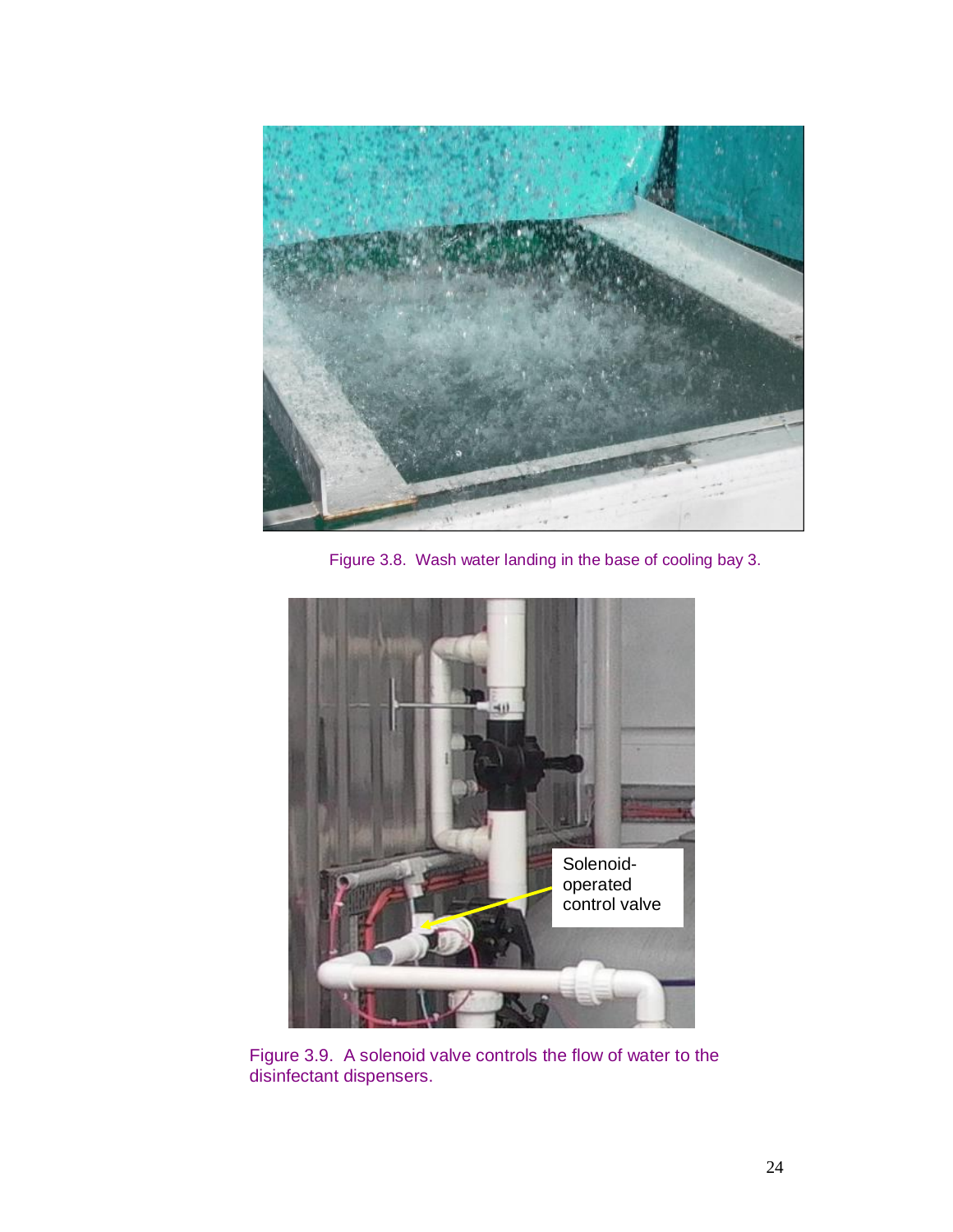

3.10. Three sensors – Oxidation-Reduction Potential, pH and electrical conductivity – are inserted into the line that returns chemically treated water to the system. Only the ORP sensor is shown here, although all three were fitted to the completed hydrocooler.



Figure 3.11. The general layout of the filter room showing the blue *Ebara* DW 400 pump that is used to pump water from bay 1 to one of the water distribution arrays. The green *Onga* pump draws water from bay 1 whence it is strained and distributes it to tank 2 thus promoting mixing. The photograph shows the stainless steel strainer in the filtration and chemical dosing system removed from its housing. Water leaving this strainer is pumped by an *Onga* pump to the sand filter – the grey, almost spherical component on the left of the figure. The cylinders that contain the disinfectant, bromo-chloro-dimethylhydantoin, are red.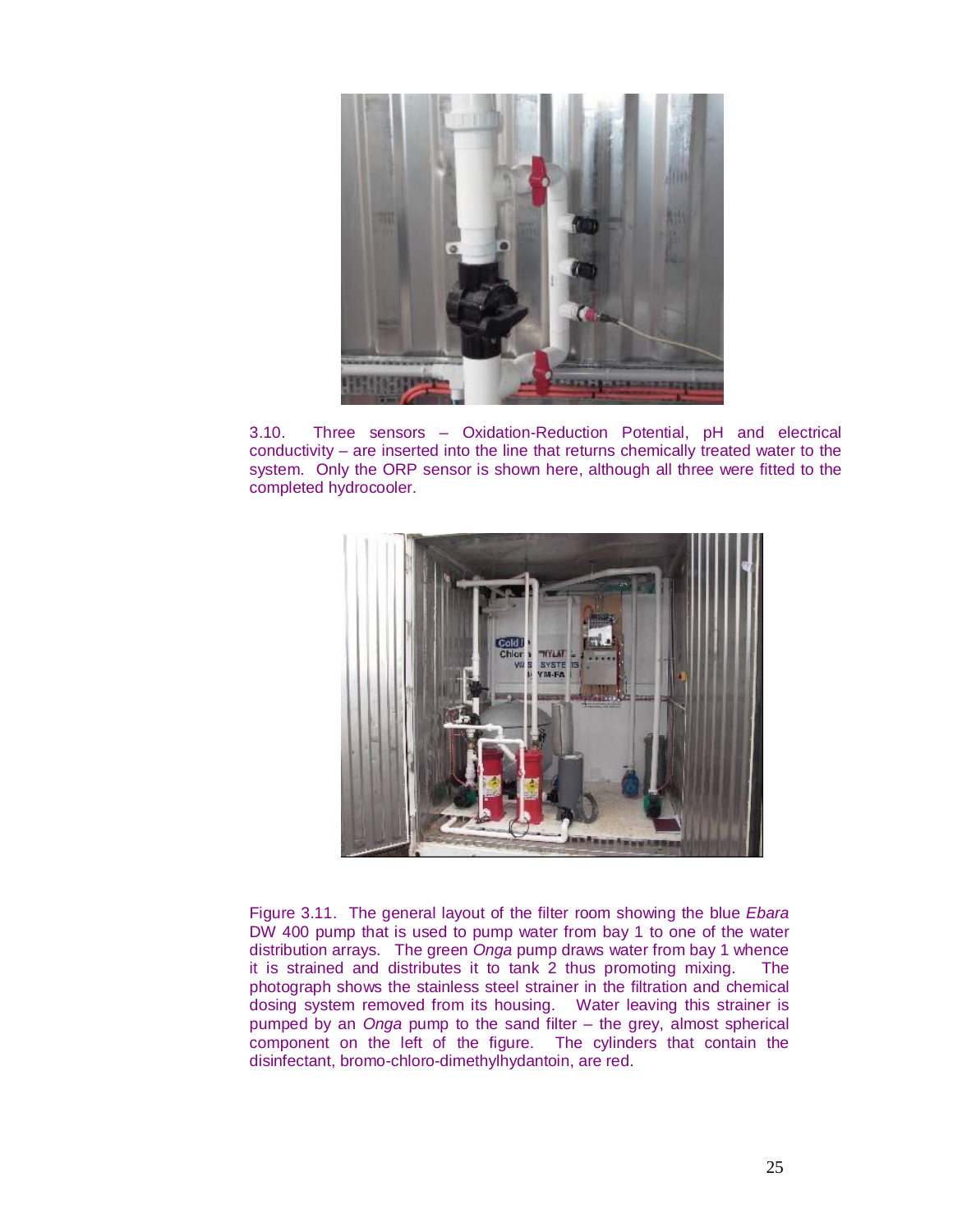

Figure 3.12. The chemical dispensing units (left) and a stainless steel strainer (right). The sand filter is seen in the background of each The sand filter is seen in the background of each photograph.



Figure 3.13. The pump room located between bays 2 and 3. Water from bay 2 is strained before being pumped by the green *Onga* pump to tanks 5 and 6. The blue *Ebara* pump near the centre of the figure pumps water from the reservoir of Bay 2 to the water distribution system that is located above Bay 2.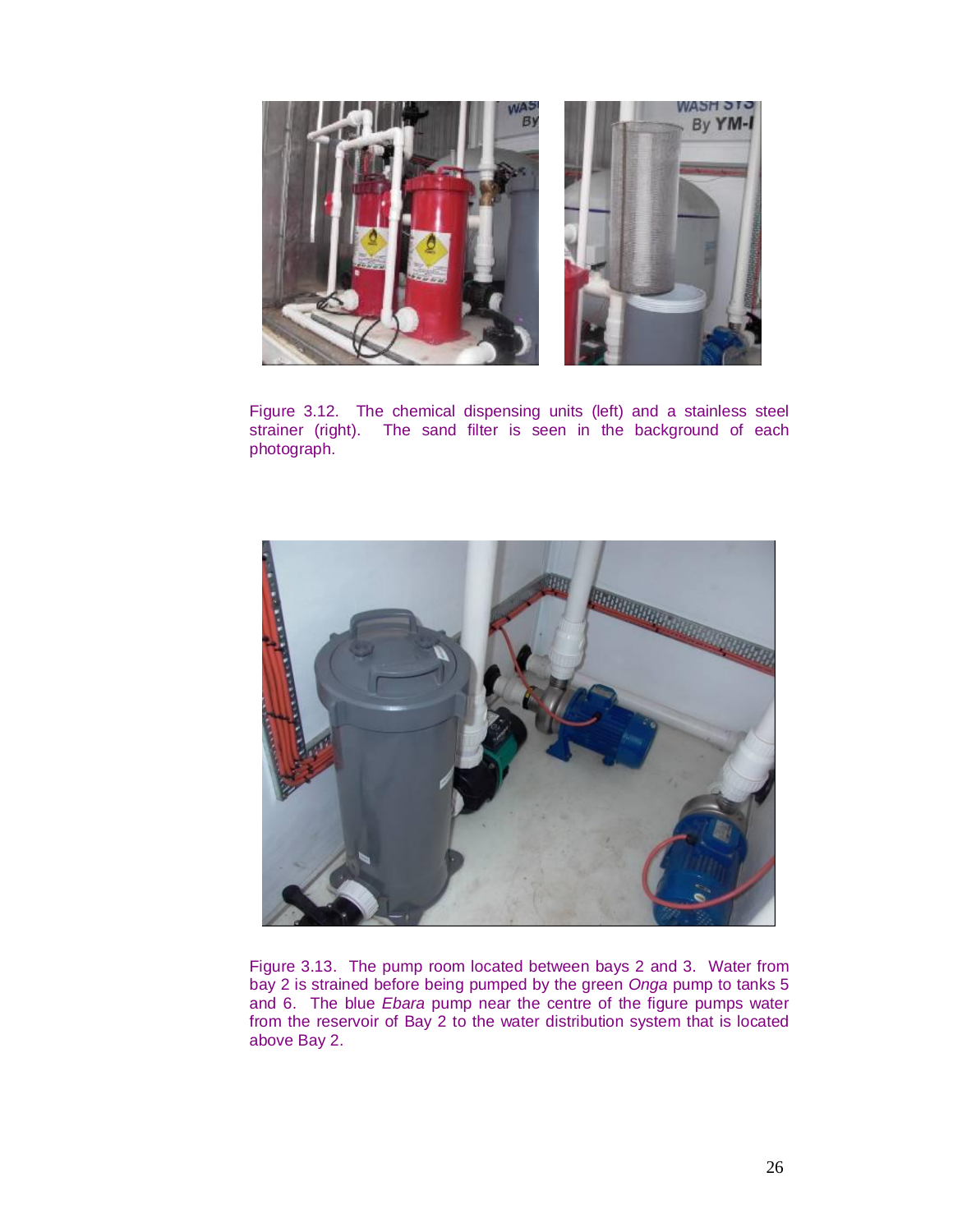

Figure 3.14. Pipes carrying chemically dosed, filtered and water from Bay 1 to the water tanks located at the rear of the hydrocooler. The pipes are laid over the water tanks located at the rear of the hydrocooler.

In addition, the controller actuates the backwashing operation either according to a time schedule or when the pressure drop across the filter exceeds 120 kPa. The system also detects the flow of water leaving the sand filter, and should the flow fail an alarm is actuated and the pump is turned off.

A feature of the Post Harvest Control System is that it is able to control both the ORP and the pH of the water recirculated within the hydrocooler. Programmed into the controller is a proportional-integral-differential (PID) algorithm that is able to maintain good control of the disinfectant and acid or base administered to the system. The proportional part of the algorithm increases the amount of disinfectant added to the system according to the difference between the ORP set point (typically 450mV) and the actual reading. The integral component measures the average deviation from the set point and actuates the addition of disinfectant to try to maintain the average deviation zero. The differential component measures the rate of change of the deviation from the set point. The Post Harvest Control System has default control parameters that can be adjusted to suit the individual hydrocoolers.

The total dissolved solids (TDS) in the water are calculated from the electrical conductivity of the water. It is recommended that fresh water be introduced into the hydrocooler when the total dissolved solids are double that of the inlet water. For example, if the TDS of the inlet water are 600 ppm, it is recommended that fresh water be introduced when the water in the hydrocooler has a a TDS of 1200 ppm. This is unlikely in the case of broccoli which a generally a clean crop.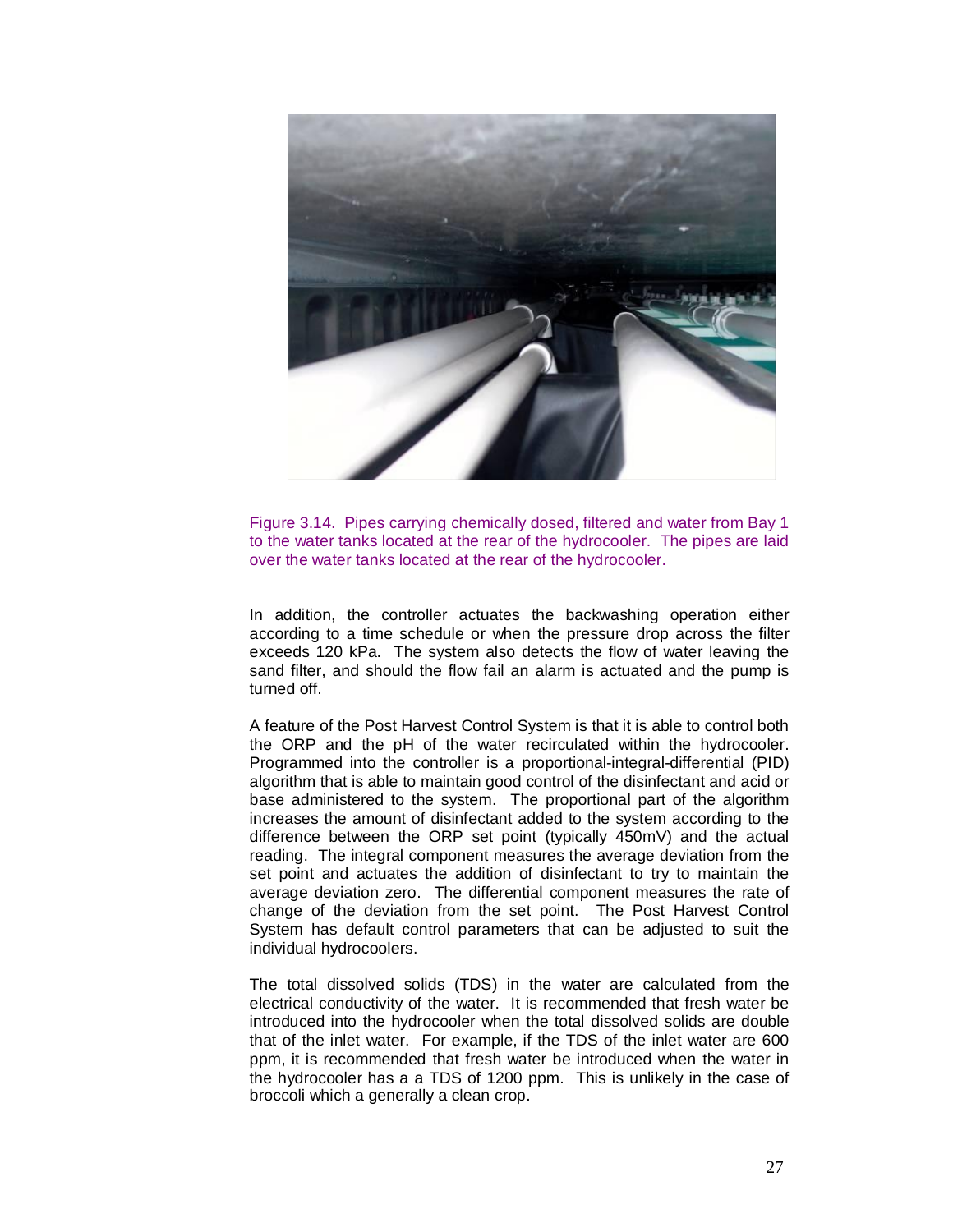The Post Harvest Control System is capable of recording operating data with sampling intervals between one minute and 4 hours. When the sampling rate is 30 minutes it is possible to retrieve up to 40 days of data. It is possible that a sampling interval of 30 minutes is too long from a risk management perspective. Further data on the residence time of nondissociated, i.e. chemically active, disinfectant are required before a definitive statement on this issue can be made. It is therefore recommended that the chemical kinetics of the dissociation of BCDMH be incorporated into an analysis of the performance of the hydrocooler.

The Smart Water hydrocooler is not equipped with a system that automatically adjusts the pH of the recirculated water. An advantage of BCDMH compared with other halogenated disinfectants is that it is relatively insensitive to the pH of the water, but it is desirable to maintain it at about 8. This is achieved by manually adding a buffering agent to the water in the hydrocooler when its alkalinity falls to less than 120 ppm. The recommended buffer is sold under the trade name Clobr® and it contains sodium persulphate and isocyanuric acid which further enhance the disinfecting potency of BCDMH, as well as sodium bicarbonate.

Figure 3.10 shows that provision is made for the sensors to be located in a small diameter by-pass line that runs in parallel with the main line that carries freshly filtered water to the chilled water tanks.

#### **5. RESULTS**

Experiments were carried out over a period of about two years to measure the performance of the various components of the system. Measurements were conducted on:

The cooling capacity of the water chilling unit The cooling rate of broccoli The disinfection efficacy of BCDMH in the hydrocooler

#### **5.1 The cooling capacity of the water chilling unit**

The amount of energy, *Q*, required to cool one tonne of broccoli, and most other fruits and vegetables, from 30ºC to 5ºC can be calculated from the equation

$$
Q = 1000 \times c_p \times (30-5)
$$

in which  $c_p$  is the specific heat of the produce at constant pressure, and its value is about 4 kJ/(kg. °C). The amount energy required is therefore about 100 MJ per tonne of produce; this is equivalent to 28 kWh. If it is required to cool 6 tonnes per hour of produce the cooling capacity should be 208 kW.

Experiments were carried out on the water chilling unit when it was located at Goondiwindi in southern Queensland. The cooling capacity of the chilling unit was determined by measuring the rate at which the 16,900 litres of water that was cooled in a holding tank. In this exercise it was assumed that the rate of heat gain from the environment was small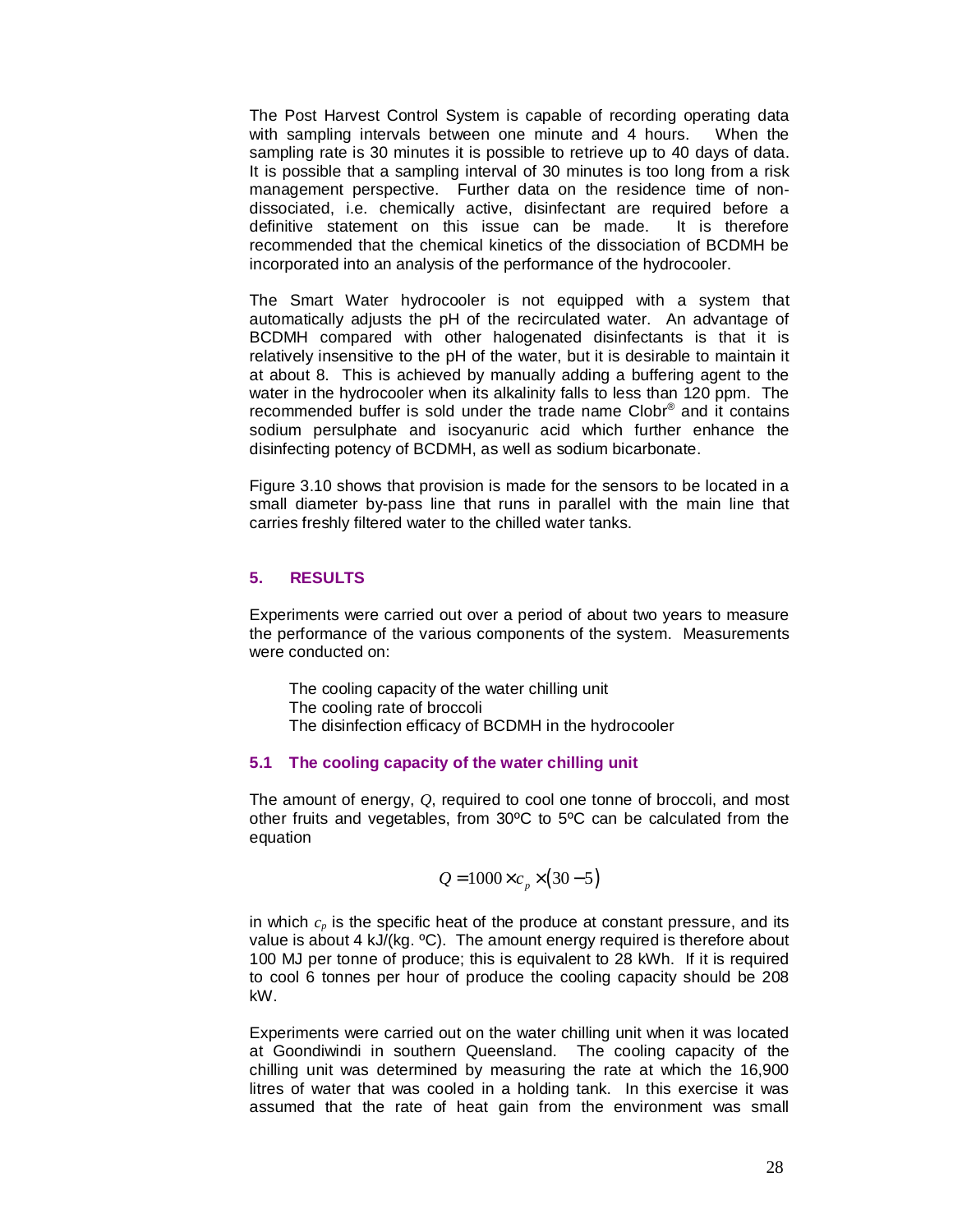compared with the cooling capacity of the chilling unit. This assumption was validated experimentally. The water in the tank was stirred and a fine thermocouple with a time constant on the order of one second was used to probe the water at different levels; the results indicated that the water in the tank was not thermally stratified. This thermocouple was used to measure the rate of cooling of water in the tank, along with a hand-held digital thermometer that provided duplicate readings. Absolute accuracies were not required as the emphasis was on temperature differences at different times.

The temperature data are recorded in Table IV and graphed in Figure 5.1. The cooling unit was turned off for two hours to investigate the rate of heat ingress into the water. It was found that the temperature rise was 0.5ºC when measured by the hand-held thermometer and 1.5ºC when measured by the thermocouple. The discrepancy may be due to the fact that the hand-held thermometer could measure the temperature of only the upper 5 cm or so of water. Hence some stratification may have occurred whilst the chilling unit was turned off. Calculations indicate that a temperature rise of 0.25ºC might be expected if natural convection on the exterior of the water tank were the rate limiting step of heat ingress. However, it is possible that solar radiation contributed by a small amount (0.1ºC) to the increase in temperature although the exterior of the tank was painted white.

| Time  | Temperature of water<br>measured by fine<br>thermocouple, °C | Temperature of water<br>in tank measured by<br>hand-held |
|-------|--------------------------------------------------------------|----------------------------------------------------------|
|       |                                                              | thermometer, °C                                          |
| 10:40 | 18                                                           |                                                          |
| 10:50 |                                                              | 18.6                                                     |
| 11:10 | 16                                                           |                                                          |
| 11:20 |                                                              | 16.8                                                     |
| 11:40 | 13.2                                                         |                                                          |
| 11:50 |                                                              | 15.1                                                     |
| 12:10 | 11.75                                                        |                                                          |
| 12:20 |                                                              | 13.5                                                     |
| 12:40 | 9.7                                                          |                                                          |
| 12:50 | 9.8                                                          | 12.0                                                     |
|       | Chilling unit turned off to investigate rate of re-heating   |                                                          |
| 14:50 | 10.3                                                         | 13.5                                                     |
| 15:30 |                                                              | 13.7                                                     |
| 16:05 | 9.25                                                         | 12.0                                                     |
| 16:20 | 8.6                                                          | 11.2                                                     |
| 16:50 | 7.75                                                         | 10.0                                                     |

## **Table IV Rate of cooling and heating of the recycled water**

Before one can estimate the cooling capacity of the chilling unit one must know the mass of water being cooled. This was estimated to be 16930 kg, hence during the first hour of operation of the chiller when the water temperature fell from 18.6°C to 15.1°C the cooling capacity,  $\mathcal{L}$ , is calculated to be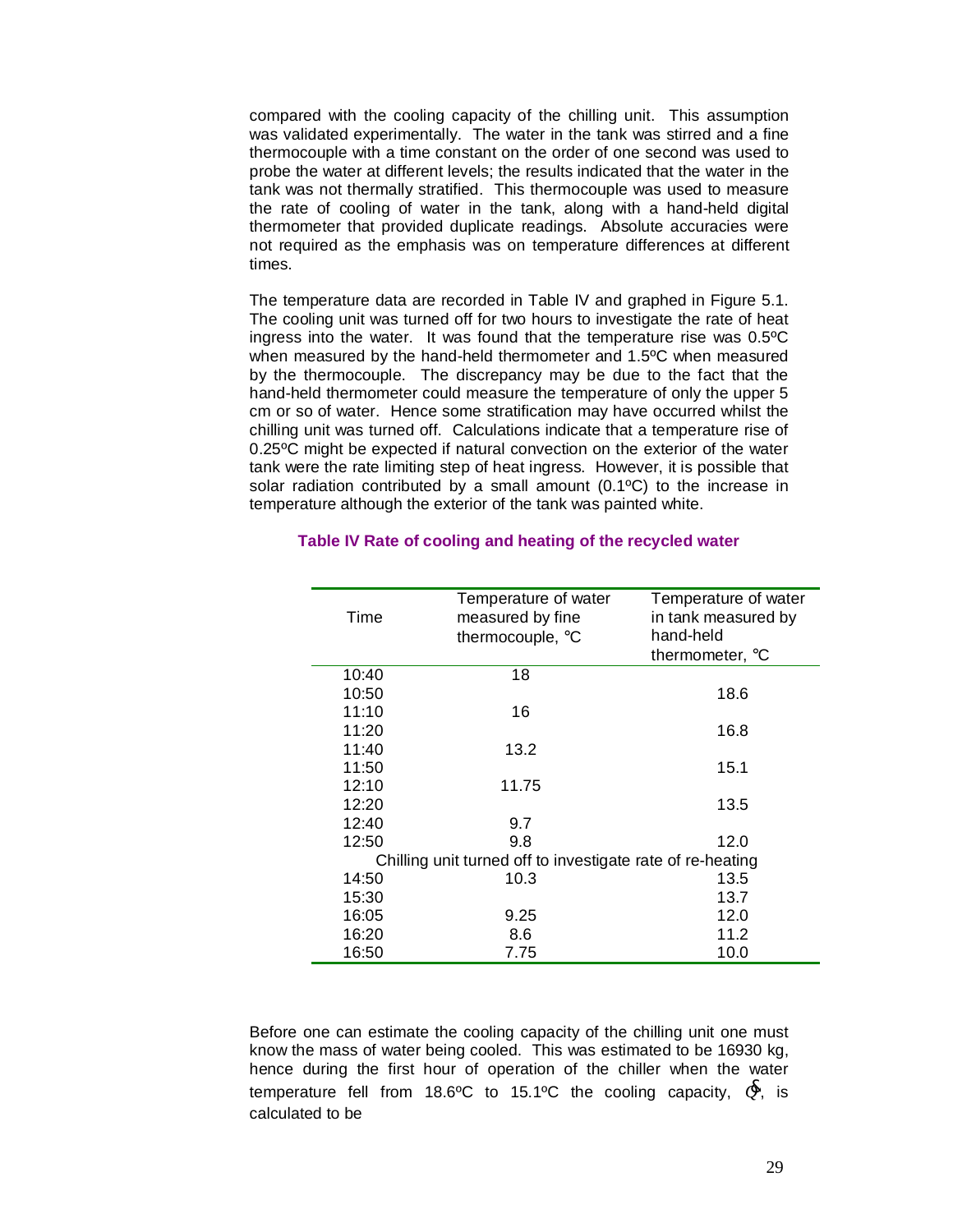$$
E = \frac{16930 \times (18.6 - 15.1) \times 4.18}{3600} = 68.8 \text{ kW}
$$

As the cooling progresses we observe that the cooling capacity reduces. Using the hand-held thermometer we find that when the temperature of the water is on average 11ºC the cooling capacity is

$$
\mathcal{E} = \frac{16930 \times (13.7 - 10) \times 4.18}{4800} = 54.5 \text{ kW}
$$

Using the thermocouple the cooling capacity when the water temperature is 9ºC is estimated to be

$$
Q = \frac{16930 \times (10.3 - 7.75) \times 4.18}{7200} = 25.06
$$
 kW

During the initial and final cooling periods the ambient temperature was measured to be 27ºC and 34ºC respectively. The voltage and current, namely 425V and 37A, define the power output of the generator used to drive the chilling unit.



Figure 5.1 The rate of cooling of the water in the storage tank enables the cooling capacity of the chilling unit to be estimated. The rise in temperature enables the heat gains to be calculated.

## **5.2 Flow rate through the chiller**

The flow rate of water through the chilling unit was inferred from the cooling capacity of the chilling unit and the decrease in the temperature of the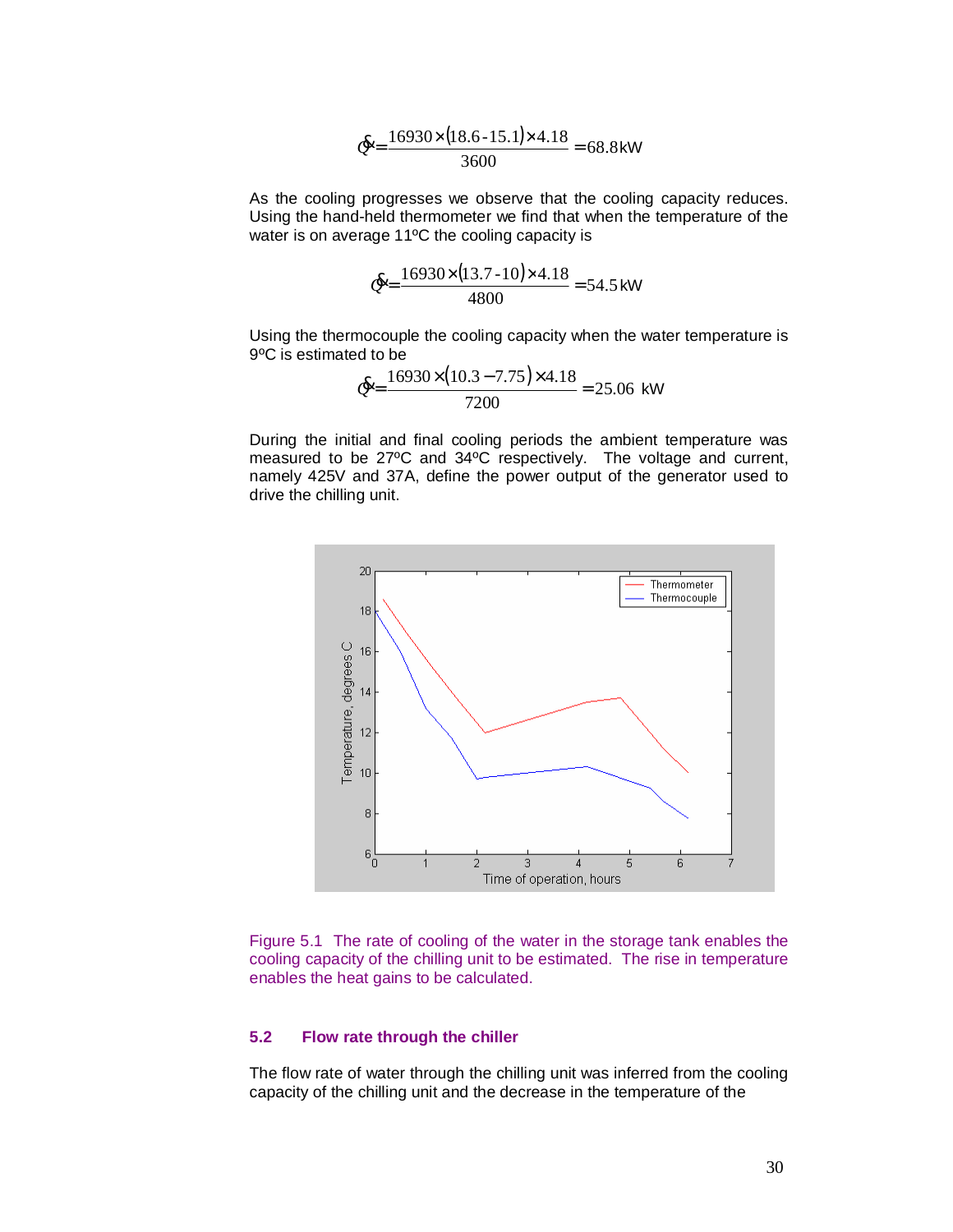water as it flowed through the chilling unit. It is found that the flow rate,  $\boldsymbol{\mathsf{V}}^{\boldsymbol{\mathsf{R}}}_{c}$ , of the water re-circulated through the chilling unit is

$$
V_c^{\mathbf{g}} = \frac{68.8}{4.18 \times (13.2 - 11.9)} = 12.7 \text{ N/s}
$$

As a check we can re-calculate this at the end of the cooling cycle when

$$
V_c^{\text{R}} = \frac{25.06}{4.18 \times (10.3 - 7.75)} = 2.35 \text{ Ns}
$$

There is clearly a discrepancy between the two estimates and the volume flow rate needs to be measured directly.

## **5.3 Cooling rate of broccoli**

Horticultural produce with the dimensions of broccoli would be expected to approach the temperature of the cooling water within about 30 minutes of being cooled. Confirmatory experiments have been carried out on the Smart Water hydrocooler; complementary experiments have also been carried out by Harrup and Holmes (2001) of the Institute of Horticultural Development, Knoxfield, Victoria, under more controlled laboratory conditions.

Experiments were carried out to investigate the cooling of broccoli in February 2007. A partially filled bin containing about 40 kg of broccoli was placed in cooling Bay 2 of the hydrocooler. Thermocouples were inserted into the stalks of pieces of broccoli and carefully placed in the bin. Two pieces of thermocouple-containing produce were located in each of six locations of the bin, namely the

Bottom left, centre and right of the bin Top left, centre and right of the bin

Placing two pieces of produce in the same location helped to make the results more reliable. Two thermocouples were also placed in the water in Bay 2 and this water was recirculated around the system. Negligible errors would be introduced by sampling this water as opposed to the water striking the broccoli. The thermocouples leaving the box of produce are shown in Figure 5.8 and the instrumented broccoli are shown in figure 5.9.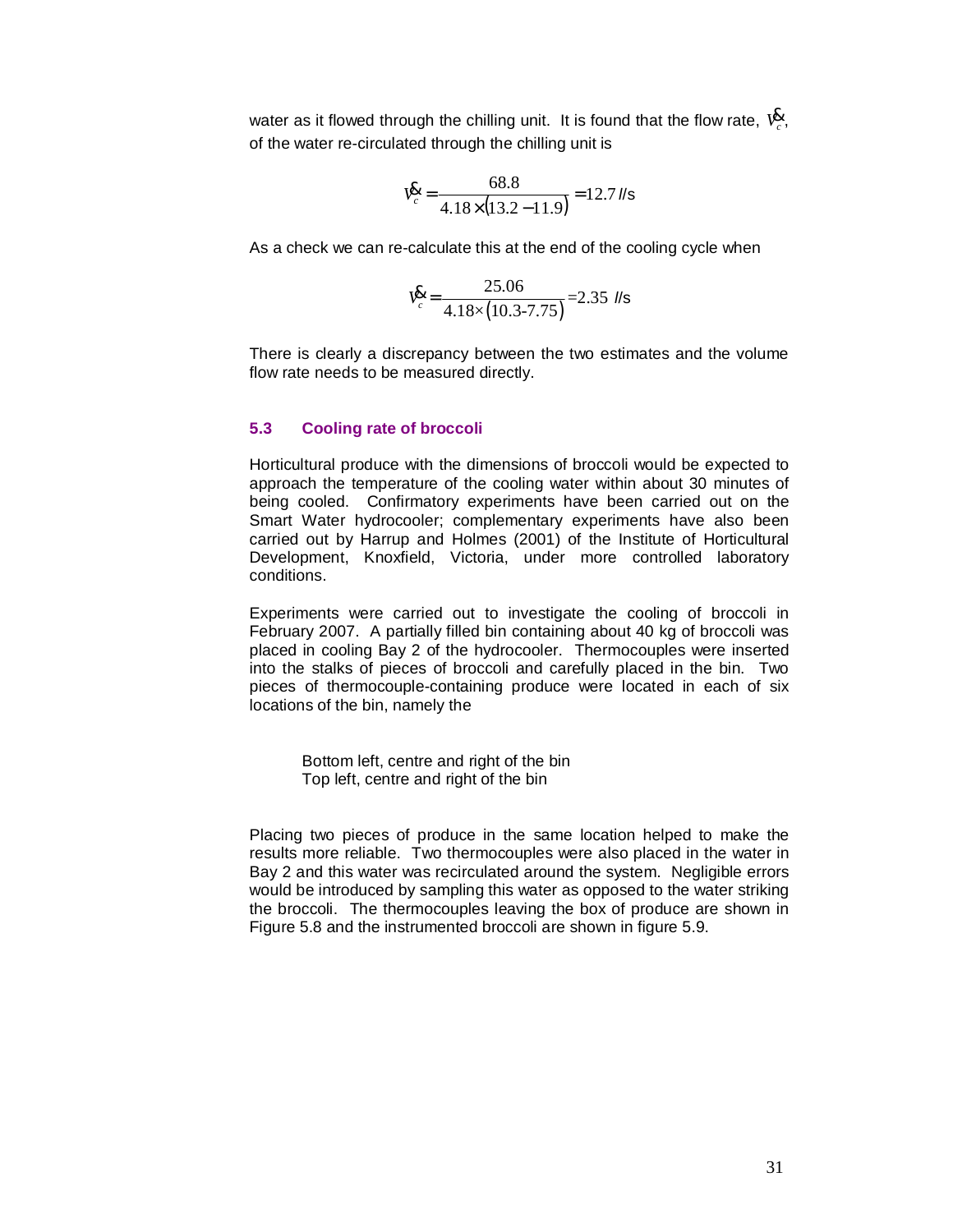

Figure 5.2. The transportable water chilling unit that is used in conjuction with the Smart Water hydrocooler. It is located on a trailer and the pipe leading towards the left of the photograph carries cooled water to the storage tank(s).



Figure 5.3. The compressor used in the water chilling unit.



Figure 5.4 The finned coils on the left hand side of the photograph constitute the condenser of the water chilling unit.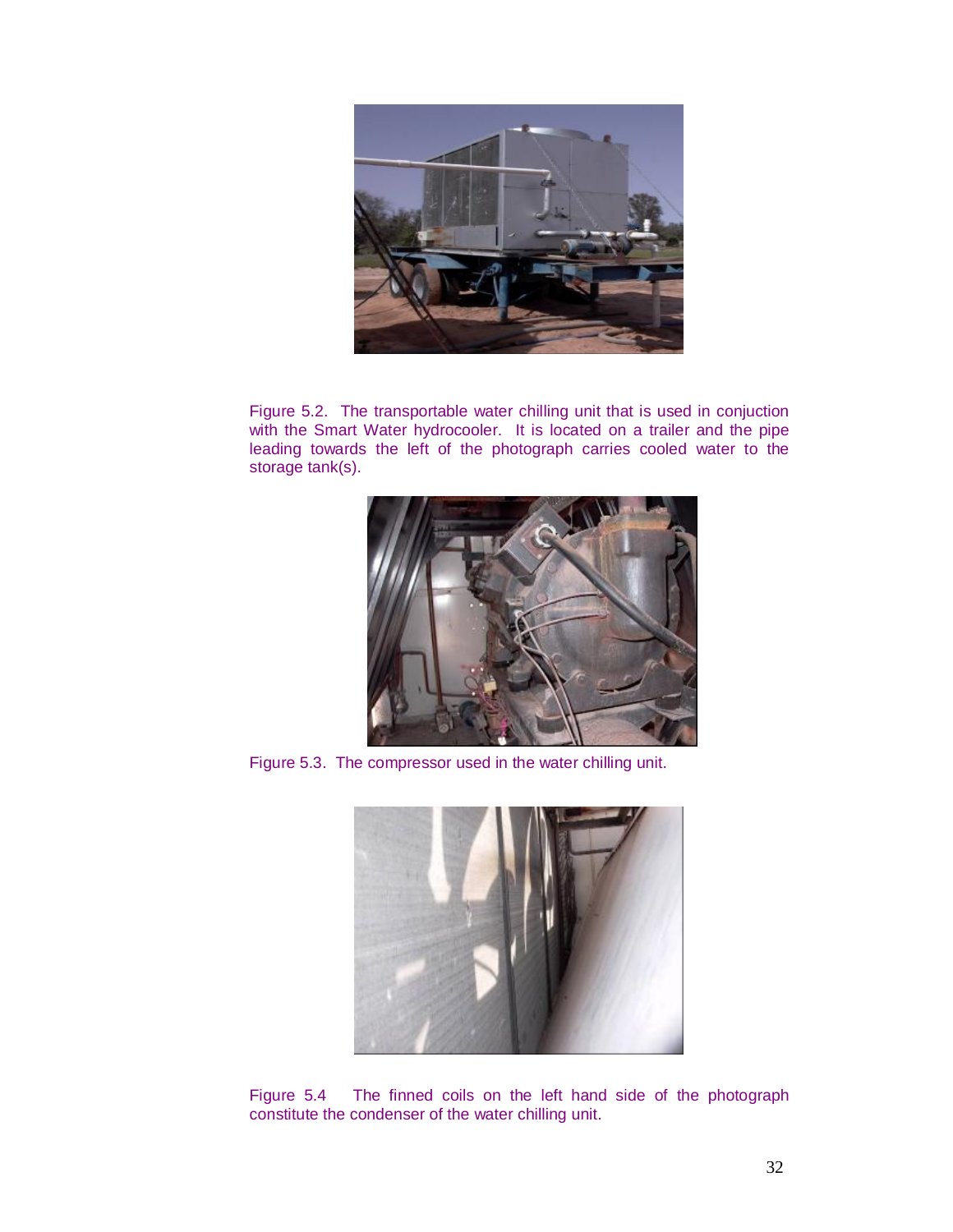

Figure 5.5. The tank used to store chilled water when the cooling unit was located at a property in Goondiwindi, Queensland. The pipe leading from the chilling unit can be seen replenishing the tank. The blue hose on the ground leads to the hydrocooler.



Figure 5.6. An alternative form of lightweight hydrocooler located on a property in southern Queensland. It consists essentially of a water collection tray in which pallets are placed on which the produce to be cooled in loaded. Water from the tray is recycled through the water chiller. Very little thermal insulation is provided.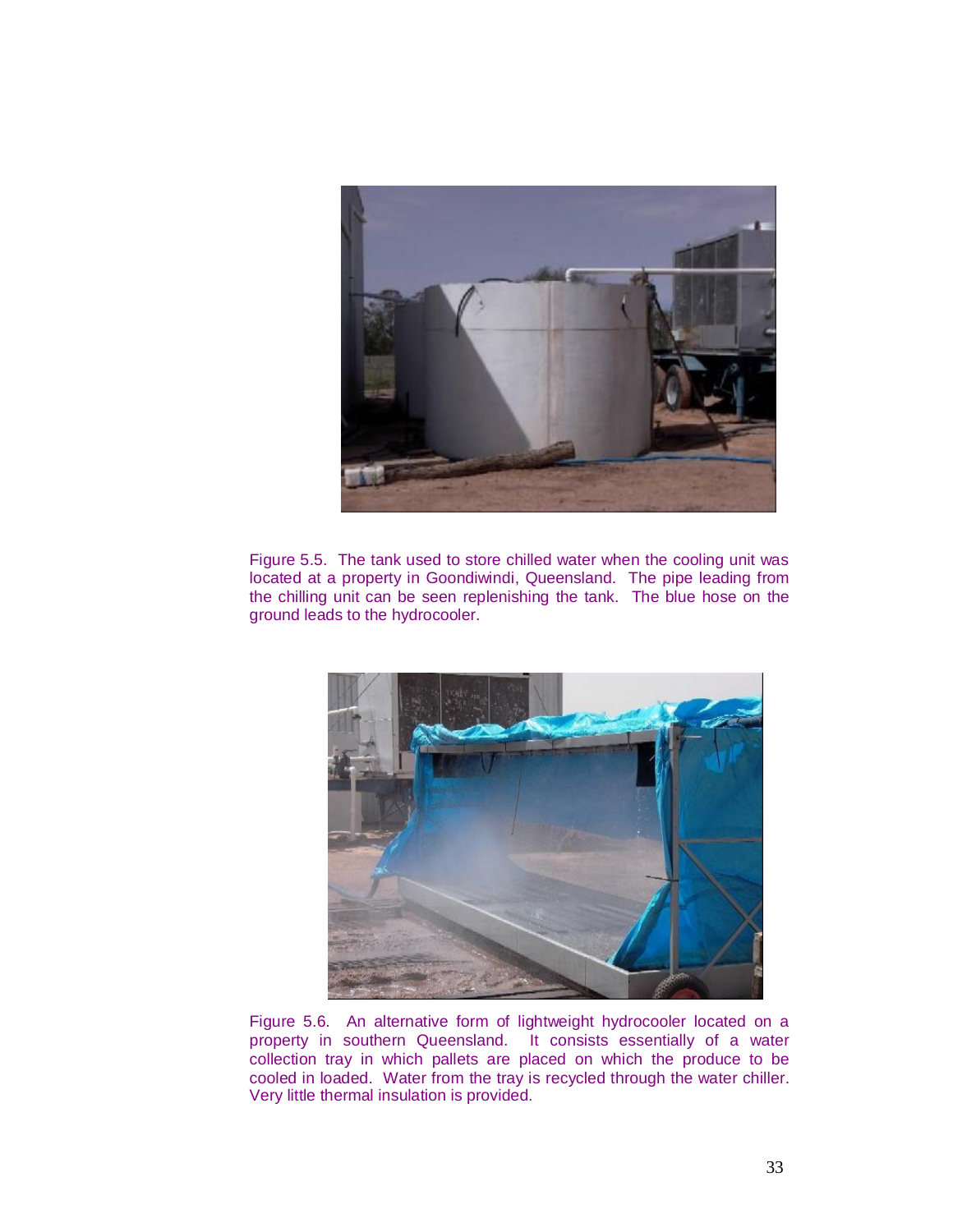

Figure 5.7. The water sprays in the Goondiwindi hydrocooler produce relatively find droplets of water.



Figure 5.8. The box in which the instrumented pieces of broccoli were placed to measure their rate of cooling.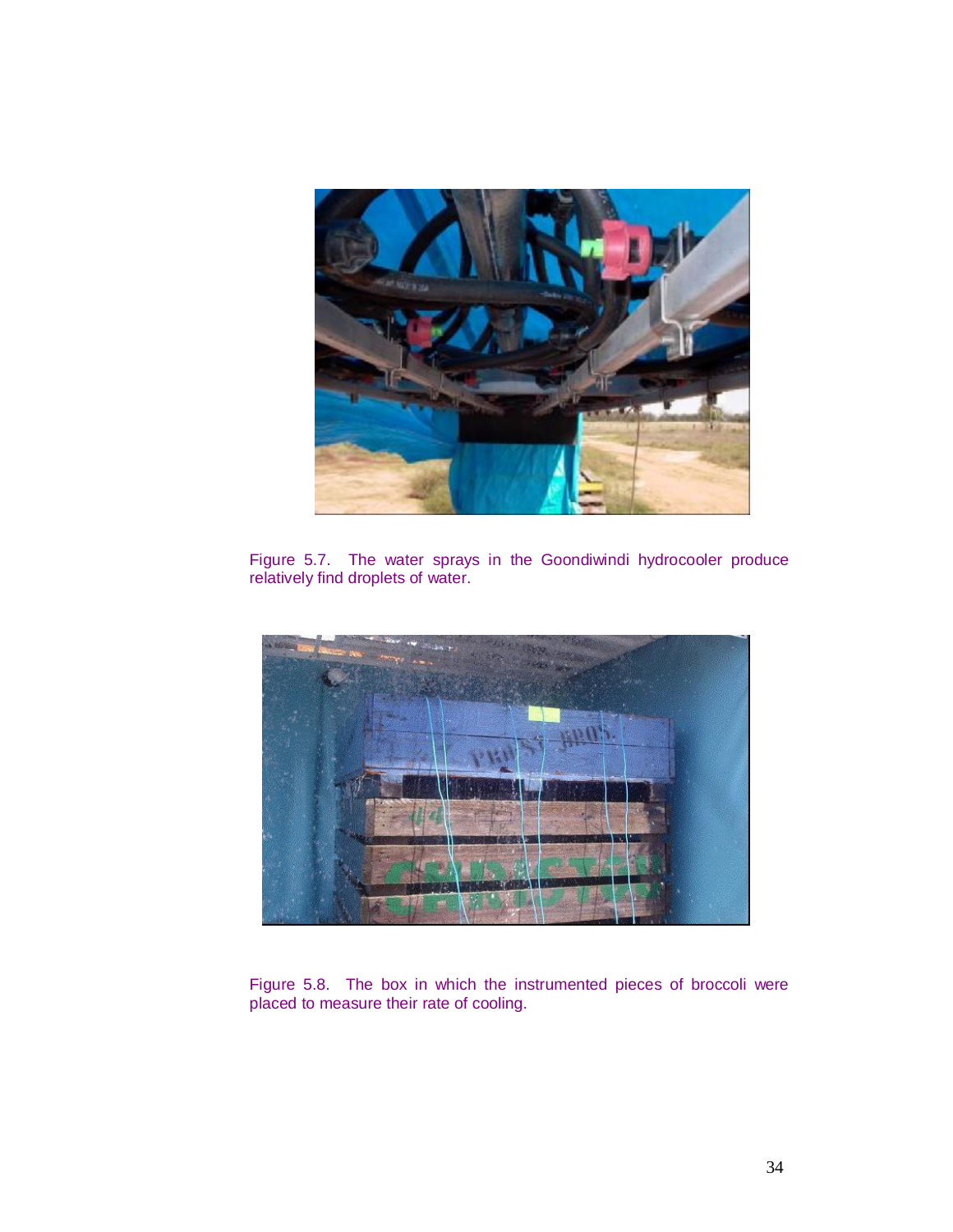

Figure 5.9. The instrumented broccoli in the Smart Water hydrocooler.

The results are shown in Figure 5.10. Although there is considerable scatter and noise in the data it appears that the broccoli undergoes 80% of its cooling in about 35 minutes.



Figure 5.10. The rate at which broccoli cools in the Smart Water hydrocooler.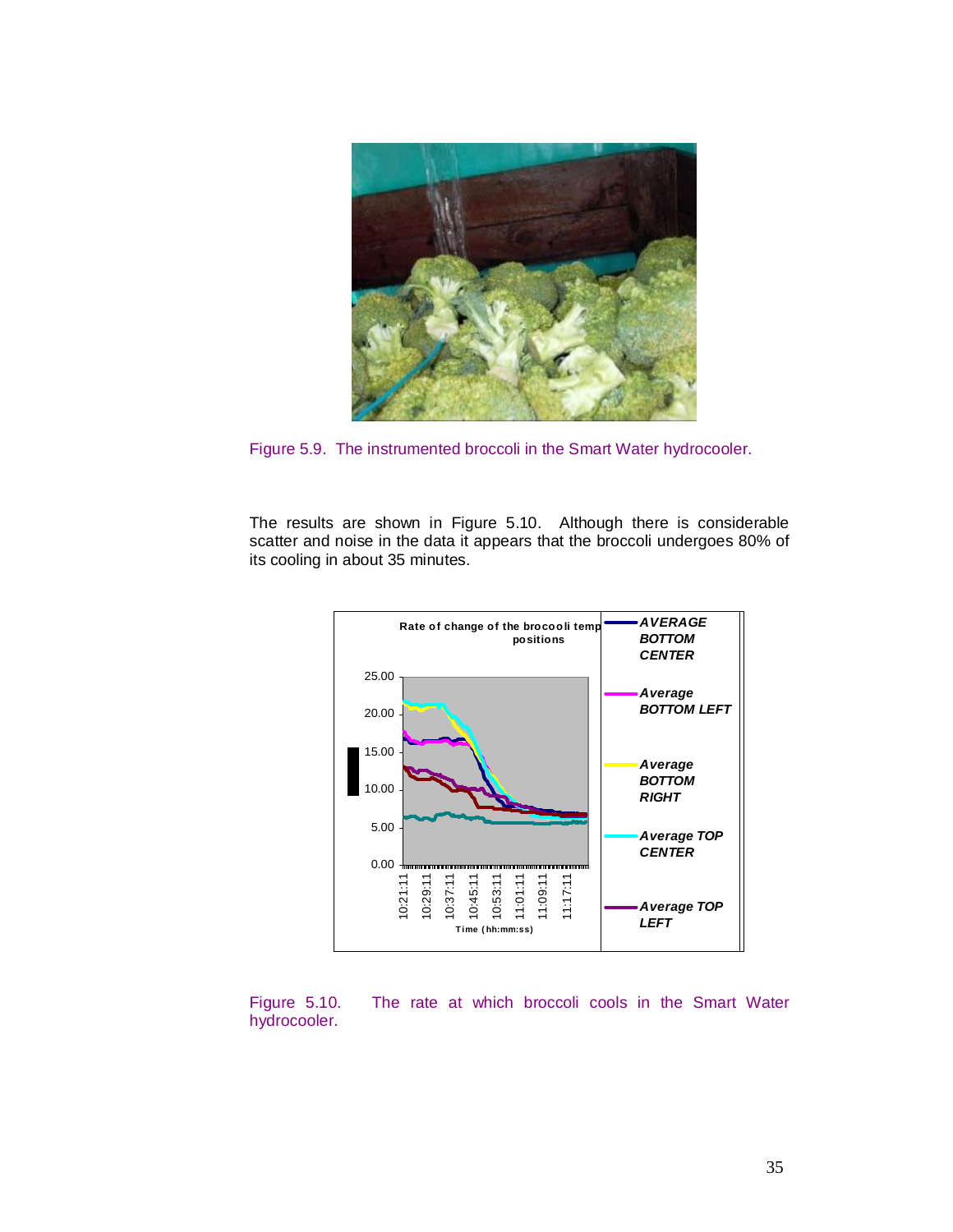

Figure 5.11. The smoothed measured results of Harrup and Holmes (2001) of the average temperature in a bed of hydrocooled broccoli.

Experiments on the rate of cooling of broccoli were also carried out by Haruup and Holmes (2001). They cooled broccoli with water that had a temperature 0ºC. It can be seen from their results, shown in Figure 5.11, that the average temperature of the broccoli falls through 80% of its cooling range in about 35 minutes which is in excellent agreement with the data obtained on the Smart Water hydrocooler.

## **5.4 Efficacy of the disinfectant bromo-chloro-dimethylhydantoin**

The disinfectant used in the Smart Water hydrocooler is bromo-chlorodimethylhydantoin, BCDMH. BCDMH has been approved by the Australia New Zealand Food Authority (ANZFA, 2000) for use as a food processing aid, that it is can be used in the processing of foods but it must play no part in modifying the food or form part of the final product. ANZFA (2001) has recommended that BCDMH can be used to wash and disinfect fresh fruits and vegetables provided that the dimethylhydantoin (DMH), the main residue arising from the hydrolysis of BCDMH, is present on the produce at a concentration of less than 2 mg per kg of produce. A summary of the risks and benefits associated with using BCDMH and other disinfectants are given in Appendix II.

The efficacy of the disinfecting system in the Smart Water hydrocooler was investigated by two independent laboratories. In the first test, conducted by EML Consulting Pty Ltd the system was dosed with  $4.5 \times 10^{11}$  cfu of  $E$ . *coli* by pouring 600 ml of culture into tank 7 of the unit which is the tank most remote from the chemical dosing unit. Samples of water were taken at 30 minute intervals thereafter. After 30 minutes the water in two of the three bays of the hydrocooler had no detectable levels of *E. coli* and Bay 2 contained 35 cfu. One hour after dosing the water contained no detectable levels of *E. coli*. The results are presented in Table V.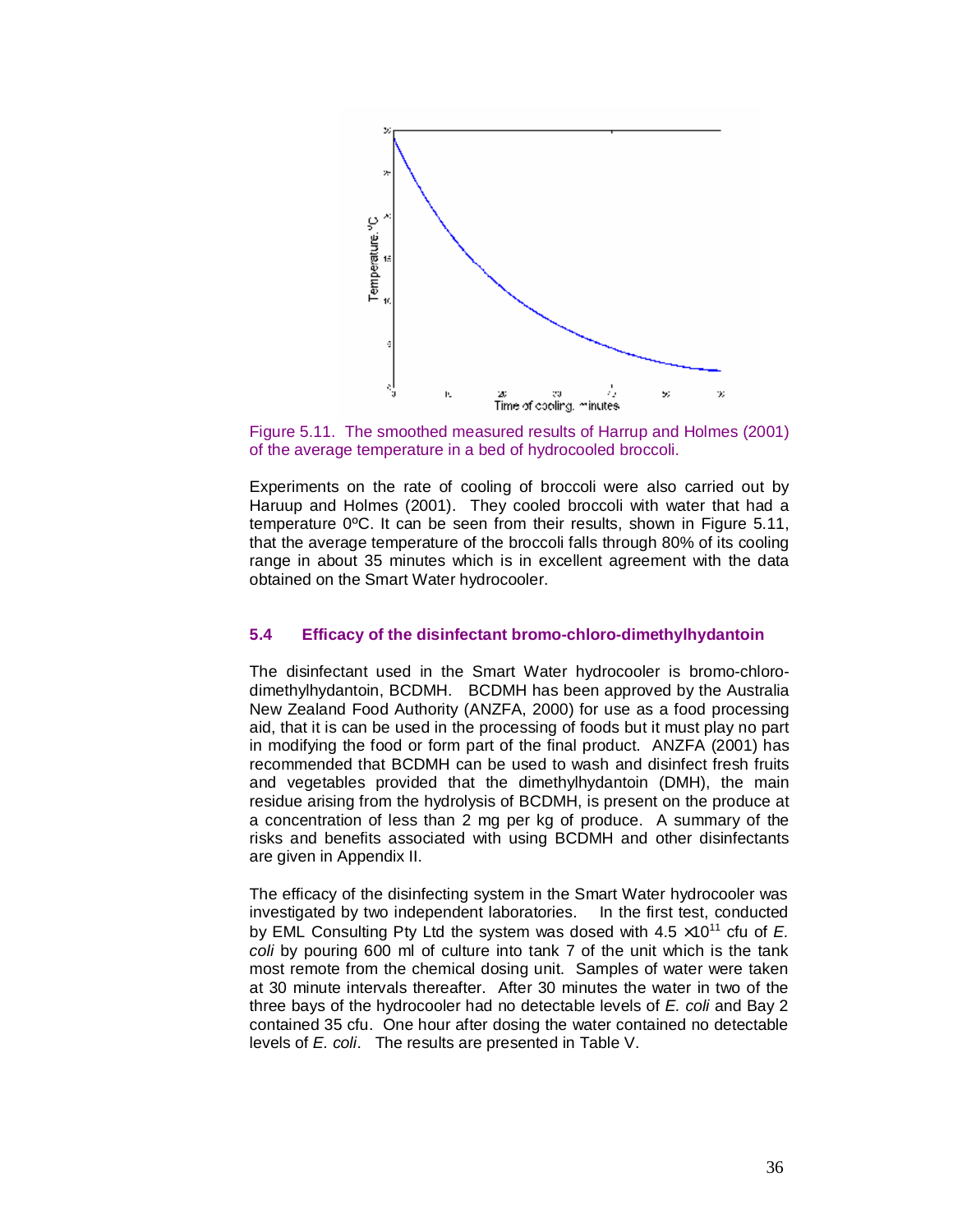Table V. The concentrations of *E. coli* at three locations and two times after spiking the system with 600 mL of a culture containing 760,000,000 *E. coli* per gram.

| Location and time of sampling | E. coli per 100 mL |
|-------------------------------|--------------------|
| Bay 1, 30 minutes             | None detectable    |
| Bay 1, 60 minutes             | None detectable    |
| Bay 2, 30 minutes             | 35                 |
| Bay 2, 60 minutes             | None detectable    |
| Bay 3, 30 minutes             | None detectable    |
| Bay 3, 60 minutes             | None detectable    |

The second test also showed that no *E. coli* were present in the water sampled from the hydrocooler when broccoli was being cooled. However, this test remains inconclusive because no pathogens were detected on the broccoli at the start of the experiment.

The efficacy of BCDMH against a range of bacterial and mycofloral pathogens can be gleaned from the literature survey presented in Appendix II. Unpublished data prepared by Harrup and Holmes (2001) of the Institute of Horticultural Development at Knoxfield show that as far as can be detected BCDMH is completely efficacious in removing non-pathogenic *E. coli* from wash water used for up to one hour in a hydrocooler. The experiments were terminated at this time. The bed of produce studied by Harrup and Holmes (2001) consisted of mixed vegetables that included broccoli, celery, parsnips and drum head cabbage, It was observed that the number coliform units in the wash water increased with time Harrup and Holmes (2001) comment that this is not surprising given that there were heavily soiled parsnips in the load being cooled.

Harrup and Holmes (2001) also carried out an experiment on broccoli that had been intentionally inoculated with a non-pathogenic strain of *E. coli* and found that the washing process caused a 1-5  $log_{10}$  reduction in the number of colony forming units

The conclusions that can be drawn from the experiments carried out on the Smart Water hydrocooler, complementary experiments carried out by Harrup and Holmes (2001) and the literature surveyed in Appendix II indicate that BCDMH is efficacious against pathogenic organisms likely to be encountered in hydrocoolers. BCDMH has been approved by ANZFA. However, a wide range of alternative disinfectants is available.

The total operating time of the hydrocooler has been insufficient to implement a testing program for dimethylhydantoin, a product of hydrolysing BCDMH. However, it is strongly recommended that such a testing regime be implemented as this recommendation is included in the ANZFA guidelines.

## **5.5 Water and electricity consumption**

The consumption of water and electricity were not measured directly but their values can be calculated with reasonable confidence.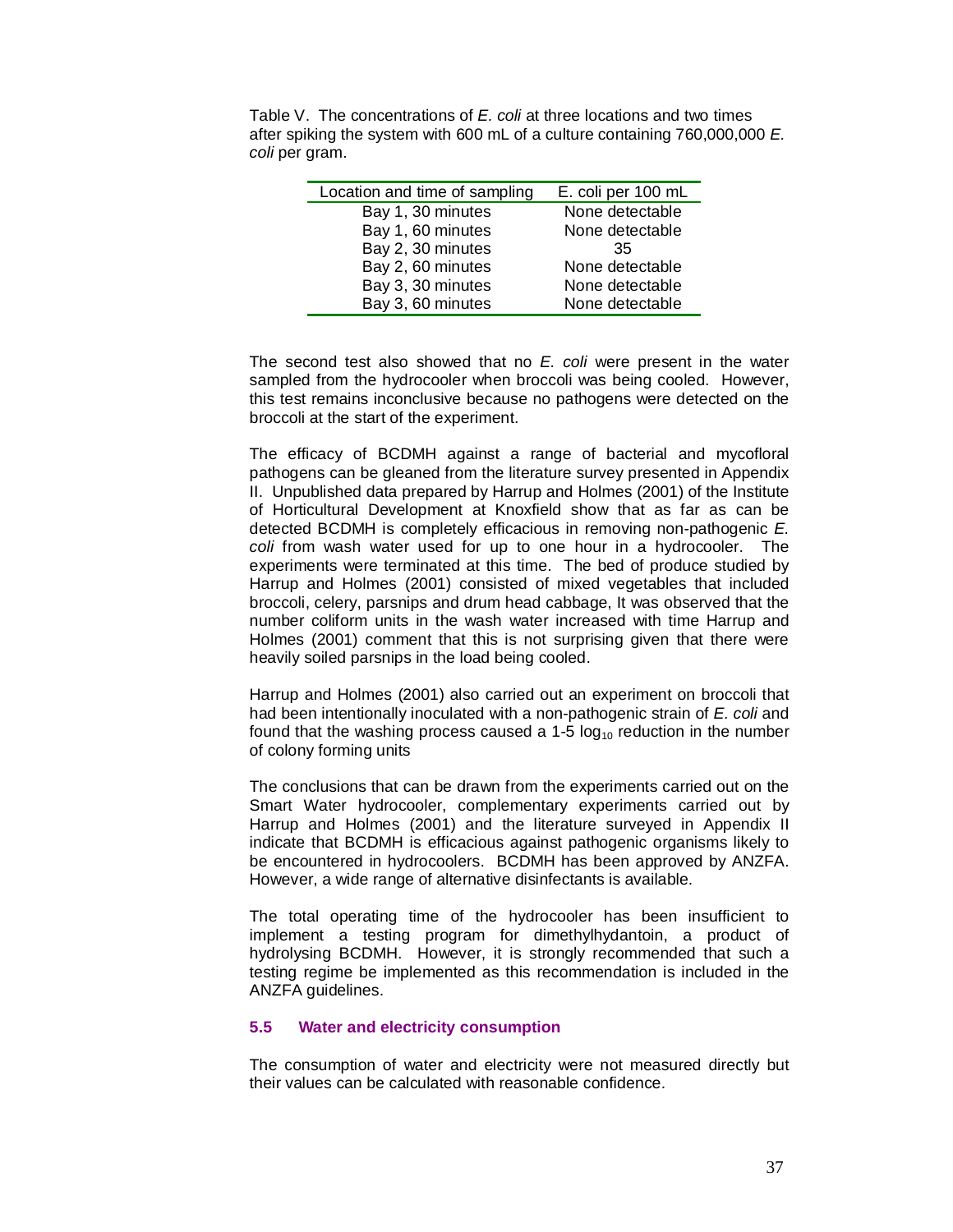When horticultural produce such as broccoli is cooled in a hydrocooler it retains about 45 litres of water per tonne of produce after it has been drained for about one minute. The amount of water that is retained by round fruit, such as apples is about 2 litres per tonne. In addition, the sand filter is likely to be cleaned on a daily basis with 1,500 litres of water. If the hydrocooler cools 6 tonnes per hour of broccoli for eight hours per day the amount of water consumed is about 75 litres per tonne. The water consumption in the case of apples is about 35 litres per tonne.

The energy required to cool one tonne of horticultural produce from 30ºC to 6ºC is 100,000 kJ which is equivalent to 28 kWh. Given a coefficient of performance of two the electrical energy required is 14 kWh per tonne. It follows that for a cooling rate of four tonnes per hour the power consumption of the chilling unit would be 56 kW. If broccoli were to be cooled to 12ºC at a rate of 6 tonnes per hour the power consumption would be 80 kW. Note that his is not 1.5 times the power consumption when the cooling rate is 4 tonnes per hour because a lower degree of cooling can be achieved at the higher throughput of produce.

The power consumption of the electrical pumps is determined from the manufacturers' literature to be 3.75 and 2.5 kWh per tonne when the cooling rates are 4 and 6 tonnes per hour respectively. The total power consumption is therefore about 20 kWh per tonne and 16kWh per tonne when the cooling rates are respectively four and six tonnes per hour. If the water were not recirculated the electricity consumption would be about 300kWh per tonne.

When the researchers were approached by Mr Nick Christou he was cooling broccoli by spraying it with chilled water which was immediately discharged to waste. The strategy of recirculating water has reduced the water consumption from a required 60,000 litres per tonne of broccoli to about 75 litres per tonne.

## **5.6 By-products of BCDMH**

When bromo-chloro-dimethylhydantoin (BCDMH) is hydrolysed dimethylhydantoin (DMH) is formed as a by-product as outlined in Appendix III. The Australia and New Zealand Food Authority (ANZFA) recommends that the allowable daily intake (ADI) of DMH is 0.025 mg/kg of body weight per day. This is deemed to be equivalent to concentrations of DMH of 0.2 mg/kg of fruit and 2 mg/kg of vegetables. The issue is this: DMH (as a component of BCDMH) enters the hydrocooler at a rate of about 30 g per tonne of produce, yet it leaves only on the produce. In the case of round fruit this is typically 2 g/kg of produce and in the case of broccoli it is 45 g/kg of produce. The concentration of DMH in a hydrocooler will therefore reach a steady-state when the rate of DMH entering a hydrocooler equals that leaving. One must ask the question what this concentration will be, and does it exceed the maximum limit. These questions have been addressed by carrying out mathematical analyses but they must be tested against experiment.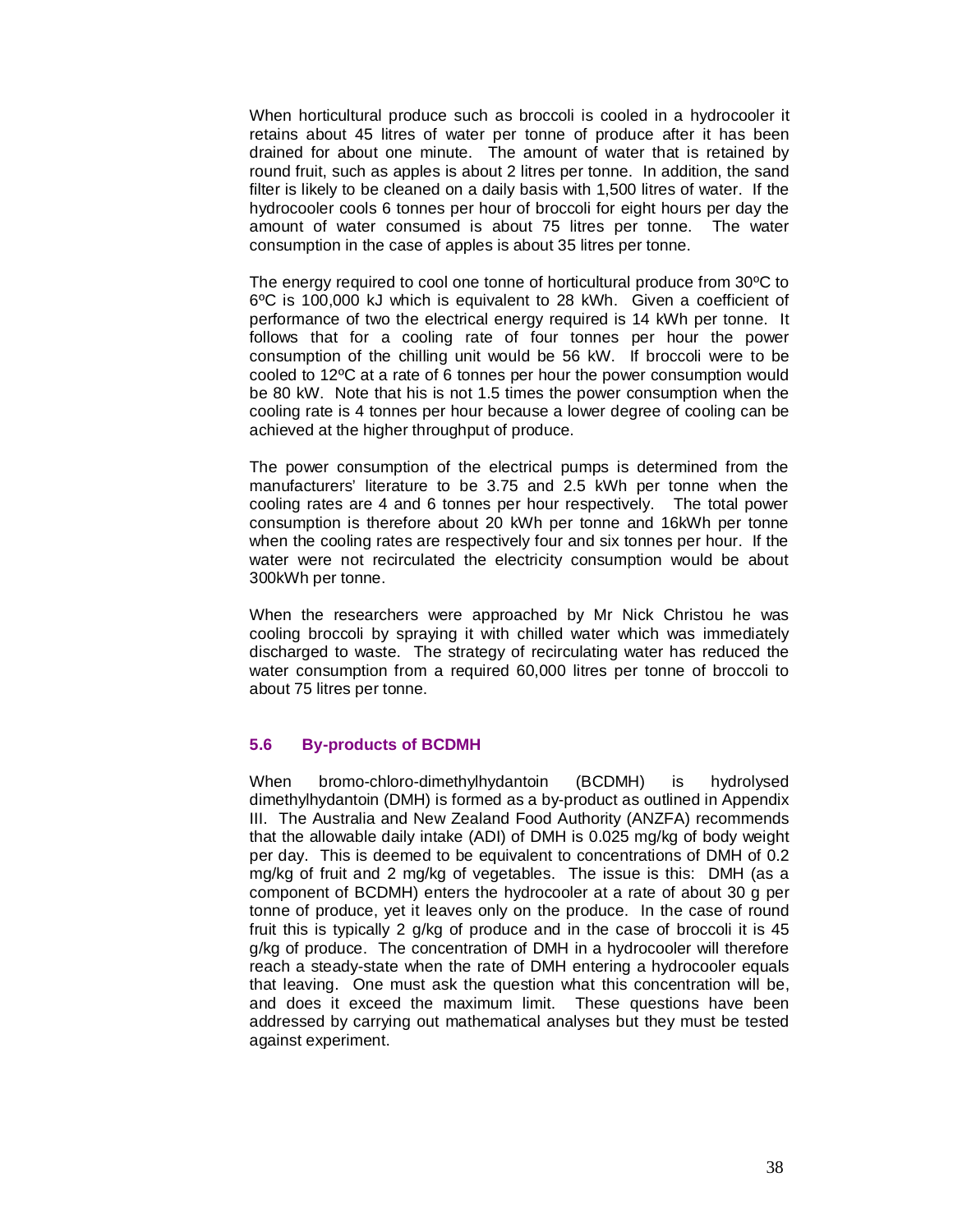## 5.6.1 The estimated rate of accumulation of DMH in the Smart Water hydrocooler

#### Assumptions

Rate at which BCDMH is added to the system: 60g per tonne of

Throughput of the hydrocooler: 6 tonnes per hour Hours of operation per day: 8 hours per day Quantity of water on 1 tonne of produce: 45 kg Volume of the system: 13,430 litres Rate of production of DMH: 31.9g per tonne of

produce produce

#### Analysis

#### *Steady state*

In the steady state the rate at which DMH enters the system is the same as the rate at which it leaves. It can leave only on the produce. Given that the molecular weights of DMH and BCDMH are 128 and 241 respectively we calculate the mass of the constituents of DMH entering the hydrocooler to be  $60 \times 128/241 = 31.9q$ , i.e.

31.9g per tonne of produce enters : 31.9g per tonne leaves.

Hence the concentration of DMH on the produce is 31.9 mg per kilogram

#### *Transient solution*

There are two ways to approach this problem – one of which is to treat the accumulation of DMH as a combination of compound interest and withdrawals from a bank account which is a discrete problem, and in some ways this is a reasonable approximation of reality. Alternatively one can assume the problem is continuous so one can represent the problem in terms of a continuous differential equation that has a simple solution. For compactness we will present the analytical solution, although for completeness we have also solved the discrete problem although both methods give almost identical results.

Rate of DMH entering hydrocooler = rate of DMH leaving  $+$  rate of accumulation

Let *n* tonnes per hour of produce be processed and let the concentration of DMH at time *t* hours be *C* grams per litre. Hence, re-writing the above equation in mathematical symbols becomes:

$$
31.9n = 45Cn + Volume\frac{dC}{dt}
$$

If the throughput, *n*, of the hydrocooler is 6 tonnes per hour

 $C = (31.9/45)(1 - \exp(-45 \times 6 \times t/13430))$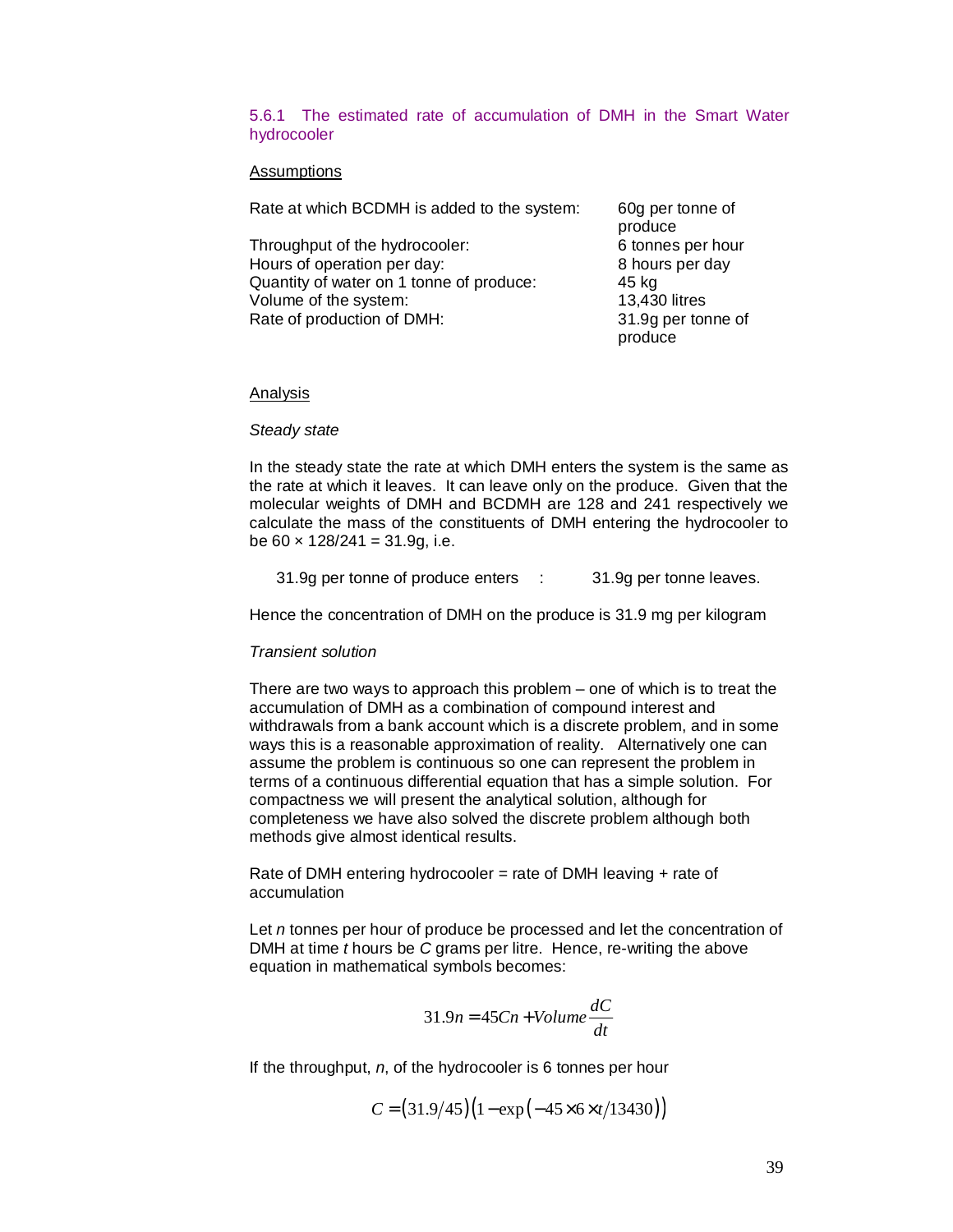is given in Figure 5.12 and the computer script is also attached.

The rate of hydrolysis of DMH is on the order of several years (FDA, 2001) and it has not been included in this analysis, although its effects are easily incorporated into the analysis.



Figure 5.12. The concentration of DMH on produce leaving a hydrocooler

#### Inferences

One can conclude from the above analysis that:

- The steady-state value of the concentration on DMH on the produce is 31.9 mg/kg.
- The steady sate is approached after about 40 days.

It should be noted that this concentration is an order of magnitude greater that that recommended and this warrants further experimental investigation.

## **6. MODIFICATIONS TO THE HYDROCOOLER**

The production of the hydrocooler was very much a research and development project. Several lessons have been learned regarding the materials of construction, process design, modifications to the shipping container and the design of the pipe layout in large scale hydrocoolers.

As a result of carrying out the project horticultural growers within Victoria now have access to much improved technology. Furthermore the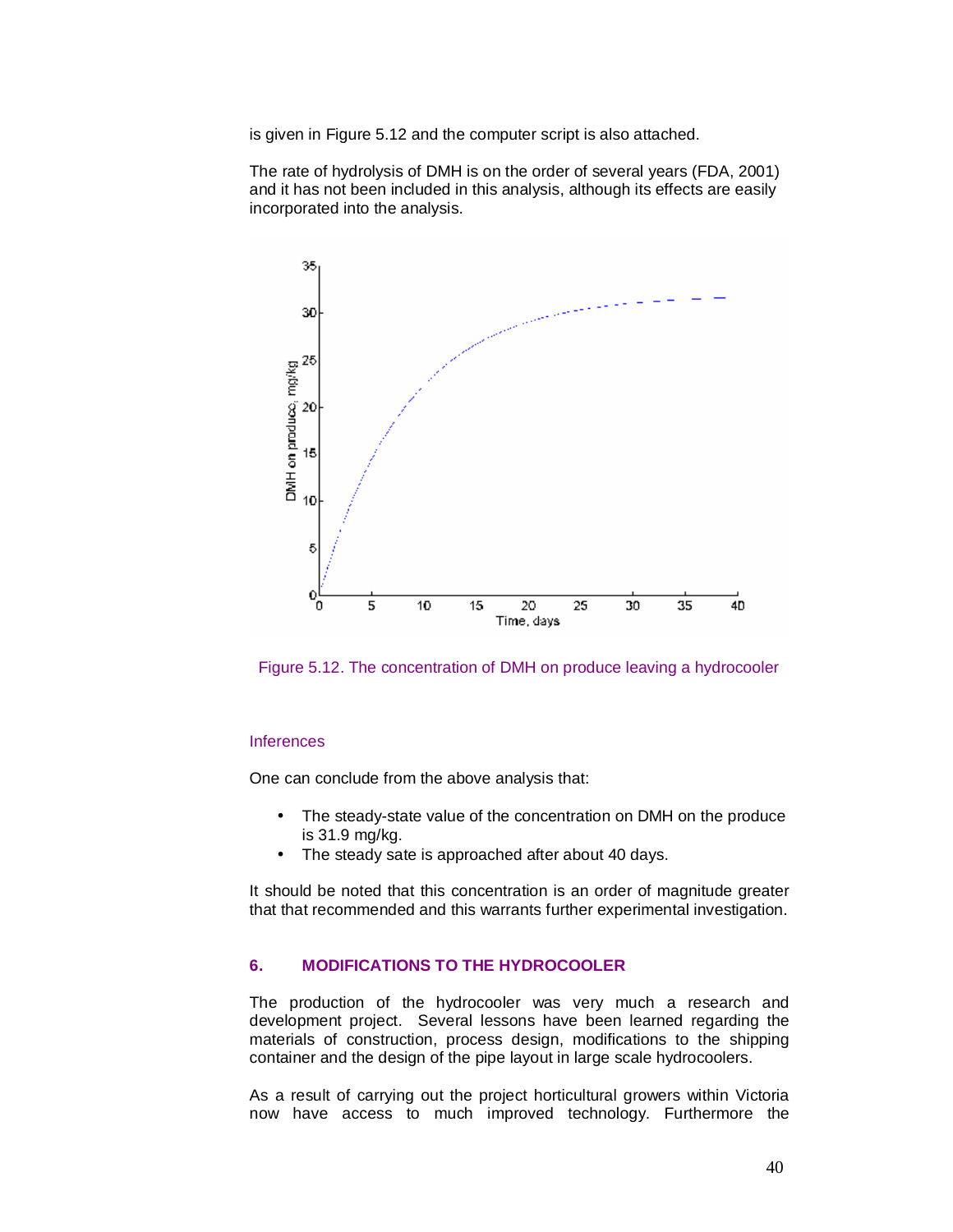technology is commercially available directly from Wobelea Pty Ltd, and indirectly through the expertise that resides within Victoria University. This latter expertise is reflected in the dissemination of completely new design techniques in the scientific literature, and presented at industry and engineering conferences. As a result of carrying out the work it is possible to help growers specify and optimise hydrocoolers to suit their needs.

#### **6.1 Some lessons learned**

#### 6.1.1 Need to simplify the design

At first sight, the design of the prototype hydrocooler seems over complicated, but it is quite rational. Furthermore, there is a limit to the simplifications that can be made to the system. For example, there have to be circuits to feed the water sprays, there needs to be systems for filtering the recirculated water and dosing it with disinfectant and so on.

However, as a result of our gaining experience there appear to be areas in which the design could be simplified. One straightforward simplification is to replace the seven water storage tanks located toward the rear of the container with one large tank, or at least conceive of the tanks as being one large tank. In this case, the chilled, filtered and chemically treated water would enter the tank at one end of the hydrocooler as shown in Figure 5.13. Water would exit the tank at the opposite end. This arrangement would reduce the mixing circuits to one because water would be pumped from between cooling bays two and three to the region near the exit of the one large tank.

Installing a system of valves on the tank overflows may reduce heat ingress into the system. As a result, it would be possible to shut off water flowing into the cooling bays not being used to cool produce. For example, if Bay 1 were not being used the water in the base of the bay would be almost stagnant and it would take little part in the process.

The modifications suggested above are aimed at reducing the complexity of the pipe work and to reduce heat ingress into the system. However, the modifications are somewhat speculative and it is recommended that they be thoroughly investigated by mathematically modelling a range of alternatives.

#### 6.1.2 Materials of construction

The water storage tanks are made from plywood that is waterproofed by means of food grade high density polyethylene sheet. The problems with this are that the polyethylene sheet may be torn, and during the manufacture of the hydrocooler it is difficult to seal the sheet when holes have to be made in it. This latter situation occurs when pipes joining the cooling bays must be fitted.

A solution to the problem emerged after the hydrocooler had been built – namely rectangular plastic tanks are now available. It would appear that the use of these would mitigate the problems with plywood.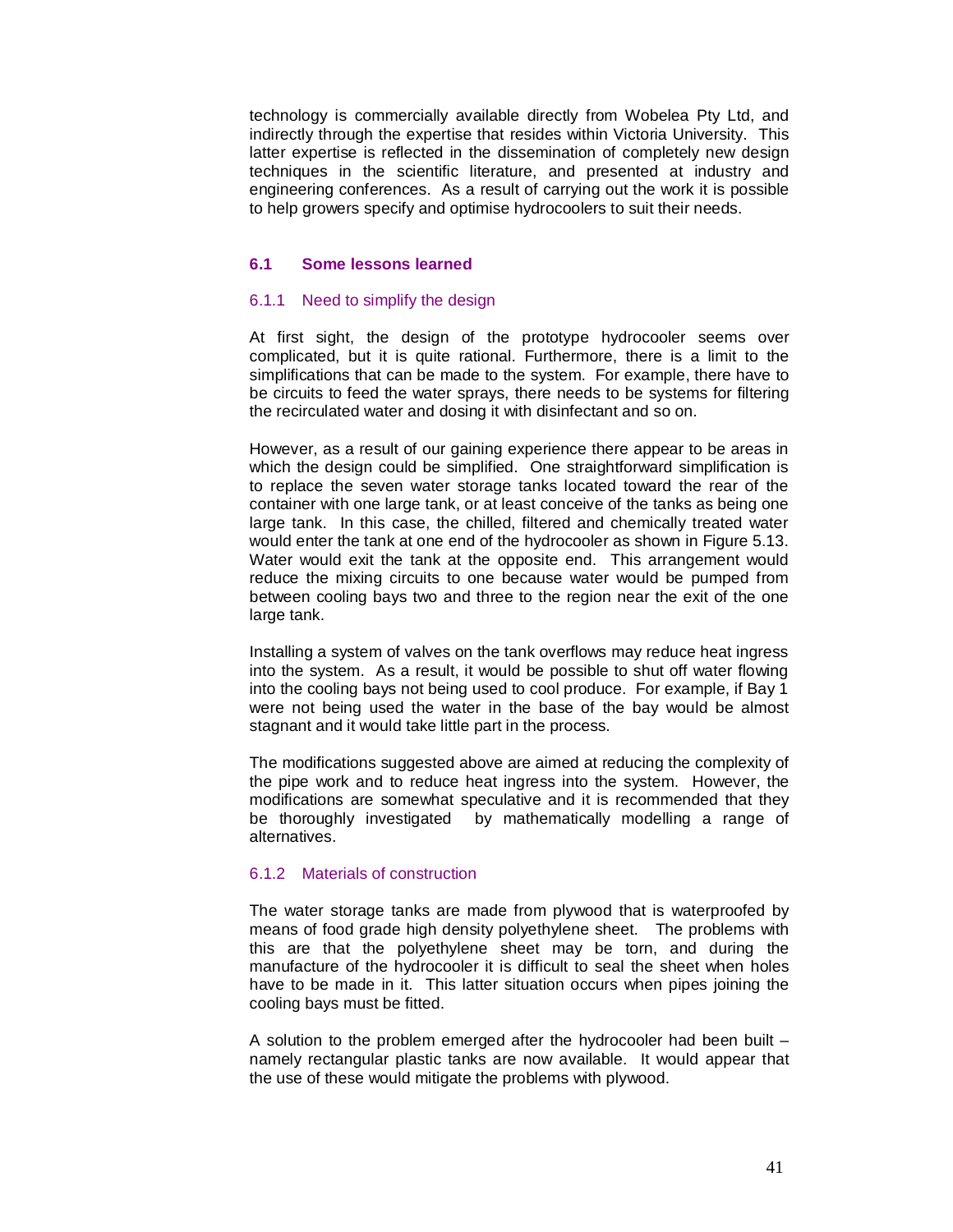

Figure 6.1. A simplified flow diagram that illustrates that there is only one storage tank for chilled water, a mixing circuit has been eliminated and the amount of piping has been reduced.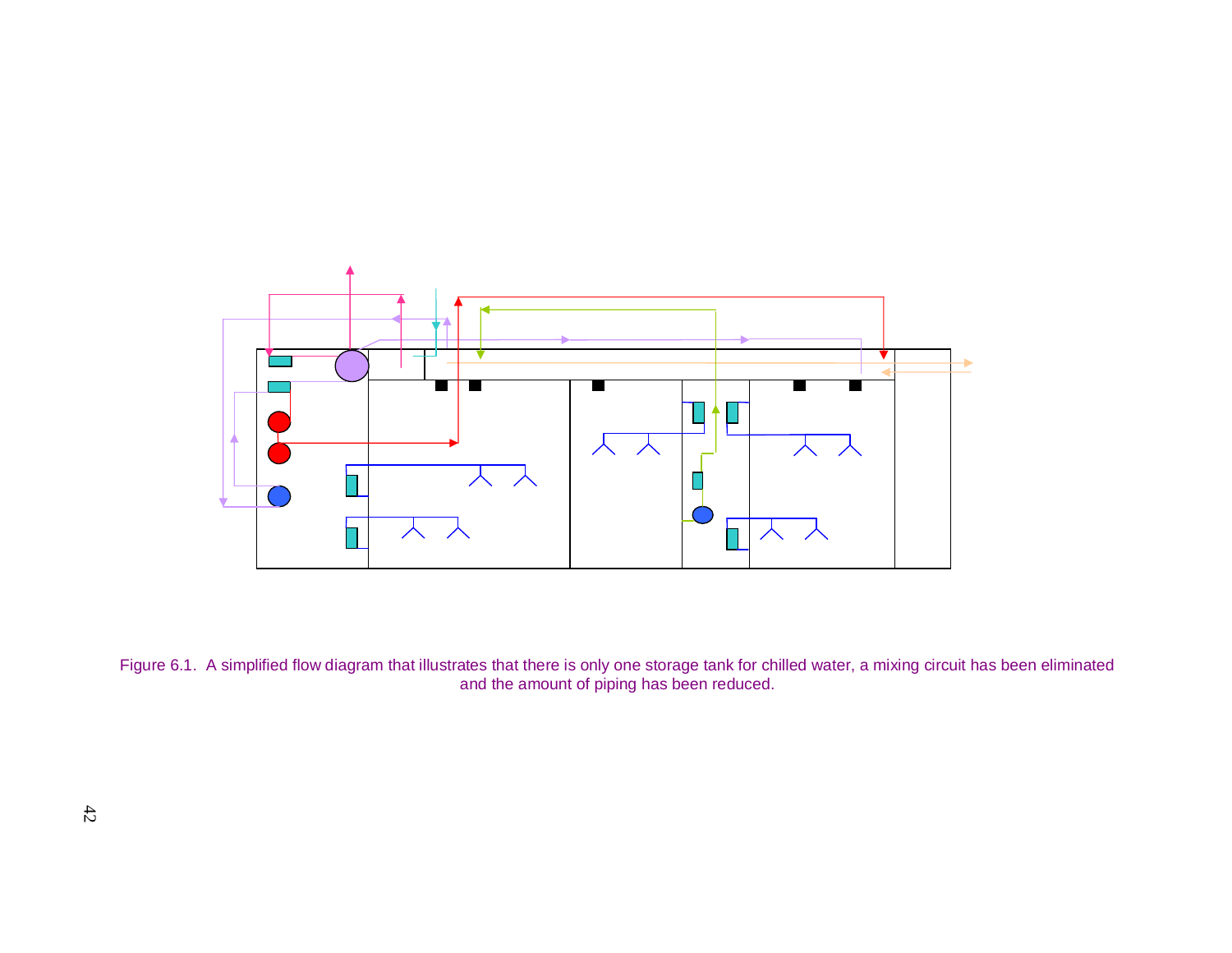#### 6.1.3 Improved inter-connectivity between the water tanks

Several important areas where the design of the large scale hydrocooler could be improved emerged as a result of carrying out the project. One seemingly small, but important design detail is the size of the connecting ducts at the base of each water tank. The idea of the ducts is to ensure that water levels in the tank are reasonably uniform so that none of the tanks fills to such a high level that it overflows. This was not the case in the original design – the ducts had a diameter of 50mm which was found to be too small. They were later duplicated with ducts that have the same diameter.

When modifications had to be made to the ducts interconnecting the tanks it was found that access was too limited. As a result a door had to be placed in the roof of the container.

## **7. THE PRODUCTION OF INTELLECTUAL CAPITAL**

The development of the hydrocooler has enabled a considerable amount of intellectual capital to be built up. The individual components of hydrocoolers can be specified much more accurately as a result of carrying out the project. The capital resides with members of Wobelea Pty Ltd of Pakenham who are well placed to supply very efficient hydrocoolers, and with members of Victoria University who have training roles.

Specific outcomes have been:

The awarding of a Victoria University Scholarship valued at about \$135,000 to Ms Farial Jafar to study the cooling of horticultural produce. This work is progressing well, and it is leading to the use of the most sophisticated methods of analysing the cooling and preservation of horticultural produce.

A paper by G. R. Thorpe entitled *Towards a semi-continuum approach to the design of hydrocoolers for horticultural produce* published in Postharvest Biology and Technology, a high impact journal.

A paper by G. R. Thorpe entitled *Water Use and Re-Use in Processing Horticultural Produce* presented at VicWater Annual Conference, 28-29 September 2006, Geelong, Victoria, Australia. Available as a Victoria University Eprint at <http://eprints.vu.edu.au/archive/00000507/>

A paper by G. R. Thorpe entitled *Contemporary correlations for heat and momentum transfer in irrigated packed beds applied to the design of cooling equipment for horticultural produce*. 5th International Conference on Heat Transfer, Fluid Mechanics and Thermodynamics, Sun City, South Africa,  $1^{st}$  –  $4^{th}$  July 2007, Paper number: TG2.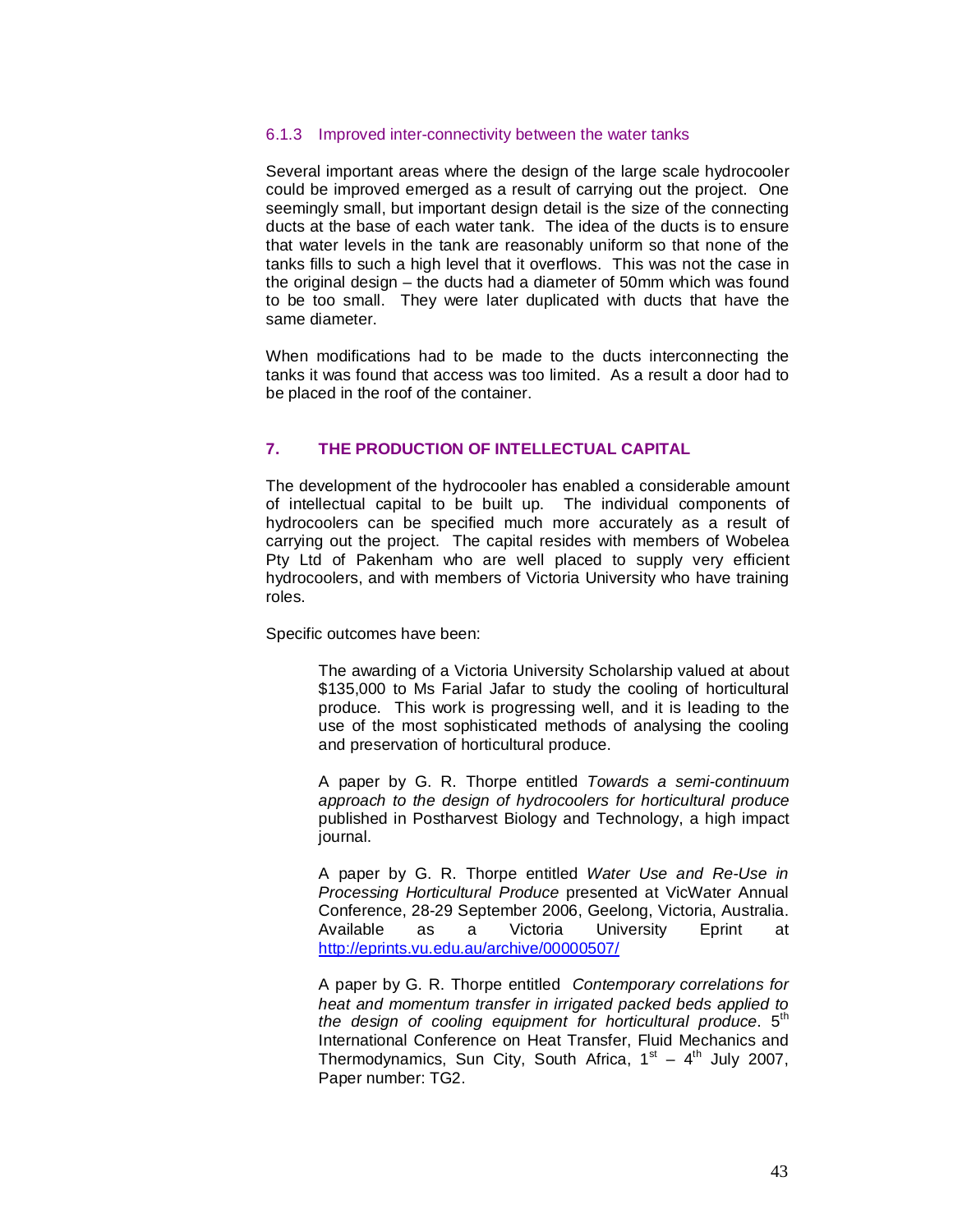## **8. NEXT STEPS**

Although the Smart Water hydrocooler is a fully functioning unit several interlinked issues concerning water quality need to be addressed before it can be deemed suitable for commercialisation. These issues are:

- 1. The disinfectant, BCDMH, must be fully distributed throughout the system, and its concentration must be lethal to target pathogens in all regions of the hydrocooler. The hydrocooler has been designed to achieve these requirements by supplying tanks 1 and 4 with filtered water that has been freshly treated with disinfectant. However, the disinfectant-treated water reaches the produce being cooled in bay 3 by a system of overflows and mixing circuits, **It is therefore recommended that the hydrocooler be operated for a prolonged period of time (several days) and the concentration of the disinfectant monitored in all three cooling bays.**
- 2. It is mandated that the water used to hydrocool horticultural produce destined for immediate consumption be potable. As noted in the ADWG *E. coli* can be used as a surrogate for faecal bacteria. **It is recommended that the water in cooling bays 1, 2 and 3 be monitored daily for** *E. coli* **for the first four weeks of operation.** This research measure will inform owners and operators of the frequency they need to sample the water when they are developing long term risk management strategies. This complies with the ADWG.
- 3. **It is recommended that owners and operators regularly monitor the levels of disinfectant by-products in the water being recirculated in the hydrocooler.** This acts as an indicator of the likely amount of disinfectant by-products on the produce being cooled. The concentration of by-product in the recirculated water should be also monitored for a sufficiently long period (about one month's continuous operation) to ensure MRLs are not exceeded. If they are, it will be necessary to modify the operation of the hydrocooler by letting the produce drain for longer after it has been cooled, perhaps. It may be necessary to recommend that a different disinfectant be used.
- 4. **It is recommended that the owners and operators carry out comprehensive risk management plan for their hydrocooling operations.** The principal elements of such an assessment are summarised in Section 2.3. An ultimate goal is to verify the operation of the chemical control system installed in the Smart Water hydrocooler, and to ensure that operators are alerted when the recirculated water is not potable. Other elements of the risk assessment plan involve employee awareness and training, community involvement, research and development and documentation and recording.
- 5. It is likely that many hydrocoolers will be built for specific horticultural applications. The risk assessments of different designs can be facilitated by formulating generalised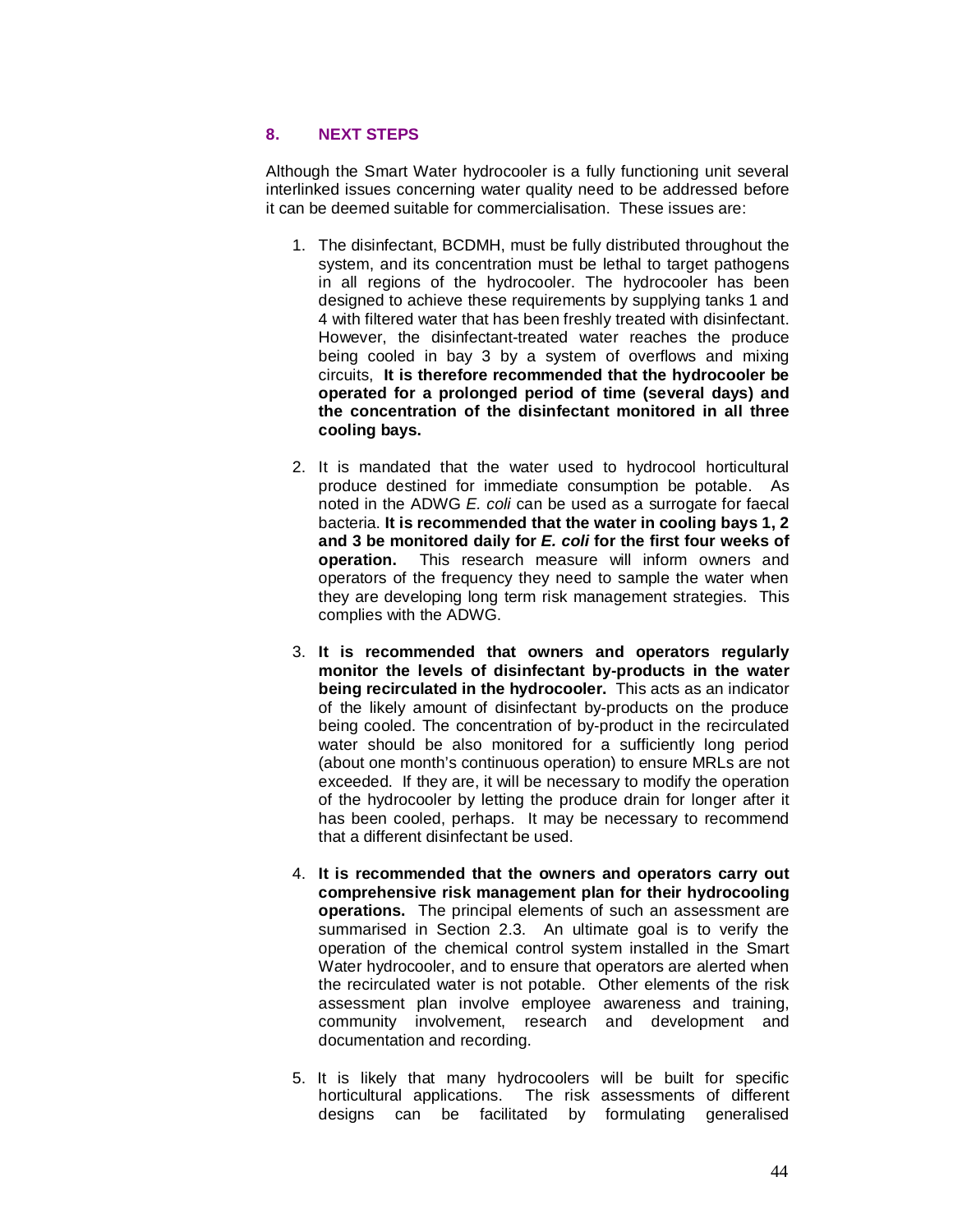mathematical models of hydrocoolers. Such models would estimate how the disinfectant would be distributed within the hydrocooler, how its efficacy might vary with the rate at which produce is treated, the rate of heat ingress and so on. Another important factor that impinges on a risk analysis concerns the chemical kinetics of dissociation and degradation of disinfectants. If the degradation is slow compared with the cooling time of batches of produce it may be acceptable to monitor the ORP and pH at intervals of time commensurate with the time of cooling, about 30 minutes. This is an area that needs further mathematical analysis. **It is recommended that a generalised mathematical model of hydrocoolers be formulated to complement empirically based risk assessment procedures** 

## **9. CONCLUSIONS**

A large scale, transportable hydrocooler has been developed. It is designed to cool 6 tonnes per hour of broccoli from 30ºC to 12ºC per hour.

The water in the hydrocooler is recirculated and the water consumption is estimated to be 35 litres per tonne of round fruit such as apples and 75 litres per tonne of broccoli. If the water were not recirculated, as was the case when the project was initiated, the water consumption would be 60,000 litres per tonne of produce cooled.

The electrical running cost is estimated to be 20 kWh and 16 kWh per tonne of produce when the throughput is 4 tonnes per hour and 6 tonnes per hour respectively. If the water were not recirculated the running cost would be about 300kW per tonne. This may be regarded as being infeasible.

Before the hydrocooler can be commercialised it is recommended that the following steps be taken:

A risk management plan be carried out in keeping with the Australian Drinking Water Guidelines and good agricultural practice.

Measurements be taken of the distributions of disinfectant and *E. coli* at strategic locations within the hydrocooler to ensure adequate mixing of the disinfectant.

Measurements should be taken of the concentration of dimethylhydantoin, a by-products of the disinfectant bromo-chlorodimethylhydantoin, within the hydrocooler. It is possible, but not certain, the the concentration of dimethylhydantoin may increase to levels that exceed the Maximum Residue Limit on the produce.

A useful spin-off that has emerged from the project is an increase in the manufacturing capacity of Victoria and an increase in intellectual property and know-how.

The hydrocooler is presently located in Wesley Vale in Tasmania where it is being used to cool broccoli. Its throughput is averaging 500 bins per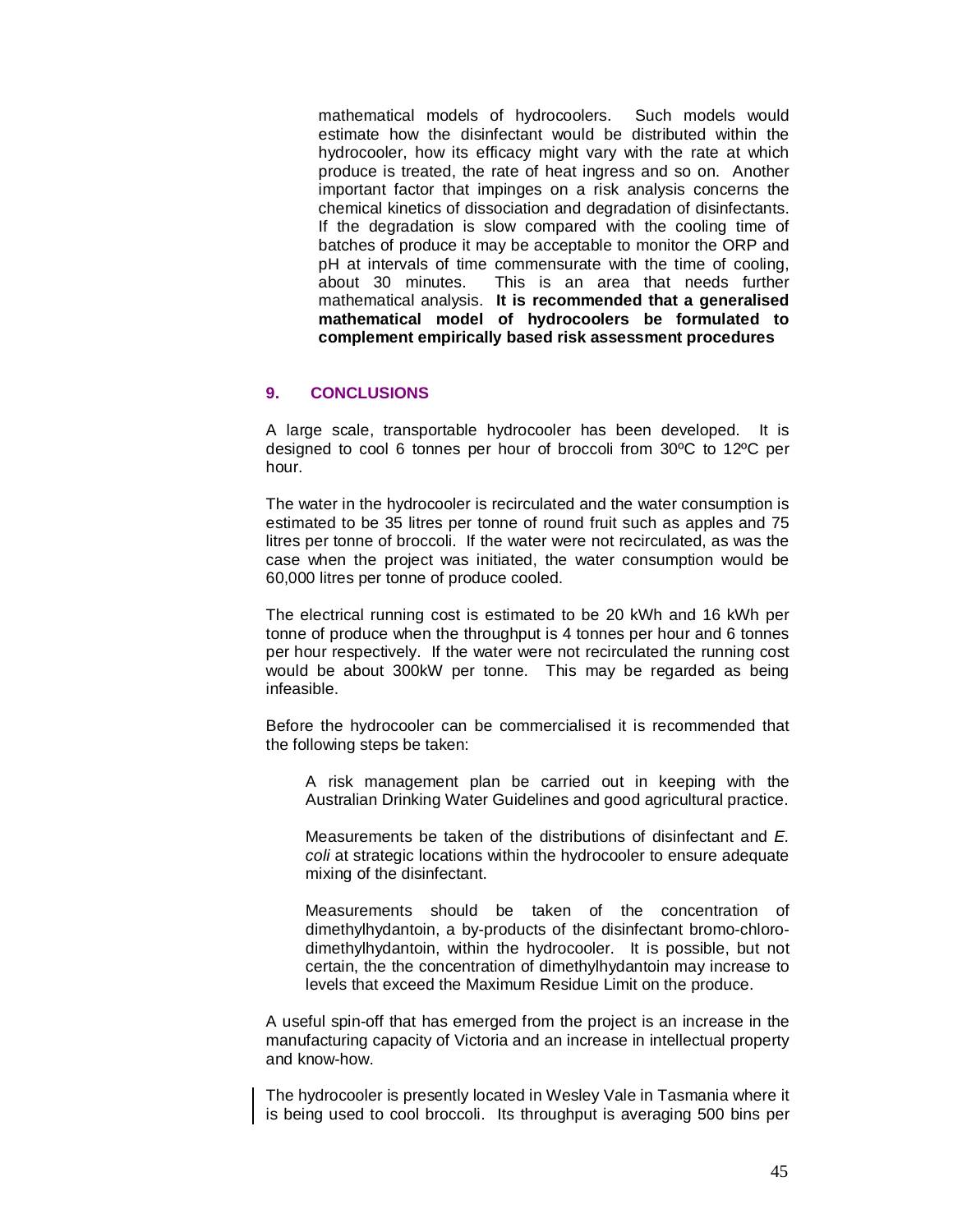week and each bin contains 400 kg of broccoli, and over the present three-month season 6000 bins will be cooled. The hydrocooler has sparked commercial interest amongst local growers.

## **10. ACKNOWLEDGEMENTS**

I would like to thank:

- The Smart Water Fund for supporting this project.
- Messrs William, Alistair and Geoffrey Bliss for generously supplying their great expertise on hydrocooling and completing the hydrocooler within the budget.
- Mr Nick Christou for his industry perspective on the project.
- Victoria University for providing so much time and resources with which to complete the project.
- Ms Farial Jafar for collecting the experimental data on the rate of cooling of broccoli.

## **11. REFERENCES**

ABS (2000) Water Account for Australia 1993-94 to 1996-97. Australian Bureau of Statistics, ABS Catalogue Number 4610.0. Commonwealth of Australia.

ADWG (2004) Australian Drinking Water Guidelines, National Health and Medical Research Council, Australian Government, Canberra, Australia

AFFA (2001) Guidelines for on-farm food safety for fresh produce, Department of Agriculture, Food and Fisheries – Australia, Australian Government, Canberra

ANZFA (2000) Full assessment report and regulatory impact statement. Application A393. Bromo-chloro-dimethylhydantoin as a processing aid. Australia New Zealand Food Authority, Canberra.

Behrsing, J., Winkler, S. Franz, P. and Premier, R. (2000). Efficacy of chlorine for inactivation of *Escherichia coli* on vegetables. Postharvest Biology and Technology, **19**(2), pp 187-192.

DAFF (2007) <http://www.daff.gov.au/agriculture-food/hort-crops-wine>

Goldsmith, P. (Pers. Comm.) Department of Human Services, Public Health Branch, Food Safety and Regulatory Activities Group, Victorian Government, Australia.

Harrup, P. G. and Holmes, R. J. (2001) An evaluation of a prototype broccoli hydrocooler, A confidential report prepared by the Institute of Horticultural Development.

Harrup, P. G., Holmes, R. J., Hamilton, A. J., Mebalds, M. I., and Premier, R. R. (2001), Sanitary Washing of Vegetables in Postharvest Handling of Fresh Vegetables (Editors: O'Hare, T. Bagshaw, J., Li, W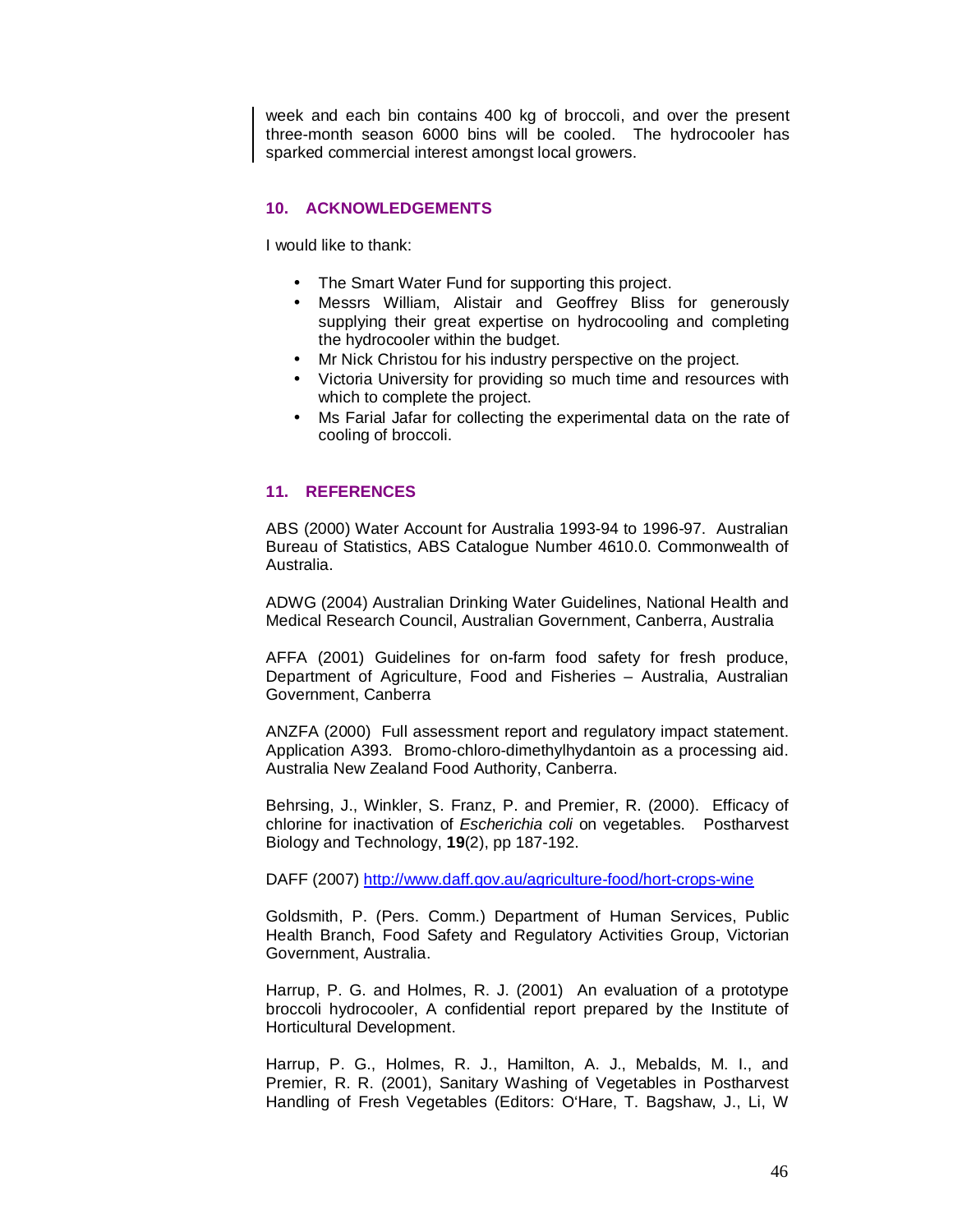and Johnston, G) ACIAR Proceedings 105, Australian Centre for Agricultural Research, Canberra, Australia.

Lomborg, B (2004) The sceptical environmentalist. Measuring the real state of the world. Cambridge University Press, Cambridge, UK.

National Guidelines for Water Recycling: Managing Health and Environmental Risks (2006) Natural Resource Management Council, Environment Protection and Heritage Council and Australian Health Ministers' Conference, (Edited by Biotect Pty Ltd) Adelaide, November 2006.

UC Davis (2007) Postharvest Technology Research Information Center, Department of Plant Sciences, Mail Stop 2, Room 3047 Wickson Hall Uniiversity of California, One Shields Ave., Davis, CA 95616-8683

US Food and Drug Administration (2004) Produce Safety From Production to Consumption: 2004 Action Plan to Minimize Foodborne Illness Associated with Fresh Produce Consumption, FDA/Center for Food Safety & Applied Nutrition October 18, 2004

Victorian Government Department of Human Services (2005) Guidelines for the use of non-potable water in food businesses. Victorian Government, Melbourne, Victoria.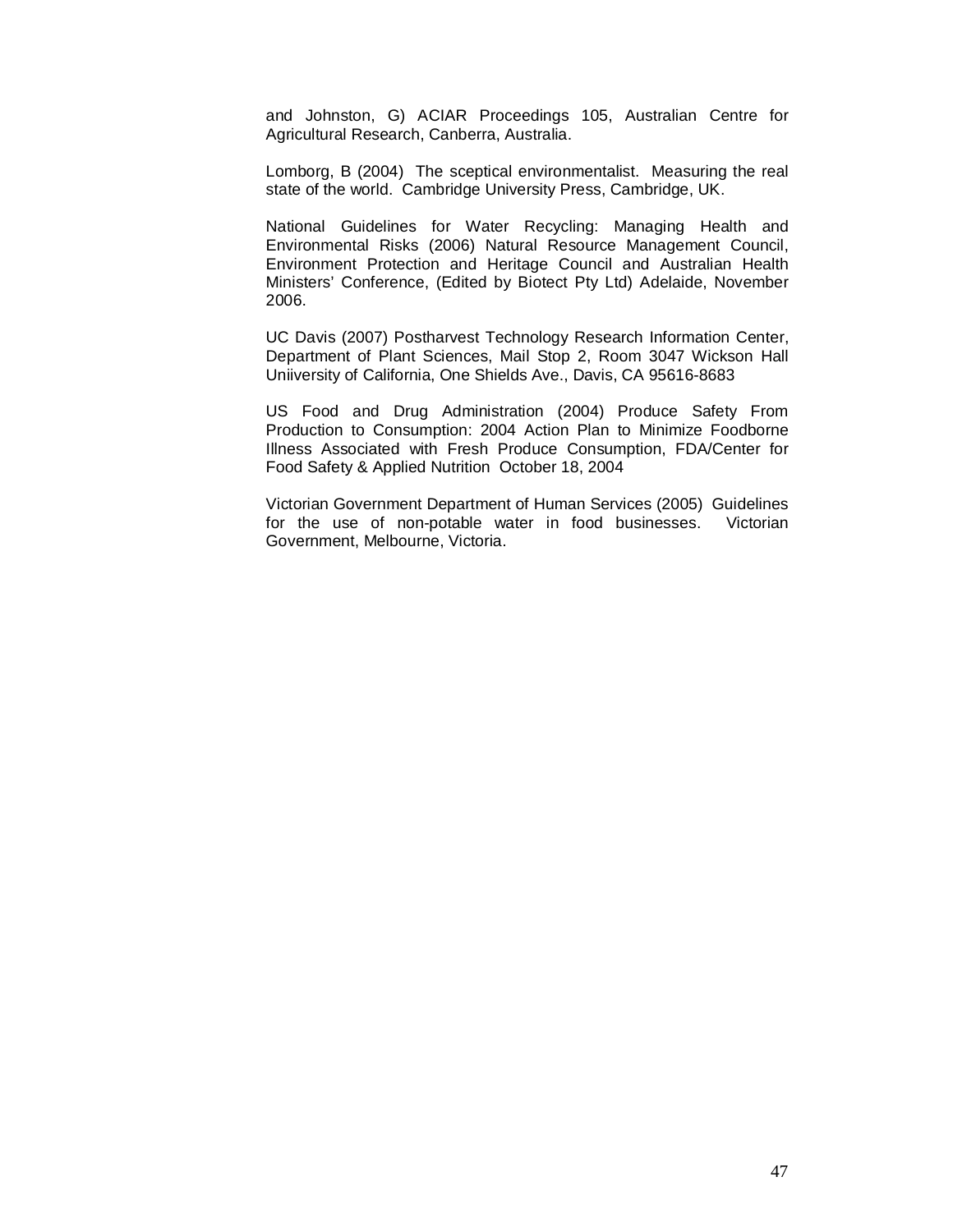## **Appendix I – Elements of the performance of an on-farm hydrocooler located at Goondiwindi that uses the same water chilling unit as the Smart Water hydrocooler**

#### **A1. Order of magnitude estimates of heat ingress to the system**

#### A1.1 Water flow rate through the spray chamber

The flow rates of water to and from the spray chamber (see Figure 5.6) are approximately balanced. The flow rate of water leaving the spray chamber and returning to the storage tank was measured directly by filling the base of the spray chamber with water. Since the volume of water in the base of the spray chamber was accurately measured the time taken to empty the base provided the volume flow rate of water. It is found that the volume flow rate, *V<sup>r</sup>* & , of water is given by

$$
V_r^{\mathbf{g}} = \frac{1425}{270} = 5.2 \text{ Ns}
$$

i.e. the flow rate of water used to cool the vegetables is 5.2 *l*/s.

Heat gains to the system degrade its performance and ultimately increase its running cost. In this section we make some order of magnitude estimates of the rate of heat gain to two components of the system, namely the fibreglass water tank and the hoses that connect the system.

## A1.2 Heat transfer to the water tank

Heat transfer between the water tank (see Figure 5.5) and its environment is governed essentially by the difference in temperature between the two regions and the resistance to the flow of heat. The resistance arises from internal and external boundary layers and the wall of the tank. We shall show that the resistance of the external boundary is sufficiently high to render the rate of heat transfer negligible compared with the cooling capacity of the chilling unit. The effect of solar radiation on heat transfer is also briefly considered.

An expression for the natural convection heat transfer coefficient, *h*, on a vertical surface is given by

$$
h = 1.42 \left| \frac{\Delta T}{L} \right|^{0.25} \text{W/m}^2/\text{°C}
$$

in which  $\Delta T$  is the difference in temperature between the outer wall of the tank and the atmosphere and *L* is the height of water in the tank. If we take values of these two quantities to be 25°C and 2 m respectively the corresponding value of  $h$  is 2.67 W/m<sup>2</sup>/°C.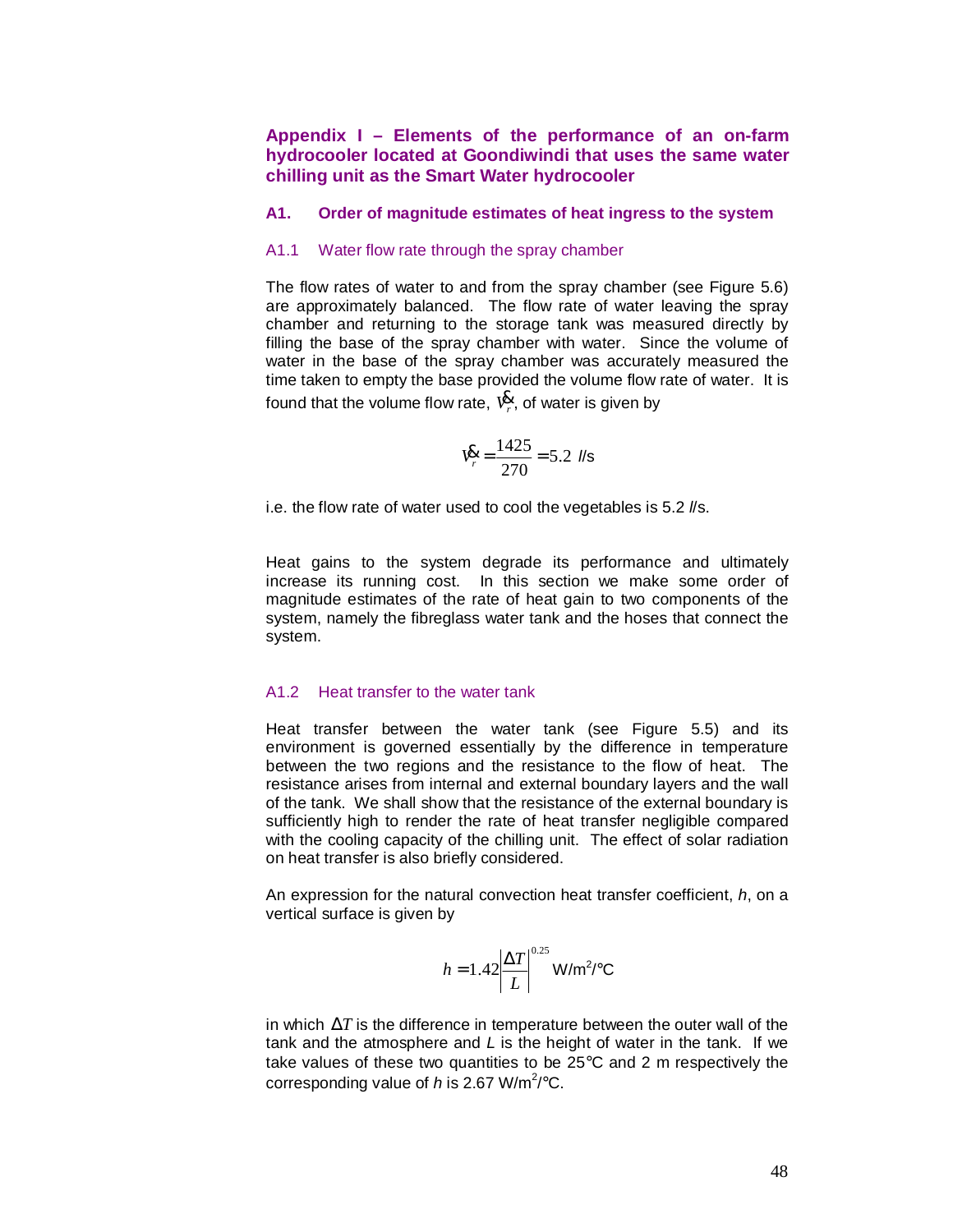The rate of heat gain by the water in the tank is therefore approximately  $hA\Delta T = 2.67 \times (\pi \times 3.44 \times 2) \times 25 = 485$  W. The water in the tank would increase in temperature at a rate of 0.02 °C /h. If the tank were to be insulated with 50 mm of polyurethane foam with a thickness of 50 mm this would be reduced to less than (0.025/0.05)  $\times (\pi \times 3.44 \times 2) \times 25 =$ 270 W.

If we assume that solar radiation is 1000  $W/m^2$  and that the absorptivity of the white painted surface is 0.3 the rate of heat ingress of the water is  $1000 \times 0.3 \times (\pi \times 3.44) = 3242$  W. In this case, *ceteris paribus*, the rate of increase in temperature would be 0.16°C/h.

The conclusion from these preliminary order of magnitude analyses is that the rate at which the water heats in the storage tank is likely to be small compared with the cooling capacity of the chilling unit. However, steps can be taken to reduce the heat ingress as this would reduce the running cost of the system and this requires further investigation.

#### A1.3 Heat transfer to the water lines

If we wish to calculate the rate at which heat is gained by water flowing through the lines as a result of exposure to solar radiation we can perform the following order of magnitude approximation

Exposed area of tube  $\times$  intensity of solar radiation = rate of increase in thermal energy of water

#### Algebraically

## $(\pi \times$  diameter)  $\times$  length  $\times$  intensity of solar radiation = specific heat  $\times$ mass flow rate  $\times$  temperature rise

or

 $(\pi \times 0.05) \times 20 \times 1000 = 4180 \times 5 \times$  temperature rise

hence the temperature rise of the water as it flows from the holding tank to the spray chamber is 0.15°C. This is an order of magnitude estimate, but it illustrates that thermal insulation does not seriously degrade the performance of the system, but this is an issue worthy of further attention.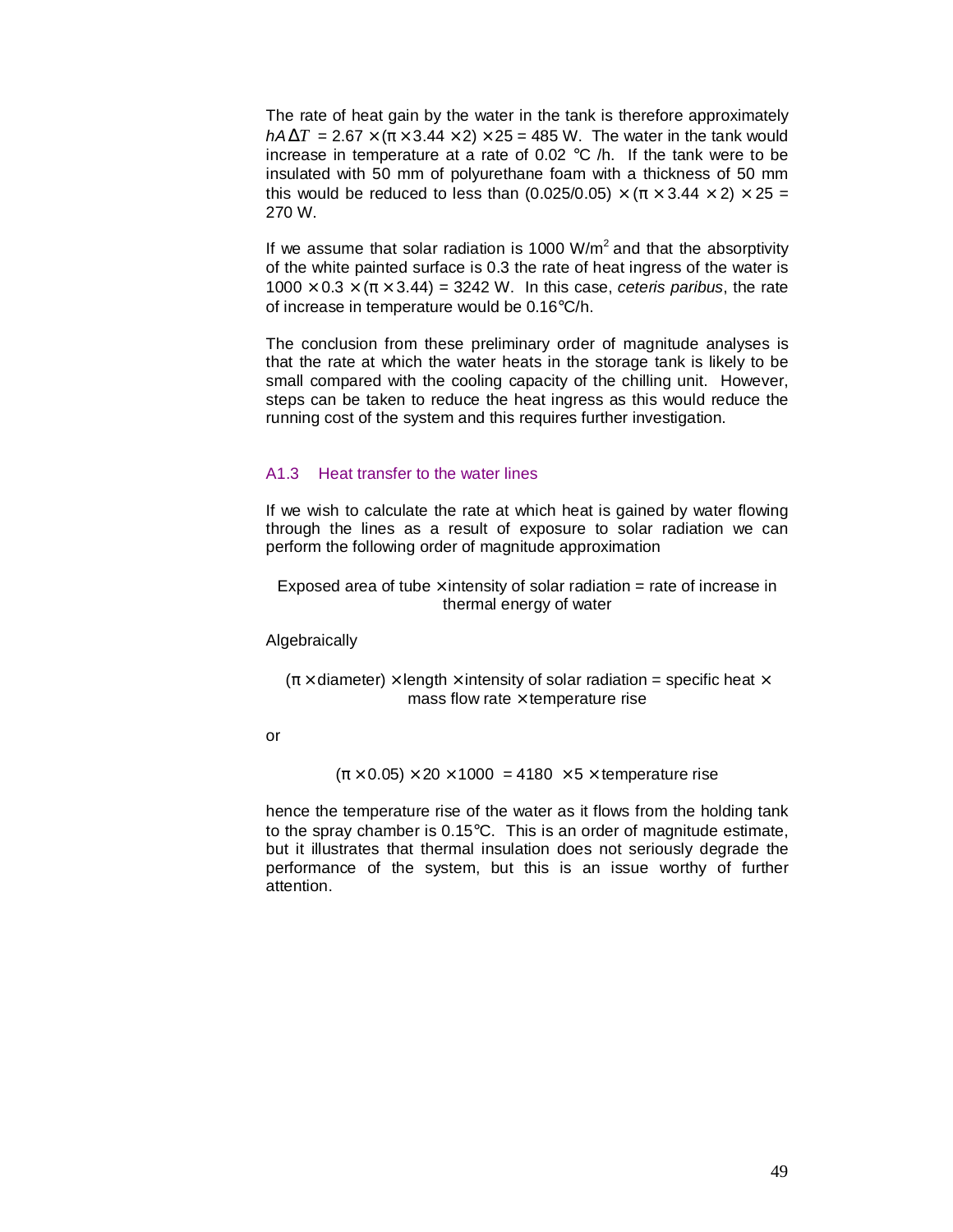## **Appendix II - Limitations of disinfectants**

We still do not have sufficient knowledge or understanding of how disinfectants work to make hard and fast rules on their dosage if they are to be effective. The situation is complicated by the fact that a number of pathogens occur on horticultural produce, as well as by the range of produce that is treated in hydrocoolers. The problem is further confounded by the number of disinfecting agents and the conditions under which they are applied. Harrup *et al.* (2001) note that the power of sanitizing agents is greatly influenced by the pH, hardness, temperature and organic content of the water and this determines the concentration of the disinfectant that must be used. However, the interaction of these factors on the efficacy of sanitizing agents is not well understood and this ultimately represents a risk. Furthermore, there is little understanding of how sanitizers disinfest the surfaces of the produce or handling equipment. This is of general importance, but the risk of contamination of the water or produce may be particularly high if the surfaces are infected with materials such as bird droppings. These could form a source of infection that may cause cross-contamination of batches of produce being cooled.

The work of Harrup *et al*. (2001) encompasses many of the risks alluded to above and whilst their research is important it illustrates the difficulties of specifying generally applicable guidelines. Harrup *et al*. (2001) studied the effectiveness of five sanitizers, namely:

> Benzalkonium chloride, QAC Bromo-chloro-dimethylhydantoin, BCDMH Calcium hypochlorite,  $Ca(OCl)_2$ Chlorine dioxide, CIO<sub>2</sub> Peroxyacetic acid

against six fungal organisms and one species of bacteria. The fungi were:

> *Mucor* sp. *Penicillium* spp. *Geotrichum candidum Xanthomonas campestris* pv. *campestris Pseudomonas syringae* pv. *syringae Clavibacter michiganensis* subsp*. michiganensis*

*E. coli* was taken as typifying pathogenic bacteria.

Harrup *et al*. (2001) investigated the efficacy of the sanitisers at a range of concentrations, pH and temperature in both clean and dirty water. Samples of dirty water were obtained from a total of seventeen carrotwashing facilities. The effectiveness of the sanitisers in destroying the target organisms on three surfaces, namely smooth-planed and roughsawn wood (*Pinus radiata* and *Eucalyptus camadulensis* respectively ) and aluminium, was also investigated. It was shown that most combinations of sanitiser and pathogens resulted in  $4-6-log_{10}$  reductions of the organisms in clean water after 30 seconds. Harrup *et al*. (2001) report that *Mucor* was the most resistant species, although the data are not presented. Higher concentrations of sanitiser are required in dirty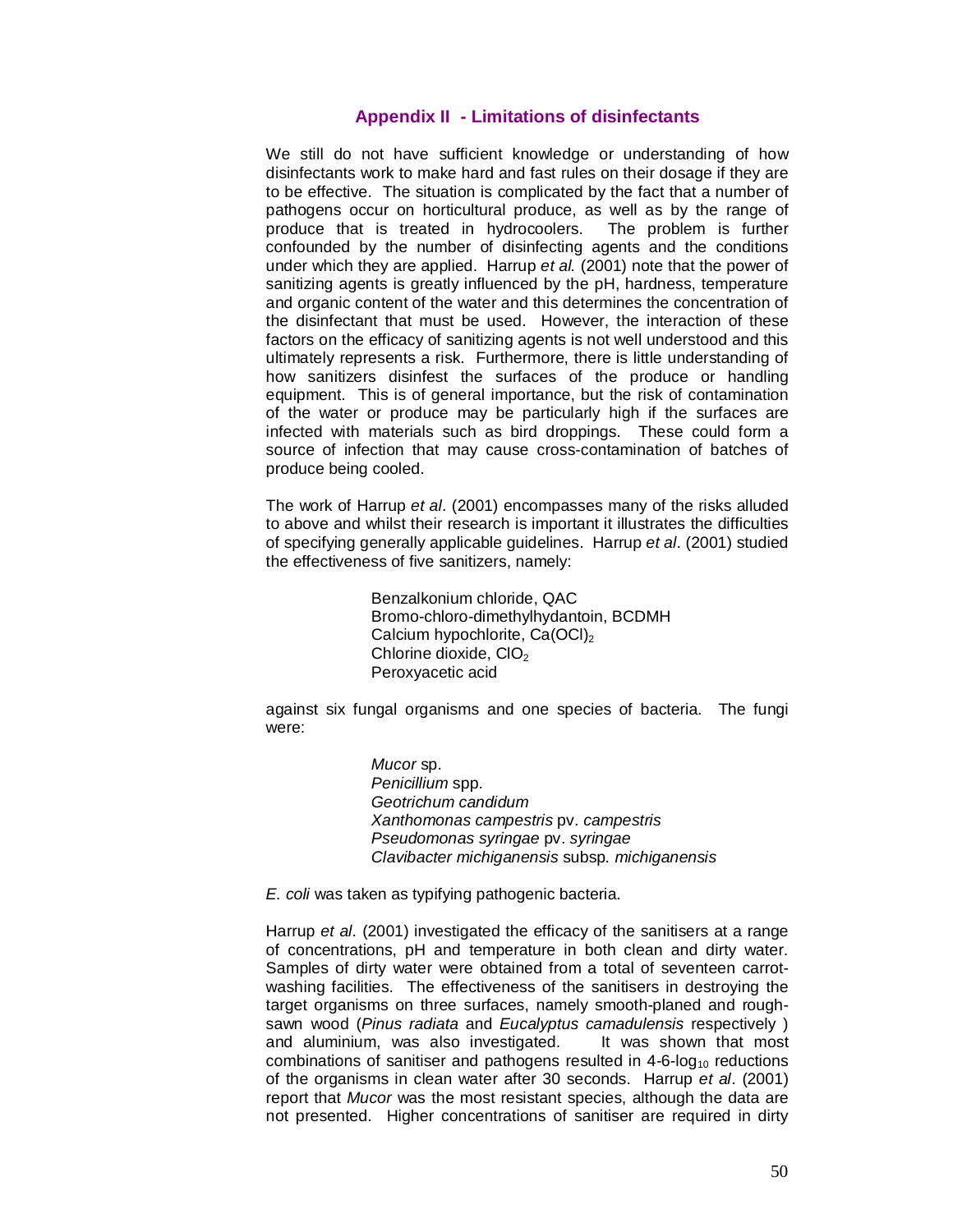water than in clean water. For example, BCDMH at a concentration of 2.5 ppm (free chlorine equivalent) in dirty water results in only a 1-log<sub>10</sub> reduction of *Geotrichum candidum* after 50 seconds, after which time the number of colony forming units appears to decrease very slowly. However, concentrations of BDCMH of 5 ppm (fce) and 10 ppm (fce) under the same conditions result in complete mortality of *Geotrichum candidum* after 90 and 30 seconds respectively. Harrup *et al*. (2001) also illustrate the importance of clean water on the efficacy of sanitisers by showing that BCDMH at a concentration of 5 ppm (fce) is completely effective against *Clavibacter michiganensis* subsp*. michiganensis* within 60 seconds whereas in dirty water a 1- $log_{10}$  reduction is obtained after about 60 seconds, after which the number of colony forming units remains fairly constant.

The pH, or acidity, of water helps to determine the concentration of the biologically active components of some sanitizing agents. Decreasing the acidity decreases the efficacy of calcium hypochlorite as evidenced by the fact that the time of for a given reduction in colony forming units of *Mucor* typically doubles if the pH of the water increases form 5.5 to 8.5.

By its nature, the water used to hydrocool vegetables has a low temperature and sanitisers are generally less efficacious at lower temperatures. This is demonstrated by Harrup *et al*. (2001) who show that BCDMH at a concentration of 5 ppm (fce) completely kills *Mucor* sp. in 60, 90 and 240 seconds at temperatures of 30ºC, 20ºC and 4ºC respectively.

We have noted that one of the rôles of sanitisers in hydrocoolers is to help reduce the microbial load on the produce itself. Harrup et al. (2001) found that there is a wide variation in the performance of different sanitizers on surfaces. It was found that peroxyacetic acid performs consistently well in disinfecting surfaces of aluminium, smooth-planed *P. radiata* and rough-sawn *E. camadulensis*. Chlorine dioxide performs consistently badly and it was scarcely better than water on aluminium and smooth *P. radiata*. Harrup and Holmes (unpublished data) report that 1-4  $log_{10}$  reductions in *E. coli* on broccoli were obtained after 30 minutes of treatment with BCDMH. Behrsing *et al*. (2000) found that reductions of 1.7-2.8  $log_{10}$  were achieved using calcium hypochlorite on broccoli and lettuce after 30 s of contact time. These results highlight risks associated with the choice of disinfectants. It is clearly difficult to obtain a disinfectant that is effective on both surfaces and on free-living organisms found in water.

The quality of the water used for hydrocooling appears to be important not only to ensure that it does not contaminate the produce being cooled, but also to ensure that the water can be disposed of safely. A research program that evaluates the safety of disposing of water that has been recycled in hydrocoolers might include measurements of turbidity, biochemical oxygen demand, nitrates, nitrites, soluble phosphorus, total coliforms and *E. coli*.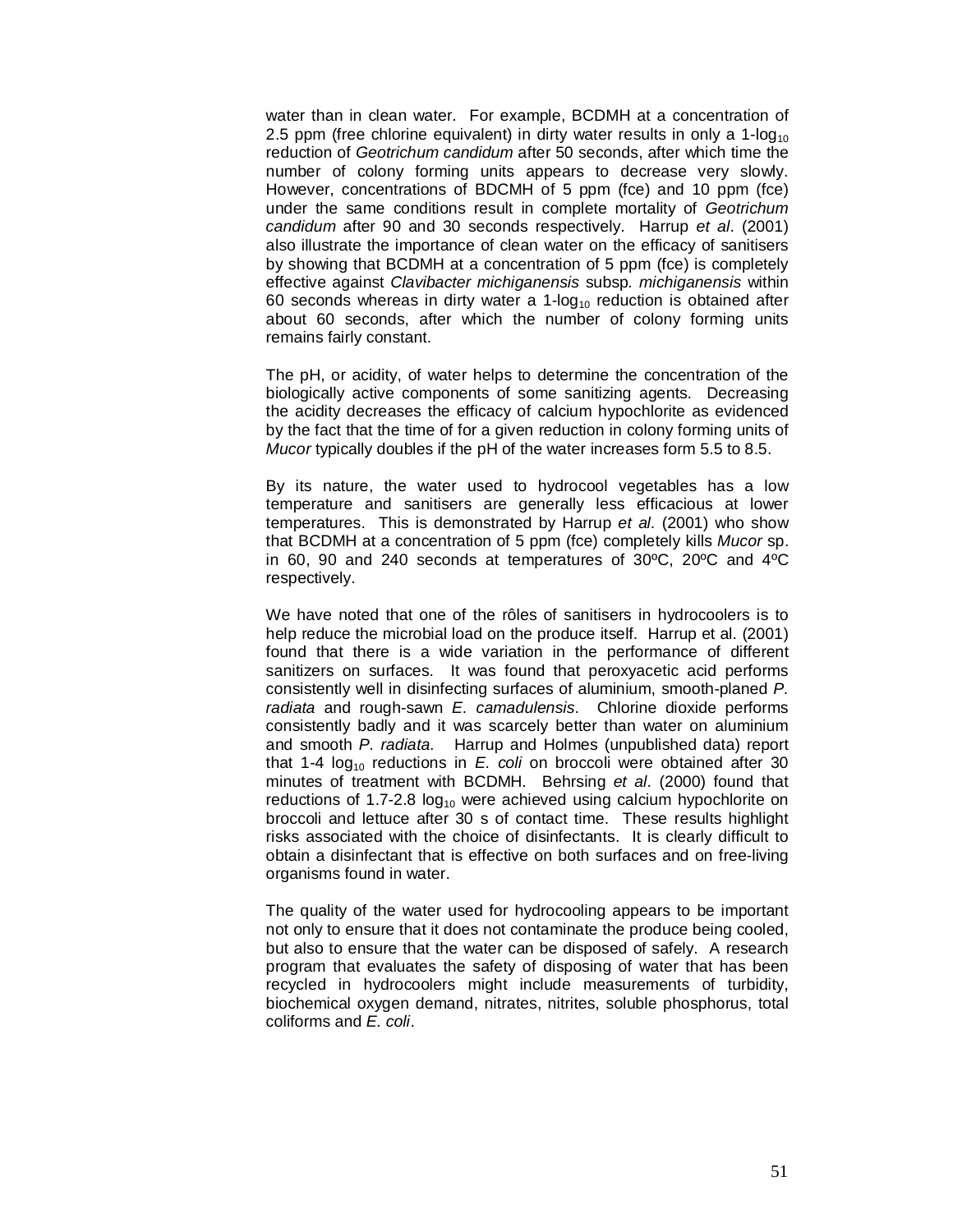## **Appendix III - Toxicological risks associated with disinfectants**

#### A3.1 Background

The risks of developing cancer, say, as a result of consuming sanitizing agents or their breakdown products are low. Lomborg (2004) points out that only 1% of all cancers in the US are linked to the consumption of food additives of any kind. He also notes that most products such as lettuce, apples and carrots contain many orders of magnitude higher concentrations of naturally occurring pesticides than their manufactured analogues permitted by regulation. Since similar methods are used to estimate the toxicities of sanitizing agents and pesticides we would expect that the residues of sanitizing agents would be as harmful as those of pesticides.

Disinfectants used in hydrocoolers perform two principal rôles, namely to maintain the water used to cool the horticultural produce free from pathogens, and to help reduce the microbial load on the produce itself. The disinfectant used in the Smart Water hydrocooler is bromo-chlorodimethylhydantoin (BCDMH) marketed as YM-FAB Nylate Halogenbased Broad Spectrum Biocide. The Australia New Zealand Food Authority (ANZFA, 2000) summarises the salient features of BCDMH in its assessment report on the biocide as a processing aid. A processing aid is defined in Standard A16 – Processing Aids of the *Food Standards Code* as 'a substance used in the processing of raw materials of raw materials, foods and ingredients, to fulfil a technical purpose relating to treatment or processing, but does not perform a technological function in the final food'. For example, BCDMH may reduce the microbial load on fresh produce, but it does not change or supplement any of the inherent properties of the produce. The ANZFA report on BCDMH is typical of those prepared to assess the toxicological safety of disinfectants, and we shall highlight its salient features.

The *Australian Drinking Water Guidelines* (ADWG, 2004) recommend that the residuals of disinfectants be monitored in water that is deemed potable. BCDMH reacts with water to produce hypobromous acid (HOBr) and hypochlorous acid (HOCl) that synergistically sterilise water. The following reactions take place

> $C_5H_6BrClN_2O_2 + H_2O \rightarrow C_5H_7ClN_2O_2 + HOBr$ (4.1)  $C_5H_7CIN_2O_2 + H_2O \rightarrow C_5H_8N_2O_2 + HOCl$ (4.2)

Hypobromous acid is formed more quickly that hypochlorous acid and this rapid build-up enhances the pathogenic efficacy of DCDMH. Because of this synergistic effect the concentrations of chorineequivalent in water used for washing and cooling horticultural produce are in the range 5-15 mg/litre. As well as hypobromous and hypochlorous acids a breakdown produce of BCDMH is dimethylhydantoin (DMH,  $C_5H_8N_2O_2$ ). ANZFA (2000) reports that the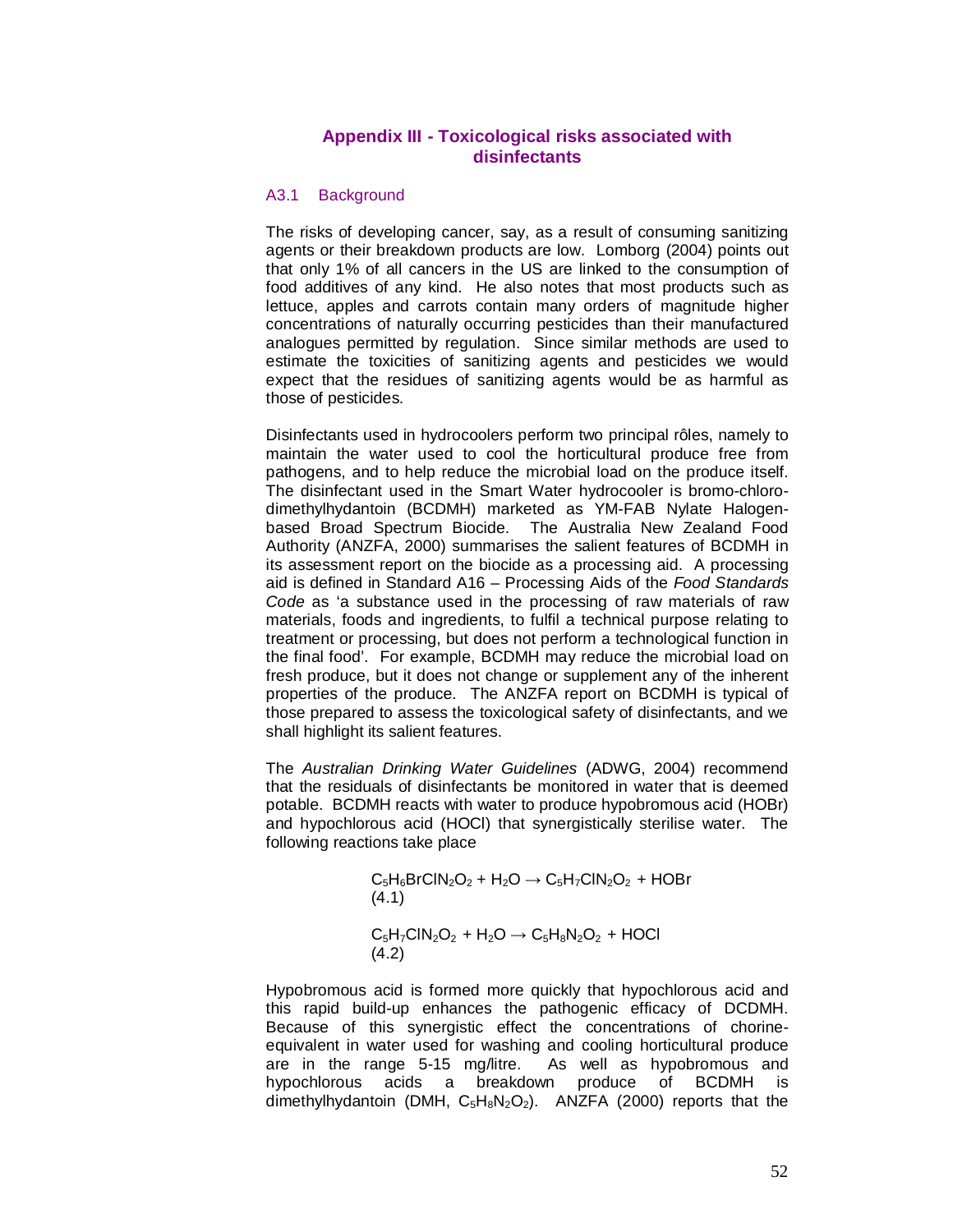concentration of DMH increases over time. This can have two potentially deleterious effects, namely it can impede the hydrolysis of the nitrogenhalogen bonds, and it may give rise to concentrations of DMH so that its MRL on horticultural produce is exceeded. ANZFA (2000) recommends draining off some spent water and adding fresh water may alleviate the problem. No quantitative data on protocols for achieving this are given and this represents a risk.

## A3.2 Toxicology of BCDMH and its residues and Maximum Recommended Limits

The Smart Water hydrocooler uses BCDMH as a disinfectant and it must operate in a way that the Maximum Residue Limits (MRLs) of DMH, namely 2 mg/kg of vegetables and 0.2 mg/kg of fruits are not exceeded. Hence it is important to ensure that concentrations of DMH do not build up in hydrocoolers to unacceptably high limits, and that the produce is effectively drained of water.

In arriving at the MRLs the following data were taken into account:

The acute oral LD50s of BCDMH are reported by ANZFA (2000) as 7,800 mg/kg bw, 12,650 mg/kg bw and 8,430 mg/kg bw in rats, rabbits and guinea pigs respectively.

The no observable effects limit (NOEL) for DMH administered to rats is 500 ppm in drinking water. This corresponds to about 50 mg/kg bw/day.

Using a safety factor of 2000 an allowable daily intake (ADI) of 0.025 mg/kg bw/day was established by ANZFA (2000). The NRA has therefore recommends maximum residues of DMH on fruit and vegetables to be 0.2 mg/kg and 2 mg/kg respectively.

To ensure that these limits are met it is recommended that the concentration of DMH in the recirculated water and the quantity of water removed on the cooled produce be monitored.